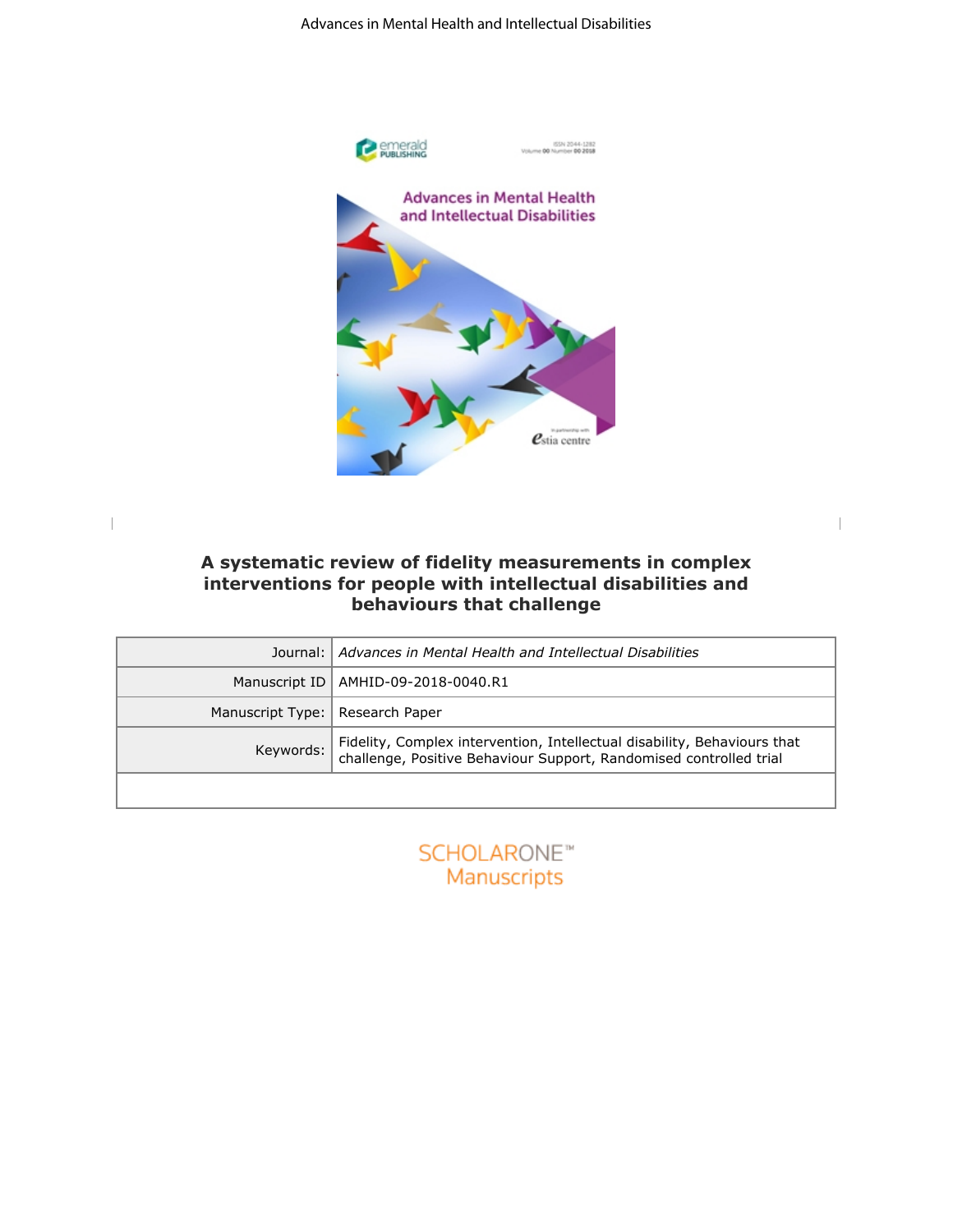### **Introduction**

There are approximately 26,500 adults with intellectual disabilities (ID) and behaviours that challenge in England (Emerson et al, 2011). Behaviours that challenge are enduring and often have serious negative consequences for the person (e.g. administration of medication, abuse or in-patient admissions) and for those who support them (e.g. physical/mental health problems or high job turnover) (Emerson and Enfield, 2011; Allen, 2009; Sturmey, 2009).

There are approximately 26,500 adults with intellectual distributios (ID) and behaviours that challenge are including the callenge are enduring and often have serious negative consequences for the person (e.g. administrat Currently, Positive Behaviour Support (PBS) is considered the best practice for supporting individuals with ID who engage in behaviours that challenge (Department of Health, 2014; British Psychological Society, 2018; National Institute for Clinical Excellence, 2015). **PBS is** a multicomponent biopsychosocial intervention that aims to improve individuals' quality of life and eventually reduce the display of behaviours that challenge (PBS competence framework, 2015). PBS evolved from Applied Behaviour Analysis (ABA) that forms a central core of PBS and provides the framework and techniques for understanding and reducing behaviours that challenge (Allen, 2009). Behaviour support plans are developed as part of PBS to provide a step by step guide to carers of how to support an individual with ID effectively (Gore et al, 2015; Allen et al, 2005; LaVigna and Willis, 2005).

There is evidence from systematic and meta-analytic reviews of studies using  $N=1$  designs that interventions based on PBS can produce reductions in behaviours that challenge up to 50% (Carr et al, 1999; Dunlap et al, 2008; LaVigna and Willis, 2012). One UK-based RCT showed that behaviours that challenge had reduced by 43% after the implementation of PBS (Hassiotis et al, 2009). However, only a small proportion of those who display behaviours that challenge receive behavioural support in England (Emerson et al, 2000; Allen et al, 2005). Possible reasons as to why behavioural support is not widely available are: there is a lack of services available in the UK based on PBS principles, small numbers of staff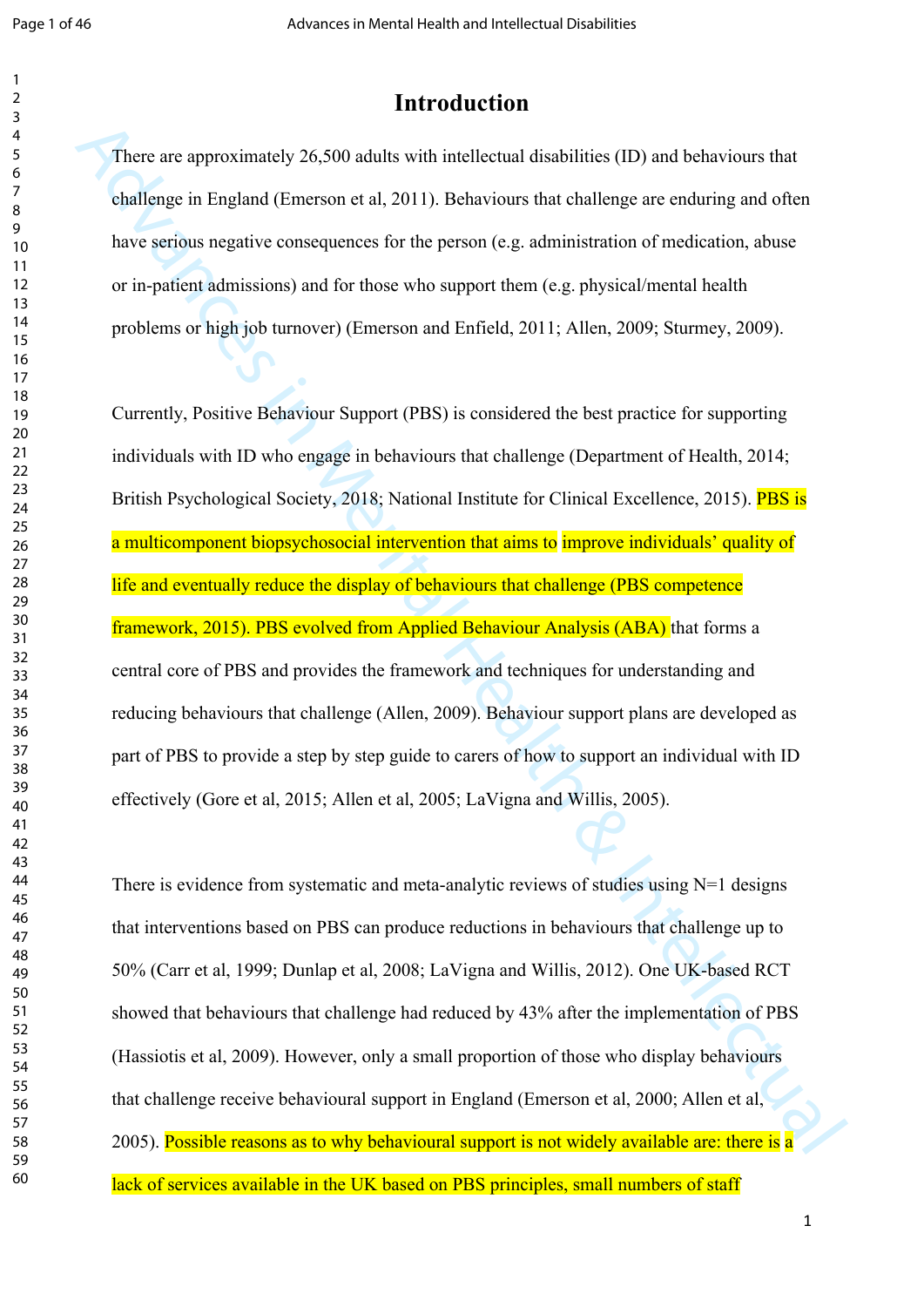members are trained in PBS and there are long waiting lists in the services that provides PBS/ABA (Toogood, 2015; Allen et al, 2005; Beadle et al, 2006). Davidson et al (2015) found that the current provision of peripatetic support for individuals with behaviours that challenge in the UK is very low; only 46 services identified themselves as such and out of these only 47% had reported providing support for behaviours that challenge based on PBS principles. These findings are in contract to the main focus of PBS which aims to apply research-validated principles in real-life settings where individuals with ID live (Carr et al, 2002).

**PBS/ARA (Toogood, 2015; Allen et al.**, 2005; Beadle et al., 2006) Davidson et al. (2015)<br> **Example 10** for example provision of peripatetic support for individuals with behavious that<br>
chances in Me CHK is very low; only Fidelity data in clinical trials of PBS could provide useful insights how to improve the application of PBS in everyday settings (Boutron et al, 2008; Craig et al, 2008). Fidelity, which is also known as integrity or adherence, refers to the extent an intervention is implemented and delivered as indicated by the intervention developers (Moore et al, 2015; Craig et al, 2008). Fidelity measurements are particularly important for complex interventions because there are multiple factors that affect its delivery and efficacy (Craig et al, 2008). According to the Medical Research Council (MRC) guidelines, complex interventions are defined as having multiple active components that influence outcomes, multiple agents with a range of different skills are involved in the delivery and the intervention is delivered in real life contexts Craig et al, 2008).

PBS is a complex intervention and as such has multiple interacting elements that are important for the reduction of behaviours that challenge, it is constantly adapted to take into account the service users' strengths and targets the person's environment (Carr et al, 2002). Therefore, it is plausible that during the implementation of PBS several elements of this intervention might be omitted or added (Carr et al, 2002). Besides, multiple other variables (such as therapists' competence, skills, motivation, time commitments, goodness of fit,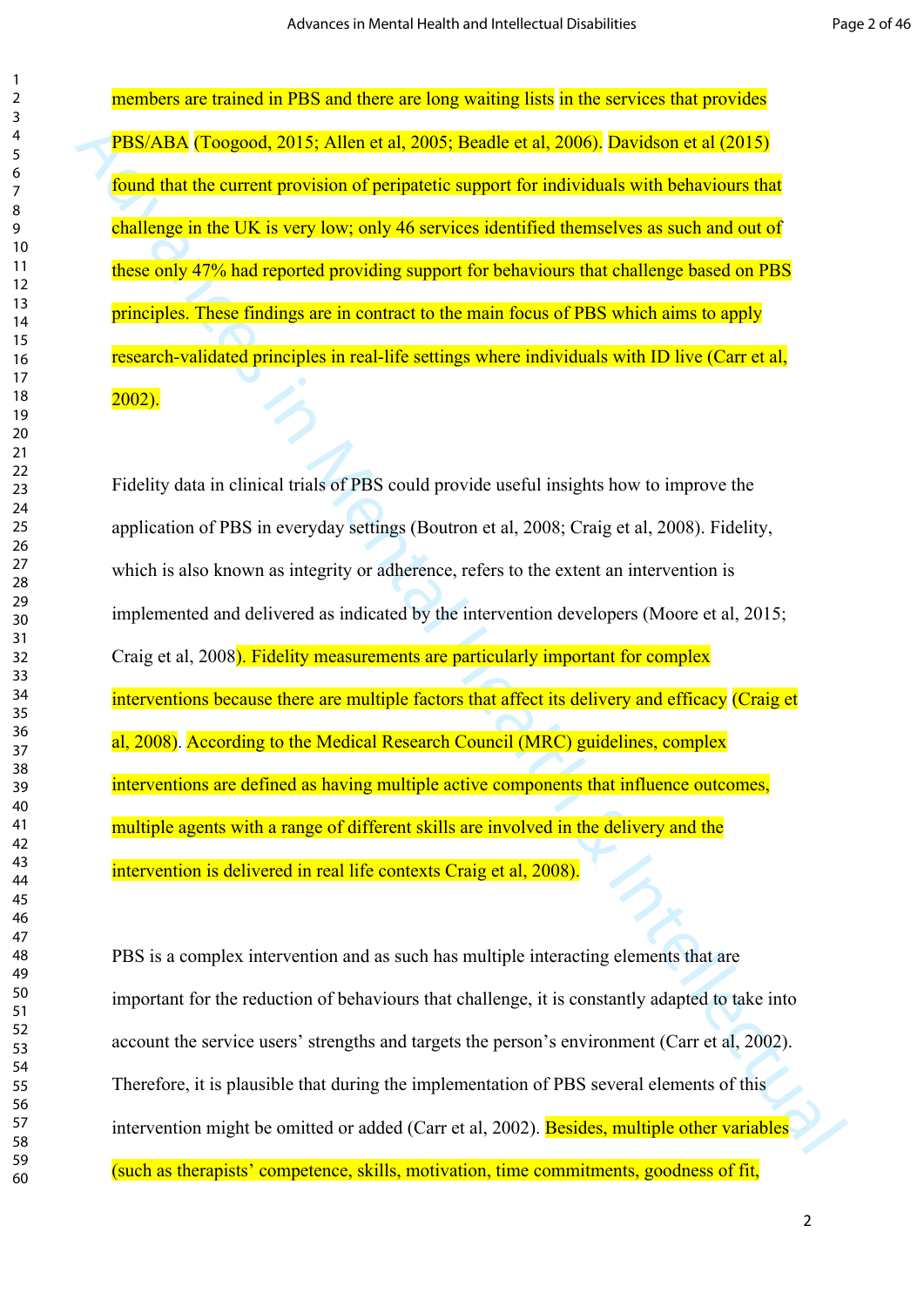management support, staff-turnover rates) also impact its delivery and implementation

(Hassiotis et al, 2018). Examining fidelity data reported in PBS trials are not only necessary for the internal and external validity of the study but it also provides information about essential elements of PBS that need to be implemented as identified in the protocol and of those that can be adapted without decreasing its effectiveness (Carroll et al, 2007); it highlights the aspects of PBS that service providers find difficult to deliver, pointing to modifications in the administration of PBS and what additional training is needed in order to improve its implementation (Spee et al, 2014; Mowbray et al, 2003).

(Hassiotis et al. 2018). Examining fidelity data reported in PBS trials are not only accessary<br>for the intental and extend validity of the study but it also provides information about<br>external elements of PBS that accel t Systematic reviews report that fidelity measurements in the behavioural analysis literature are uncommon (McIntyre et al, 2007; Sanetti et al, 2012). The McIntyre's et al (2007) review examined fidelity measurements reported in school-based experimental (within-group or single-case design) studies with children published in the Journal of Applied Behavior Analysis between 1991 to 2005. Researchers found that only 39% of studies provided any mention of fidelity assessments; 30% reported quantitative data (in the form of percentage of implementation) and 9% of studies mentioned that fidelity measurements were completed but quantitative data were not provided in the papers (McIntyre et al, 2007). Another review (Sanetti et al, 2012) found similar findings: 42% of studies with children published in the Journal of Positive Behavior Interventions between 1999 and 2009 included quantitative fidelity data and 7% of studies mentioned fidelity assessments without providing quantitative data (McIntyre et al, 2007; Sanetti et al, 2012). These reviews indicate that fidelity measurements in behavioural literature are not new but the low rates of reporting fidelity measurements in the studies over the years remain stable. Nevertheless, these systematic reviews examined fidelity in single-case design studies published in only one journal and often excluding people with ID from their samples. Different trends of fidelity measurements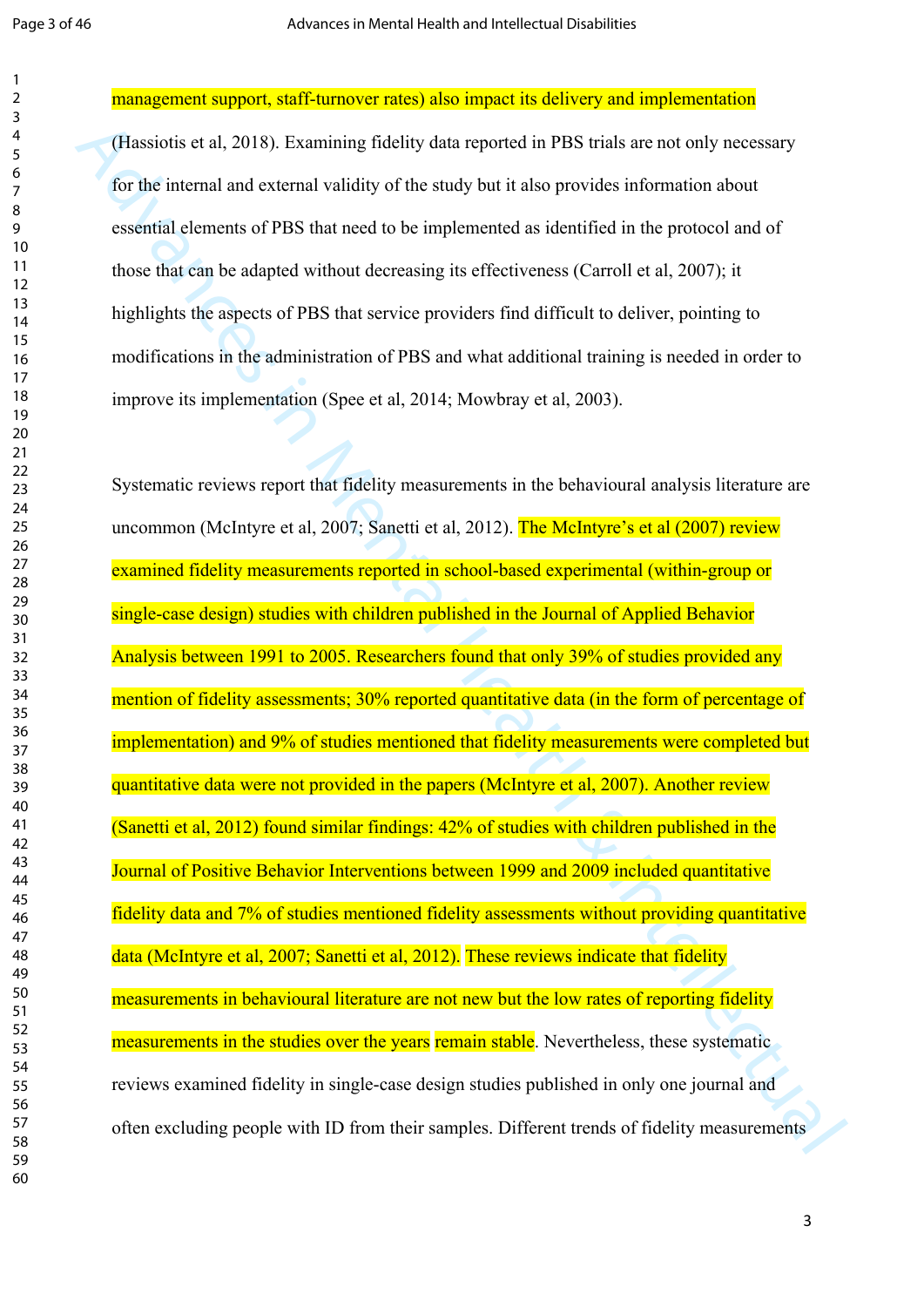might be found in the literature using different inclusion criteria, considering more than one medical journal and including people with ID.

With this in mind, the primary aim of this study was to carry out a systematic review examining the approaches used to measure fidelity in randomised controlled trials of complex interventions for behaviours that challenge which are based on PBS/ABA principles.

### **Methods**

#### **Search strategy**

micrideal journal and including people with ID.<br>
With this in mund, the primary aim of this study was to carry out a systematic review<br>
examining the approaches used to measure fidelity in randomised controlled trials of Searchers of the electronic databases MEDLINE, Embase, PsycINFO, Web of Science and CINAHL Plus were conducted from April 2017 to June 2017. The first 50 pages of grey literature were also searched and sources included: Research gate, Google scholar, Google, NICE Evidence Search, The King's Fund, Zetoc, Proquest, WorldCat, OpenGrey and Clinical Trials.gov. We also hand searched the reference lists of the studies included in the review. The search terms related to intellectual disability, behaviours that challenge, fidelity and randomised controlled trial were combined using the Boolean operator "AND" (see supplementary material 1 for the full search strategy).

#### **Inclusion criteria**

*Participants:* children or adults with mild, moderate, severe or profound ID and behaviours that challenge. ID had to be explicitly identified in the studies such as an IQ below 70 alongside a standardised measure or diagnostic criteria; behaviours that challenge also had to be measured by standardised questionnaires.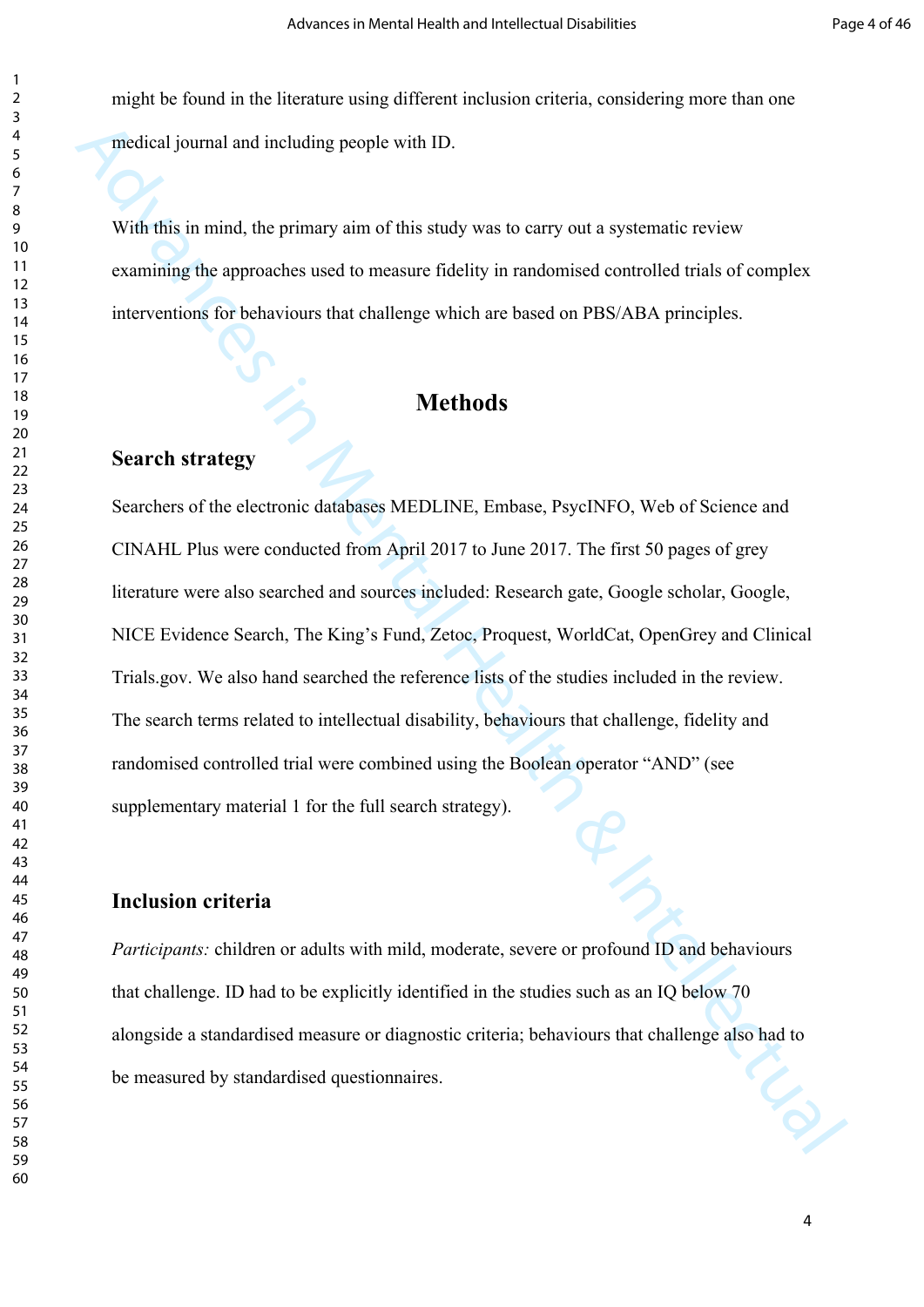Studies, which had participants with other neurodevelopmental comorbidities in addition to ID and behaviours that challenge (e.g. Autistic Spectrum Disorders), were included only if at least 50% of the sample had ID.

*Intervention:* complex interventions for behaviours that challenge which are based on PBS or ABA approaches (e.g. pivotal response training or differential reinforcement). Interventions that did not target behaviours that challenge were excluded.

*Comparison:* any control group (e.g. treatment as usual, no treatment, waitlist control or any alternative management strategy).

*Outcomes:* studies had to include a statement about measuring and reporting fidelity. The approach proposed by Dane and Schneider (1998) was used to appraise the dimensions of fidelity reported in the studies (see Table1 for definitions).

*Study design:* randomised controlled trials.

*Publication:* published articles were limited to the English language covering the period from January 1990 to Jun 2017.

Manday Intellectual Table 1: Fidelity components (based on Dane and Schneider, 1998)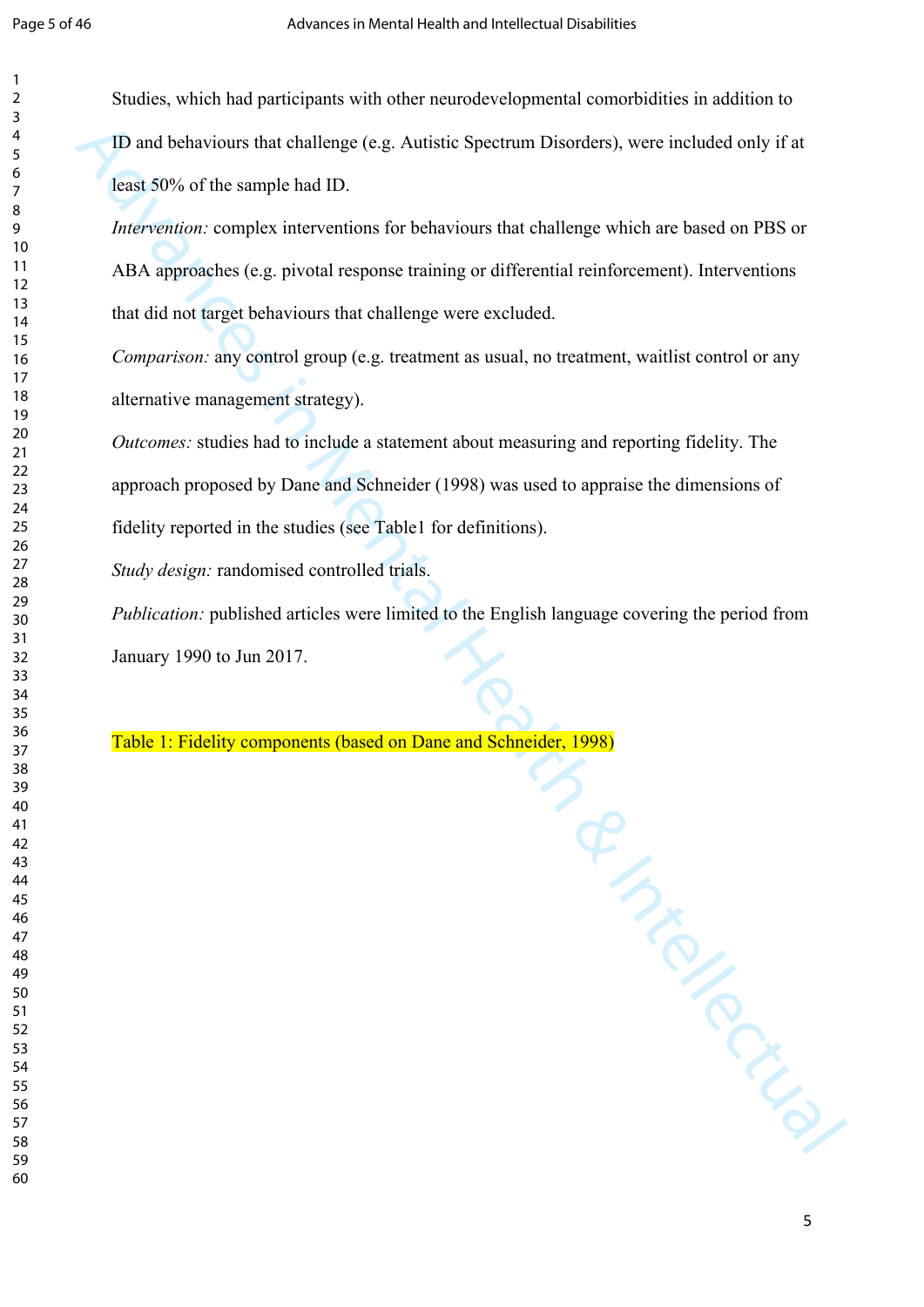#### **Study selection**

Tribes and absurats were serecond by one reviewer (1P) against the inclusion errieria. Full<br>text articles of potentially eligible studies were obtained and assessed by two reviewers (LP<br>and AH). Numbers of excluded studie Titles and abstracts were screened by one reviewer (LP) against the inclusion criteria. Full text articles of potentially eligible studies were obtained and assessed by two reviewers (LP and AH). Numbers of excluded studies and its reasons were recorded. Any disagreements or discrepancies about included studies were resolved by a consensus and discussion with a third reviewer (AA). Two reviewers (LP and AH) then independently extracted data into a standardised form that was developed for this study.

#### **Risk of bias in included studies**

The Cochrane risk of bias tool (Higgins and Green, 2011) was used independently by two reviewers (LP and AA) in order to detect risk of bias in each study. Reviewers rated risk of bias as low (+), high (-) or unclear (?) for each of the seven domains: allocation, selection, performance, detection, attrition, reporting and other biases (see Table 2 for definitions).

Table 2: Risk of bias (Higgins and Green, 2011)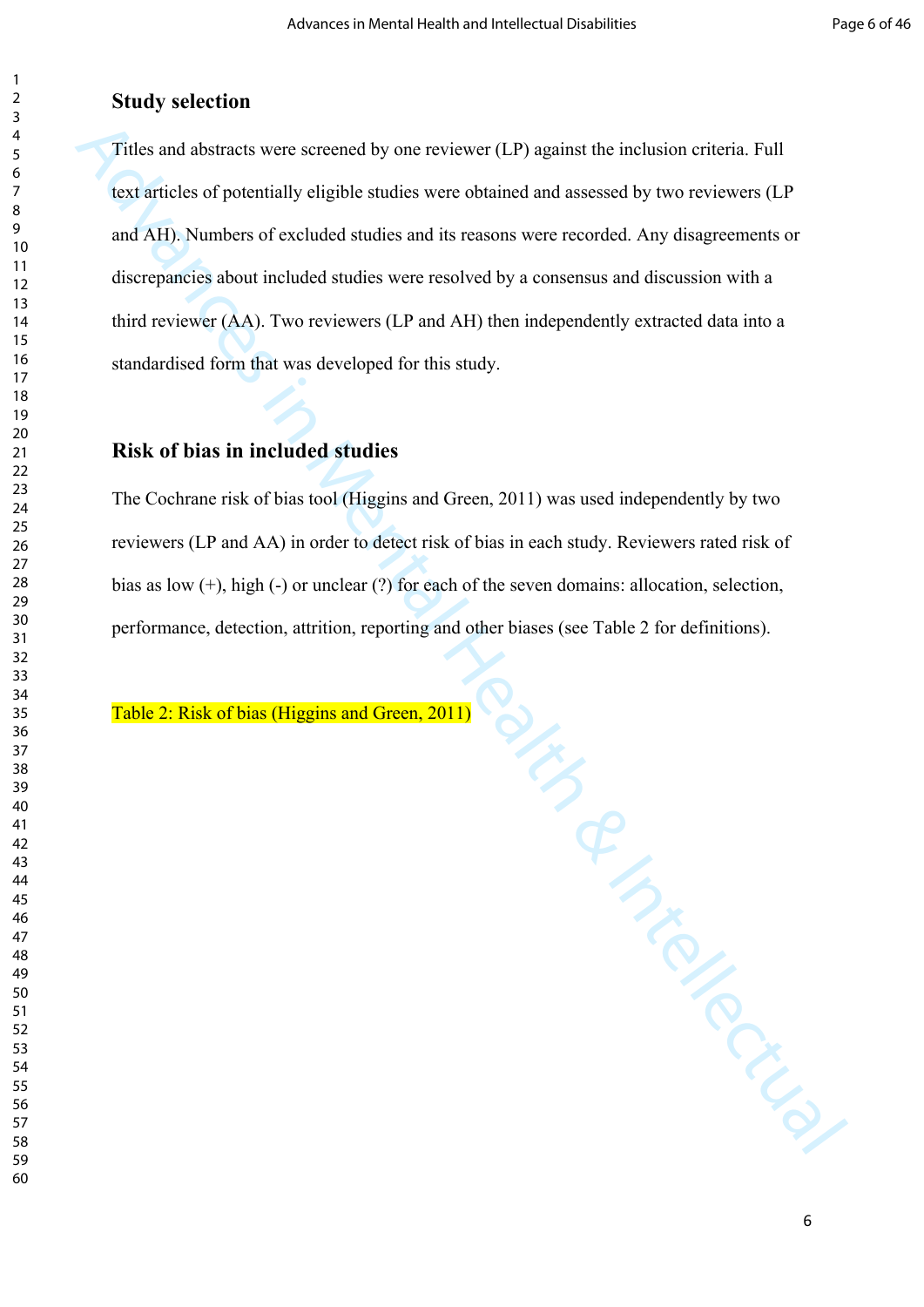# **Results**

Electronic and hand searches identified 3482 records. Figure 1 shows a flow diagram of the study selection process for this review. After removal of duplicates, 3439 unique articles were screened and 36 full-text papers of potentially relevant articles were retrieved. Thirtyone articles did not meet inclusion criteria (see supplementary material 2 for a list of excluded articles). Thus, five articles were included in the review. Table 3 shows an overview of the studies.

Figure 1: A PRISMA flow chart of study selection process.

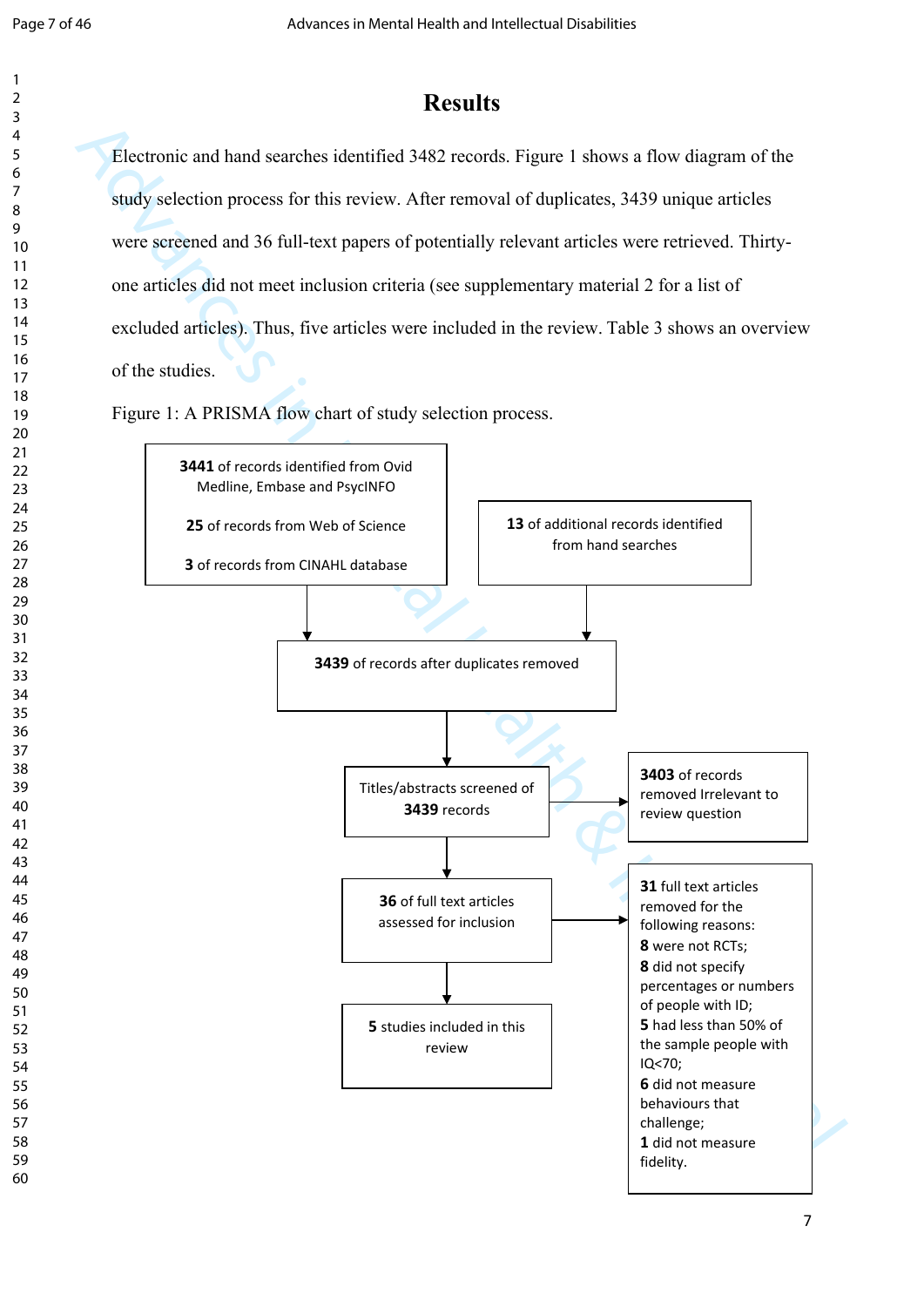Web, Chanceleristics of the included studies<br>Ance S in Mental Health & Intellectual Table 3: Characteristics of the included studies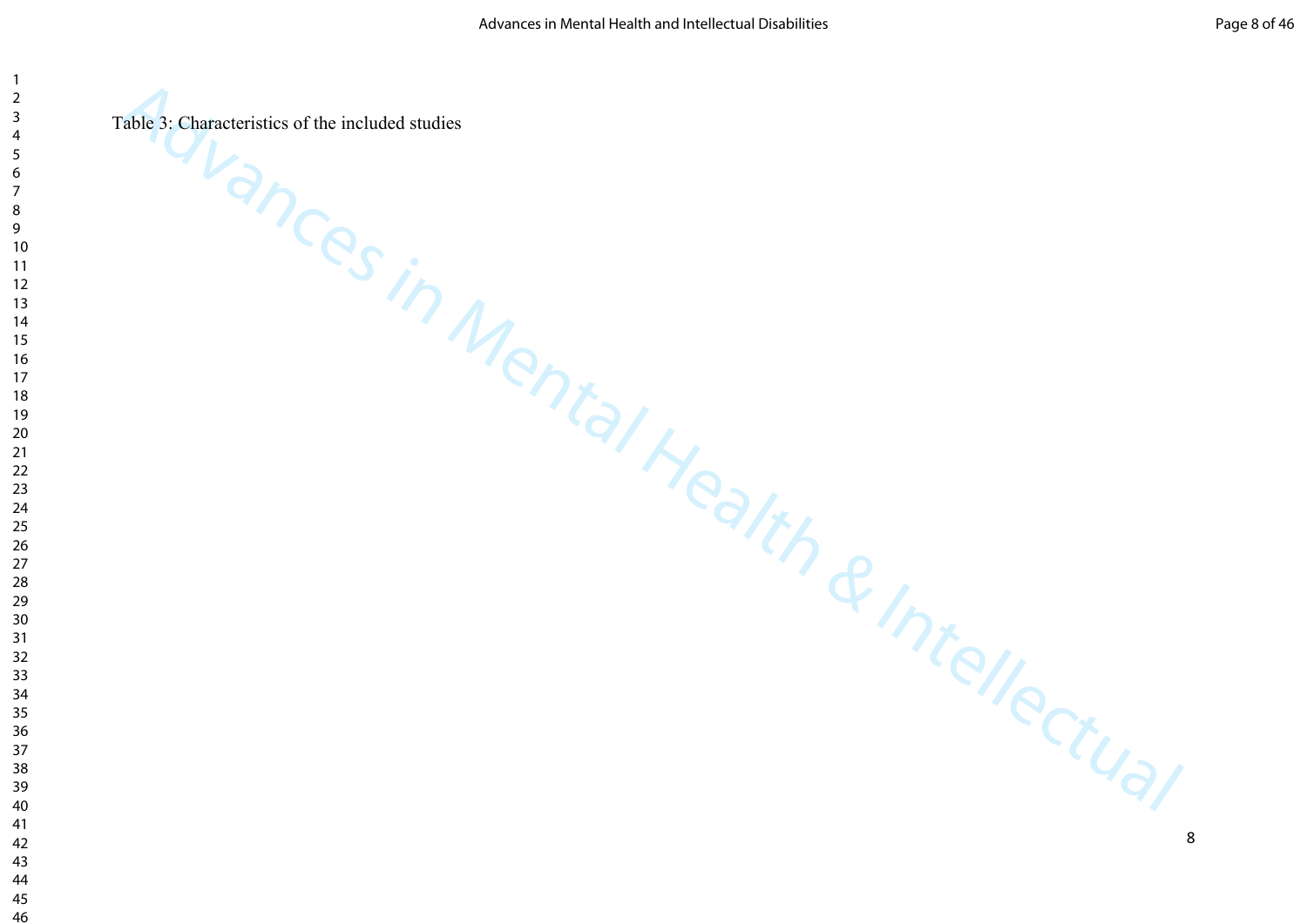Equation of Redisive reported in the included studies<br>AMENTAL HEALTH & INTELLECTUAL Table 4: Elements of fidelity reported in the included studies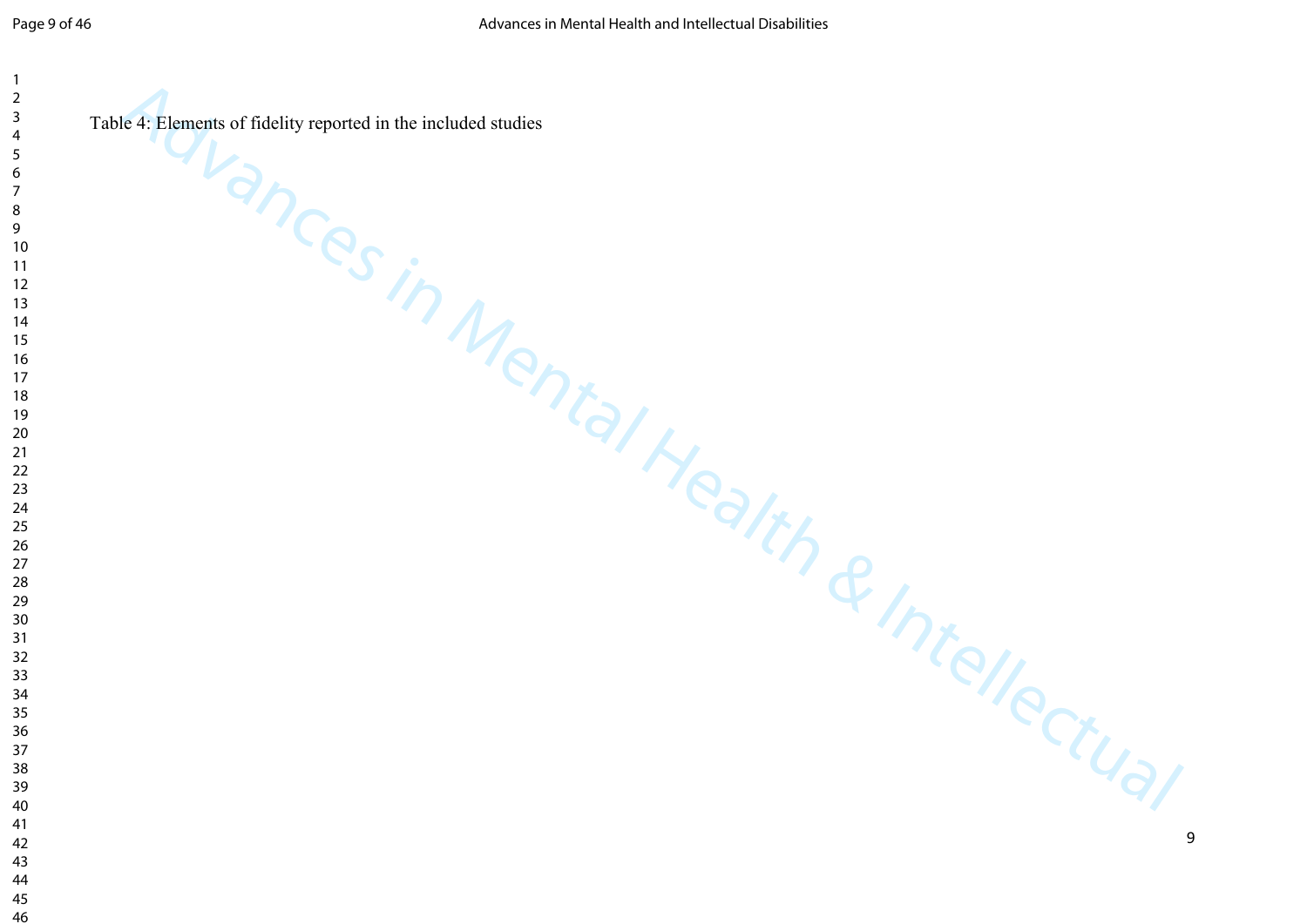#### **Overview of the included studies**

#### **Study design and location**

The current review identified five small sample studies of which one was randomised controlled trial (Singh et al, 2016) and four were pilot clinical trials (Ingersoll et al, 2016; Johnson et al, 2013; Hassiotis et al, 2009; Reitzel et al, 2013). Studies were published between 2009 and 2016 in the UK, USA and Canada. Participants were recruited from the following settings: residential homes, inpatient, community intellectual disabilities service and education. An overview of studies is provided in *Table 3.*

#### **Participants**

Study design and location<br>
The current review identified five small sample studies of which one was randomised<br>
controlled trial (Singh et al. 2016) and four were pilot eliment trials (Ingered) et al. 2016;<br>
Iolinson et al The total number of participants of the five included studies was 178. The number of participants in the studies ranged from 15 to 45. Majority of participants in the included studies were males apart from one study which did not specify numbers of males and females in their sample (Reitzel et al, 2013). Two studies focused on adults (Singh et al, 2016; Hassiotis et al, 2009), the other two on children (Johnson et al, 2013; Reitzel et al, 2013) and one on adolescents (Ingersoll et al, 2016). Participants in the included studies had various levels of ID (mild to severe) and behaviours that challenge. Three studies had participants with Autistic Spectrum Disorders or Pervasive Developmental Disorders, Not Otherwise Specified in addition to ID (Ingersoll et al, 2016; Johnson et al, 2013; Reitzel et al, 2013).

#### **Interventions**

All interventions were for behaviours that challenge based on ABA or PBS principles and had some overlap in terms of the content of techniques used (e.g. functional assessments, antecedent manipulation, data-collection, extinction, reinforcement and skills teaching).

One study examined individual reciprocal imitation training in addition to treatment as usual against treatment as usual which consisted of PBS intervention and individual education sessions (Ingersoll et al, 2016). Singh et al (2016) compared mindfulness-based PBS training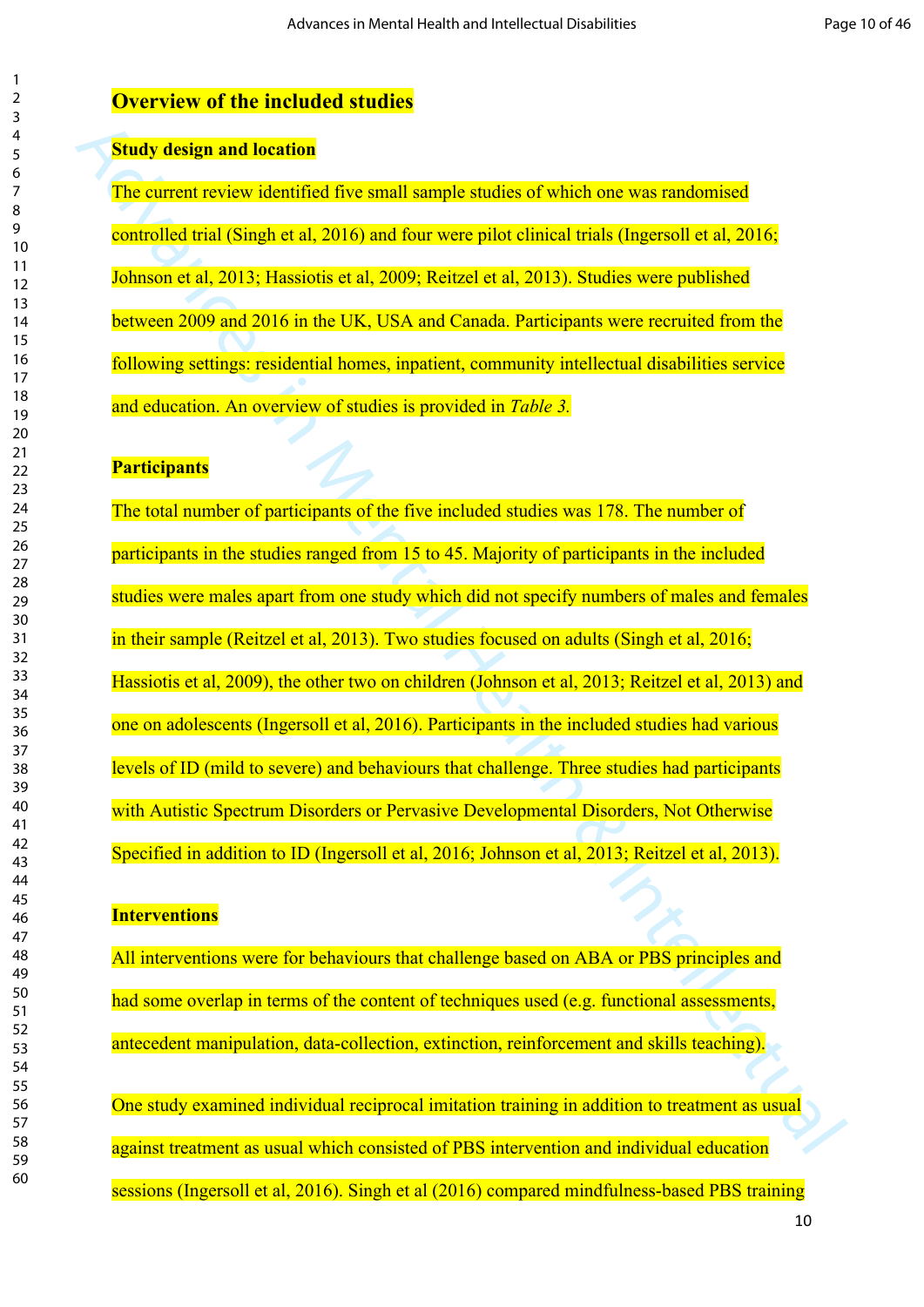to a control group which received PBS training alone. Johnson et al (2013) examined behavioural parent training in addition to psychoeducational programme against treatment as usual (which consisted of psychoeducational programme). Hassiotis et al (2009) assessed behaviour therapy (applied behaviour analysis and positive behavioural support) against standard care alone. Reitzel et al (2013) study compared functional behaviour skills training to a waitlist-control group.

#### **Outcomes**

See Table 4 for the characteristics of fidelity elements reported in the studies.

#### *Adherence of implementation*

Steps taken to measure adherence were inconsistently reported in the studies. Only two studies provided detailed evaluations of whether an intervention was delivered as described in the protocol which included: records of methodological techniques used, interrater-reliability for the adherence measures and quantitative adherence data (Ingersoll et al, 2016; Johnson et al, 2013).

**hcharatoural parent training in addition to psychochicational programme against trainment as<br>
usual todicit consisted of psychoedocational programme). Hassietis et al. (2009) orsensed<br>
<b>hcharaour therapy (applied health** In Ingersoll's et al (2016) study six randomly selected intervention sessions were assessed by researchers using fidelity checklists. The agreement between researchers for fidelity checklists was 0.96 which was calculated on 33% of the sessions using intraclass correlation coefficients. Average fidelity rating for the intervention was 91.21% (range 90.37–100%) indicating that teachers implemented the reciprocal imitation intervention, on average, as described by the protocol. However, there was no information provided in the paper what these fidelity checklists were capturing.

these fidelity checklists were captures.<br>Johnson's et al (2013) study used both fidelity checklists and 10% of randomly selected videotaped sessions to assess the therapists' adherence. This study was the only one that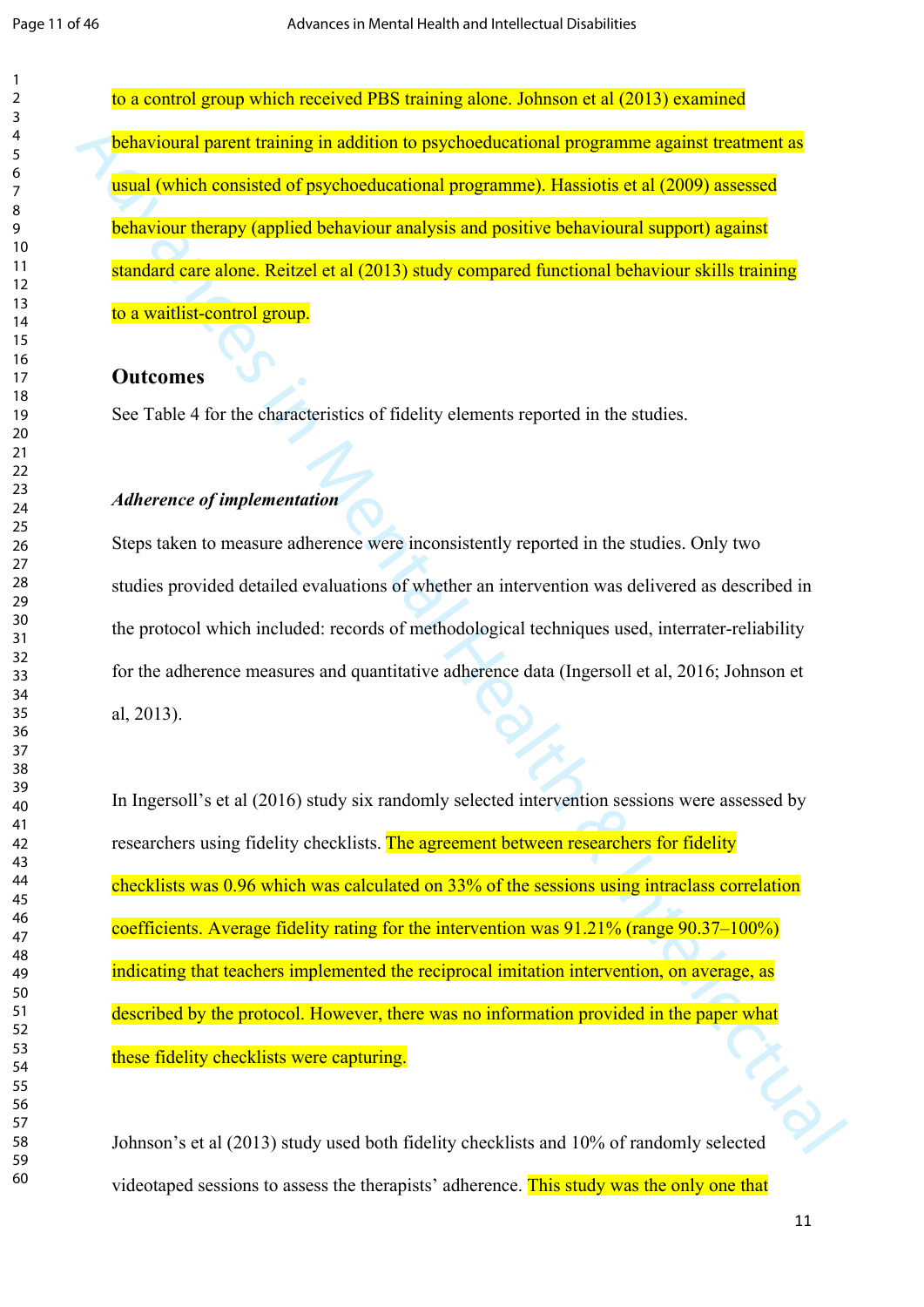The transits' adherence to the protocol (whether all essential elements were provided) and<br>parents' adherence to the intervention (whether parents completed homework or implemented<br>suggested strategies) **Therapists were s** provided fidelity definition that authors are using in the paper. The fidelity checklist included therapists' adherence to the protocol (whether all essential elements were provided) and parents' adherence to the intervention (whether parents completed homework or implemented suggested strategies). Therapists were asked to use fidelity checklists after each session and rate themselves on a scale 0 to 2 whether they achieved the goals of the intervention, indicating 0 if the goals were not achieved, 1 if goals were partially achieved or 2 if goals were achieved. Additionally, all intervention sessions were videotaped and 10% of the sessions were randomly selected and assessed by independent observers. Average Interraterreliability for the randomly selected sessions was 98.2% (range 81.8–100%) and for parent adherence was 91.8% (range 66.7–100%). Mean fidelity rating for the Behavioural Parent Intervention was 98% (range 83- 100%) and for parent adherence 93% (range 75–100%).

Partially reported adherence was found in Hassiotis's et al (2009) and Reitzel's et al (2013) studies. Hassiotis et al (2009) indicated that fidelity for implementation of the intervention was high without mentioning methodological techniques used and quantitative data. Reitzel et al (2013) study only reported that staff completed fidelity checklists without providing quantitative data in the paper.

#### *Dose*

The amount of an intervention delivered was reported in detail as all five studies provided details of the frequency and duration of an intervention (Ingersoll et al, 2016; Johnson et al, 2013; Hassiotis et al, 2009; Reitzel et al, 2013; Singh et al, 2016). However, only one study provided the number of sessions that participants had actually completed (Johnson et al, 2013). In this study, self-reports revealed that parents' attendance to the intervention sessions was 97.3%.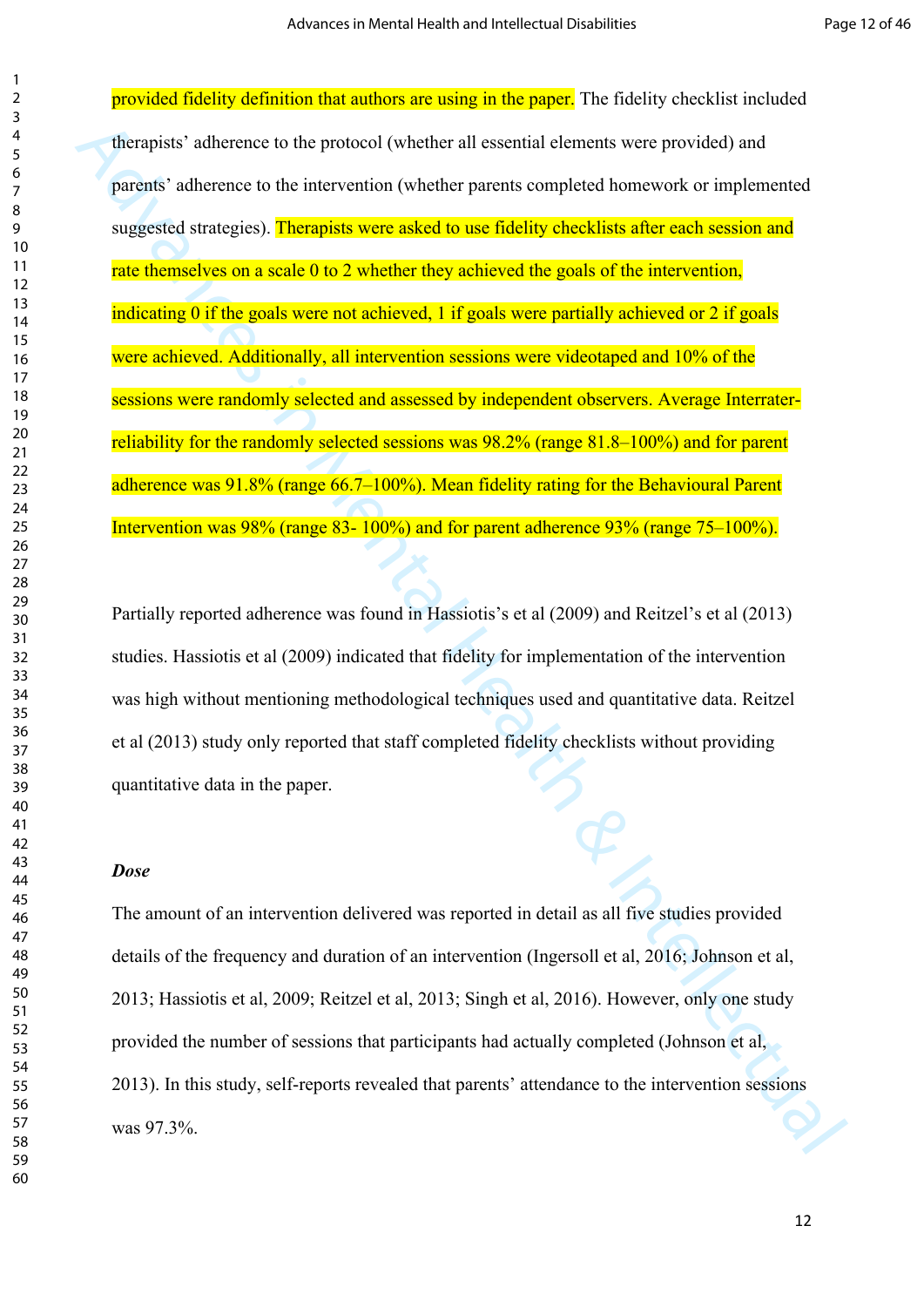#### *Quality of delivery*

The most frequently reported measure of assurance of the quality of delivery was training in the intervention techniques and choice of training providers based on qualifications and experience (all five studies). However, only Reitzel et al (2013) study examined parents' knowledge of ABA principles and sense of competence before and after the training. None of the other included studies examined whether staff or family members acquired necessary knowledge and skills after the training.

The most frequently reported measure of assumance of the quality of delivery was training in<br>the intervention lechniques and choice of training providers based on qualifications and<br>experience (all three studies). However Ingersoll et al (2016) and Johnson et al (2013) had also mentioned that supervision was available for intervention providers. Training fidelity checklists (whether the training was provided as indicated in the protocol) only mentioned in Ingersoll's et al (2016) and Singh's et al (2016) studies. Even though Singh et al (2016) videotaped 10 random parts of the training and reported quantitative training fidelity data (which was indicated as 100%), only one person was responsible for rating the quality of the training and it was not reported whether this assessor was independent of the study team or not. Thus, it is unclear whether subjective opinion biased the results.

#### *Responsiveness*

Measurement of participants' engagement into the content of the intervention and their perceptions about the usefulness of an intervention were rarely reported. Two studies out of five reported participants' responsiveness. Ingersoll et al (2016) study explored intervention providers' views about the benefits of the intervention and whether participants enjoyed the sessions. However, participants' views about the usefulness of the intervention have not been explored directly in this study. In Johnson's et al (2013) study parents received satisfaction questionnaires to rate how useful they found teaching goals and specific intervention strategies.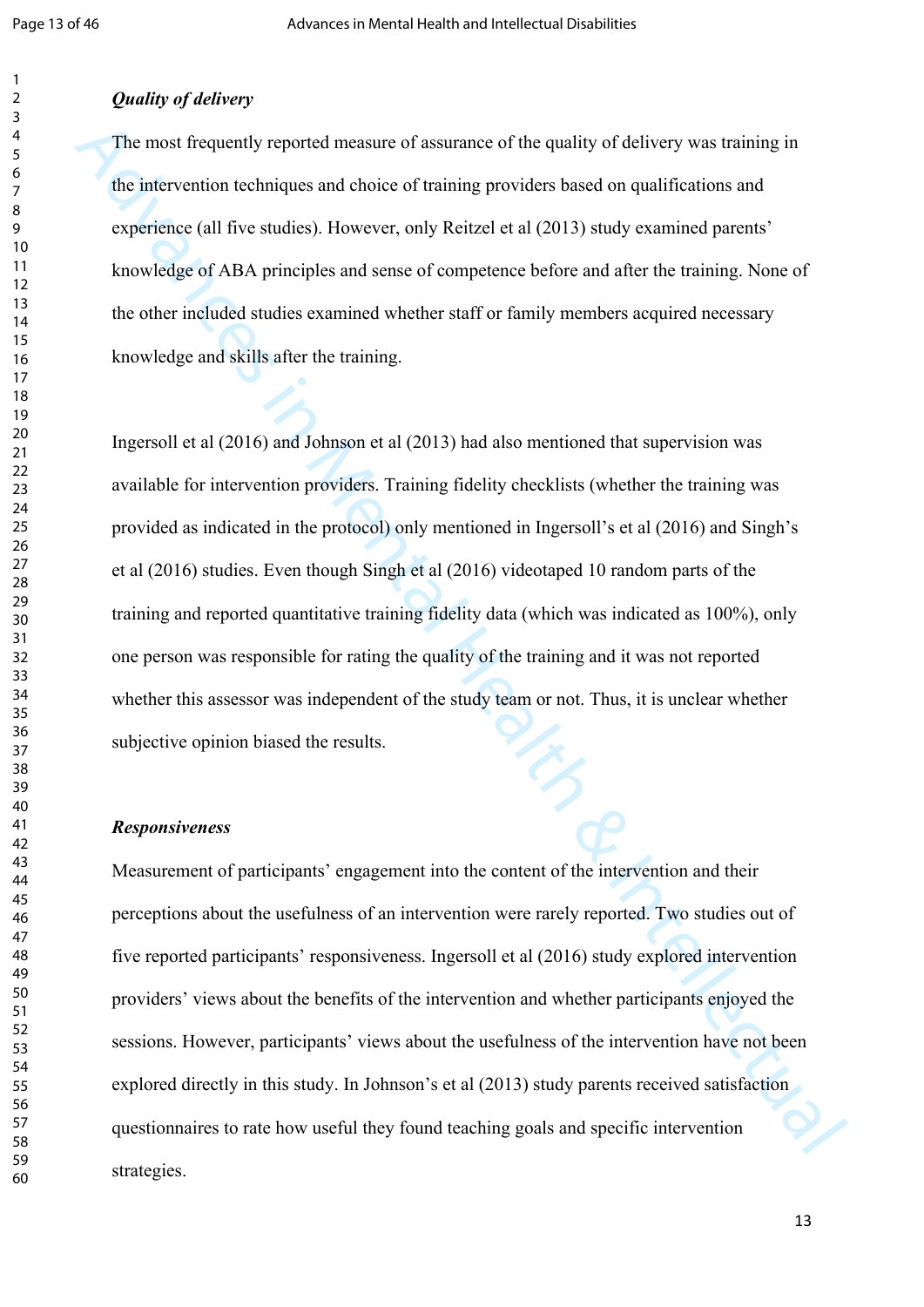#### *Program differentiation*

None of the included studies carried out a component analysis or qualitative research to examine which elements of an intervention are essential and the most effective.

#### **Risk of bias in the included studies**

See Figure 2 (below) for a summary of risk of bias in the included studies and also supplementary material 3 for reviewers' judgments of risk of bias. Overall, the included studies were found to be at high risk of reporting bias especially for these domains: allocation concealment, blinding, incomplete outcome data, selective reporting and other bias.

**Program differentiation**<br>None of the included studies carried out a component analysis or qualitative research to<br>examine which elements of an intervention are essential and the most effective.<br>**Risk of bias in the inclu** Four out of five studies had reported specific mechanisms used to produce random sequence generation (Ingersoll et al, 2016; Singh et al, 2016; Hassiotis et al, 2009; Reitzel et al, 2013). Two studies had provided information about allocation concealment (Singh et al, 2016; Johnson et al, 2013). Blinding of participants, personnel and outcome assessors were stated in one study (Reitzel et al, 2013). Missing outcome data and its reasons were reported in four studies (Ingersoll et al, 2016; Singh et al, 2016; Hassiotis et al, 2009; Reitzel et al, 2013). Selective reporting was evident in two studies which indicated that fidelity measurements were completed but quantitative data were not provided (Hassiotis et al, 2009; Reitzel et al, 2013). All five studies had other potential threats to validity which were: small sample sizes reported in all studies (range 15 to 45 participants), longer sessions in the treatment condition compared to the control condition in one study (Ingersoll et al, 2016), administration of reciprocal imitation training in addition to PBS plans which also target communication as a part of a plan (Ingersoll et al, 2016) and participants' baseline characteristics unbalanced between the groups (Reitzel et al (2013).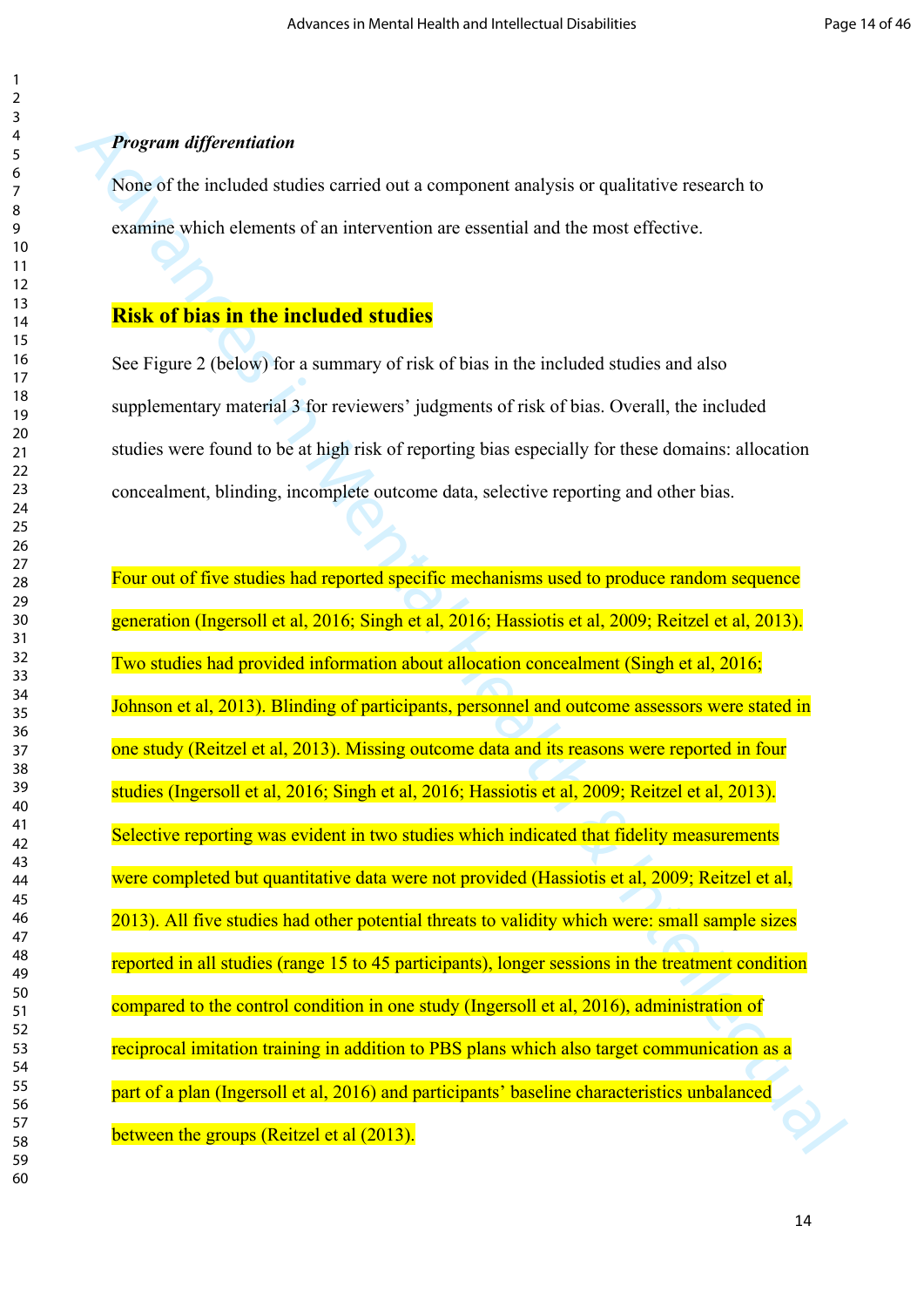#### Figure 2: Summary of risk of bias in the included studies

| NEWSCRIPTION                                                                                                                                                                               | Random sequence generation (selection bias) | Allocation concealment (selection bias) | Blinding of participants and personnel (performance<br>bias) | Blinding of outcome assessment (detection bias) | Incomplete outcome data (attrition bias) | Selective reporting (nas) | Other bias     |  |
|--------------------------------------------------------------------------------------------------------------------------------------------------------------------------------------------|---------------------------------------------|-----------------------------------------|--------------------------------------------------------------|-------------------------------------------------|------------------------------------------|---------------------------|----------------|--|
| Hassiotis 2009                                                                                                                                                                             | $\pm$                                       | $\ddot{}$                               | $\overline{?}$                                               | $\overline{?}$                                  | $+$                                      | ÷,                        |                |  |
| Ingersoll 2016                                                                                                                                                                             | $\ddot{}$                                   | ٠                                       | ۰                                                            | ٠                                               | $\pm$                                    | $+$                       | ۰              |  |
| Johnson 2013                                                                                                                                                                               | $\overline{?}$                              | $\overline{?}$                          | $\overline{?}$                                               | ÷                                               |                                          | $\pm$                     | ۰              |  |
| Reitzel 2013                                                                                                                                                                               | $\ddot{}$                                   | $\ddot{}$                               | $\pm$                                                        | $\ddot{}$                                       |                                          | ۰                         |                |  |
| <b>Singh 2016</b>                                                                                                                                                                          | $\ddot{}$                                   | $\overline{?}$                          | $\overline{?}$                                               | $\overline{?}$                                  |                                          | ÷                         | <mark>?</mark> |  |
| The review presents data from five RCTs that had reported measurements of fidelity in                                                                                                      |                                             |                                         |                                                              | <b>Discussion</b>                               |                                          |                           |                |  |
| complex interventions for behaviours that challenge based on PBS/ABA principles. We                                                                                                        |                                             |                                         |                                                              |                                                 |                                          |                           |                |  |
| found variable and inconsistent descriptions of how fidelity was measured and reported in the                                                                                              |                                             |                                         |                                                              |                                                 |                                          |                           |                |  |
| studies. The most frequently provided fidelity elements found in four out of five studies were                                                                                             |                                             |                                         |                                                              |                                                 |                                          |                           |                |  |
| adherence of implementation, dose and some aspects of quality of delivery (Ingersoll et al,<br>2016; Johnson et al, 2013; Hassiotis et al, 2009; Reitzel et al, 2013). However, there were |                                             |                                         |                                                              |                                                 |                                          |                           |                |  |
| considerable differences between studies about how these fidelity elements were analysed                                                                                                   |                                             |                                         |                                                              |                                                 |                                          |                           |                |  |

# Discussion

The review presents data from five RCTs that had reported measurements of fidelity in complex interventions for behaviours that challenge based on PBS/ABA principles. We found variable and inconsistent descriptions of how fidelity was measured and reported in the studies. The most frequently provided fidelity elements found in four out of five studies were adherence of implementation, dose and some aspects of quality of delivery (Ingersoll et al, 2016; Johnson et al, 2013; Hassiotis et al, 2009; Reitzel et al, 2013). However, there were considerable differences between studies about how these fidelity elements were analysed and reported.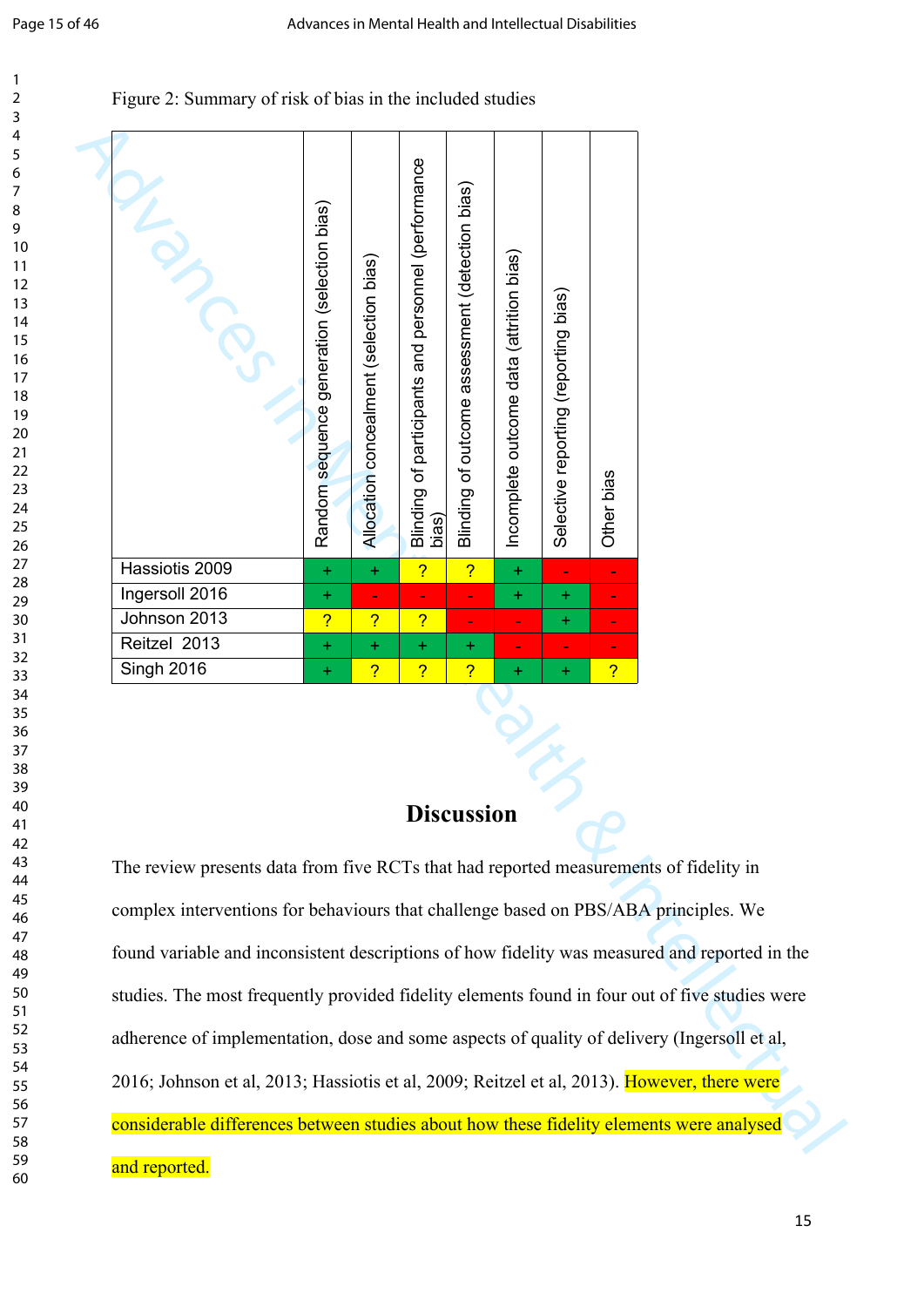Only two studies in the review had provided detailed accounts on how adherence of<br>
implementation was measured reporting methodological rechniques, interaste reliability and<br>
quantitative ridelity data (Ingersoit et al., Only two studies in the review had provided detailed accounts on how adherence of implementation was measured reporting methodological techniques, interrater reliability and quantitative fidelity data (Ingersoll et al, 2016; Johnson et al, 2013). By contrast, the other two studies only mentioned that adherence of implementation was high without providing measurement techniques used and quantitative data (Hassiotis et al, 2009; Reitzel et al, 2013). Even though frequency and duration of the intervention sessions were reported quite well, only one study indicated the number of sessions that participants had actually completed (Johnson et al, 2013). Only Reitzel et al (2013) examined whether staff and family members acquired skills and knowledge after the training. One study in the review only mentioned steps taken to measure training fidelity (whether training was provided as indicated in the protocol) and did not report any other fidelity elements (Singh et al, 2016). None of the studies assessed program differentiation to examine which components of the intervention are essential and the most effective. Only one study reported the definition of fidelity that authors are using in the paper (Johnson et al, 2013).

Besides inconsistent fidelity measurements found in the review, there is room for improvement for studies which had reported some fidelity measurements. Ingersoll et al (2016) study only used one methodological technique to measure adherence of implementation and it is accepted that several techniques need to be applied to provide reliable data (Spilane et al, 2007). Even though Johnson et al (2013) used several methods to collect quantitative data, intervention providers rated themselves using fidelity checklists whether they had implemented the intervention as indicated in the protocol. Therapists may be afraid to disclose implementation difficulties and may not respond truthfully leading to inaccurate fidelity data. Moreover, Singh et al (2016) reported that training fidelity was 100% suggesting that training was provided exactly as indicated in the protocol. However, only one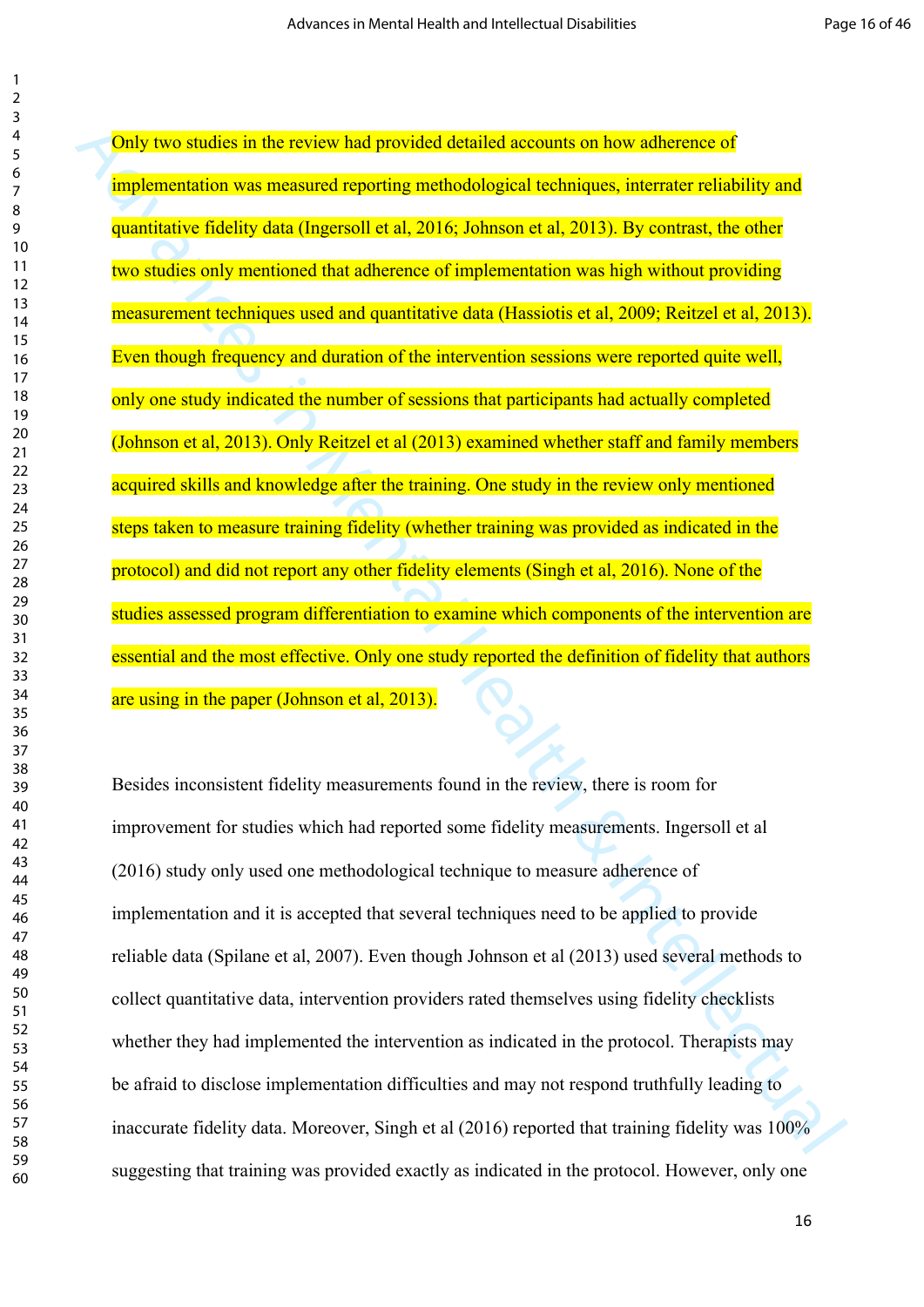observer was involved in the measurement of training fidelity and these findings should be interpreted with caution.

We found a paucity of research measuring fidelity in complex interventions for behaviours that challenge based on PBS/ABA principles and this finding is in line with previous literature (McIntyre et al, 2007; Sanetti et al, 2012). Our review included five papers that met the inclusion criteria and this number is lower than McIntyre's et al (2007) and Sanetti's et al (2012) studies found (46 and 35 studies respectively). However, these reviews used different inclusion criteria and involved studies with designs other than RCTs. The limited number of RCTs found in the review reflects a general lack of RCTs including people with intellectual disabilities (Beavis et al, 2007; Hassiotis, 2009).

interpreted with caution.<br>We fromd a paucity of research measuring fidelity in complex interventions for behaviours<br>that challenge based on PBS/ABA principles and this finding is in time with previous<br>literature (Mehrye e Reasons for poor fidelity measurements in the behavioural literature are unclear. One possible reason could be that there are multiple definitions of fidelity used in the literature and no consensus on which fidelity elements have to be assed in complex interventions for behaviours that challenge (Bellg et al, 2004). In the review, we used the most commonly applied fidelity framework across different disciplines (Dane and Schneider, 1998), to appraise fidelity elements (Carroll et al, 2007; Century et al, 2010). However, it is unclear whether all these five fidelity elements indicated in the framework are equally important and need to be evaluated in complex interventions for behaviours that challenge in order to provide a comprehensive fidelity measurement. The CONSORT and MRC guidelines on reporting findings from clinical trials indicate the importance of measuring fidelity in clinical trials but there is no recommendation how to do so (Boutron et al, 2008; Craig et al, 2008). A standardised fidelity checklist that could be easily applied in different settings does not exist and usually such scales are developed for each study (Spilane et al, 2007).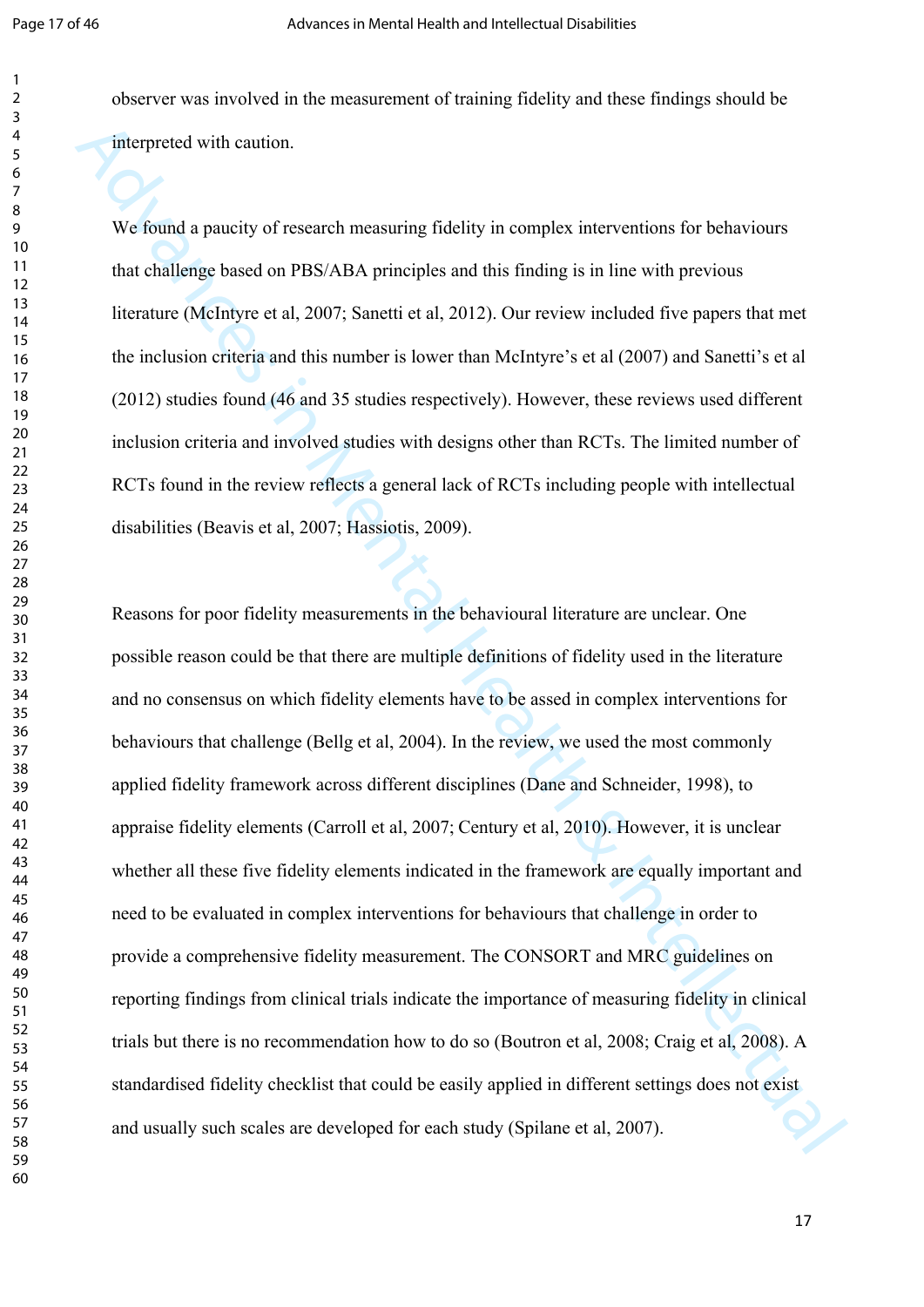**Strengths and limitations** 

The strengths of this study include a systematic review of fidelity measurements in complex interventions for behaviours that challenge in people with ID that has not been previously conducted in this area. We used a comprehensive search strategy and reviewed grey literature such as conference reports and clinical trial registration websites to find unpublished studies.

The strengths of this study include a systematic review of fidelity measurements in complex<br>interventions for behaviours that dialtenge in people with ID that has not been previously<br>conducted in this area. We used a compr Nevertheless, the findings of this study should be interpreted with caution. Firstly, the review included studies published only in the English language and there is a risk that we did not capture all relevant studies. Secondly, we reviewed fidelity measurements in a variety of different behavioural interventions for behaviours that challenge which are mainly based on PBS or ABA principles and this mixture of studies reflects the lack of RCTs carried out including people with behaviours that challenge. Thus, we might focused on the fidelity elements that may not be equally important to look at ABA and PBS interventions. Thirdly, we could not do a meta-analysis because the fidelity measurements reported in the studies were inconsistent and only two studies had provided quantitative data (Ingersoll et al, 2016; Johnson et al, 2013.

#### **Implications for research and practice**

Our review confirmed the limited number of RCTs examining complex interventions for behaviours that challenge based on PBS/ABA principles despite it being an important criterion of the study's internal and external validity. Fidelity is being seen as the degree to which the intervention was implemented as indicated in the protocol (Moore et al. 2015). However, for complex interventions nonspecific therapy factors such as therapist's competence, skills, motivation, communication style may play an important part how an intervention is implement and might need to be considered as well (Chatoor and Kurpnick, 2001).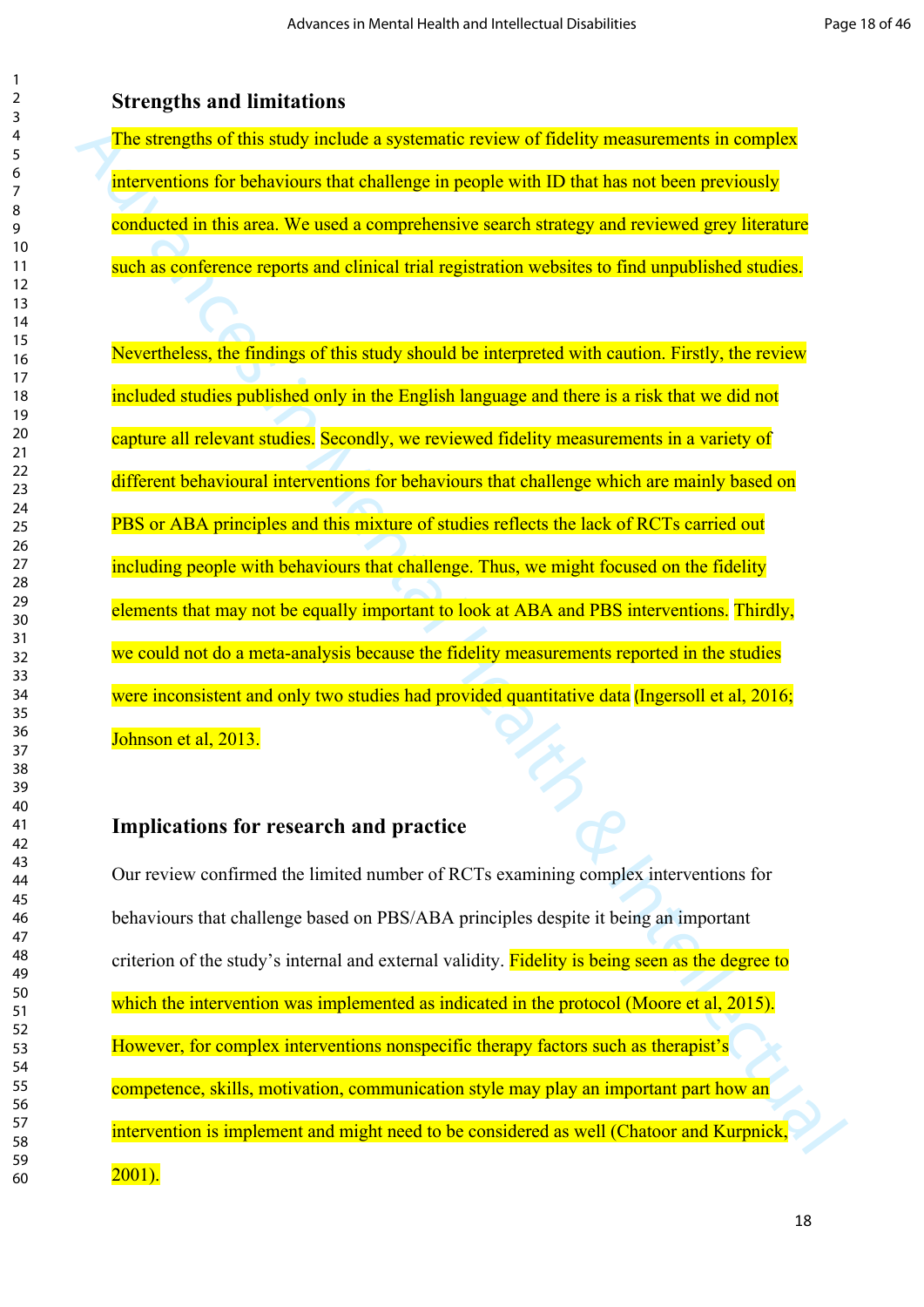We therefore suggest that future studies should clarify which fidelity elements have to be assessed in complex interventions for behaviours that challenge in people with ID. This information might ease the current confusion in the literature and improve the measurements of fidelity in the clinical trials. The development of a standardised approach for measuring fidelity in such interventions for behaviours that challenge could be the next step aiming to increase fidelity measurements in the trials. Our findings from the review could be used as a starting point for researchers to look at methodological techniques reported in complex interventions in this population and to see if any of the helpful techniques could be used. Besides, the Consort and MRC guidelines could establish the best practice for how to measure fidelity in complex interventions which might provide clarity for many researchers how to measure fidelity in PBS/ABA trials.

ARD MENTAL PBS is a complex intervention and as such, it is imperative that it is subject to the same quality assurance as other interventions. Given that its delivery can be variable, meaning that therapists may implement deviations that are likely to compromise its delivery, it is necessary to develop a standardised approach for measuring fidelity in research (Denne et al, 2013). PBS is about applying research-validated interventions into everyday settings (Carr et al, 2002). However, without fidelity data widespread PBS application into real-world contexts is challenging.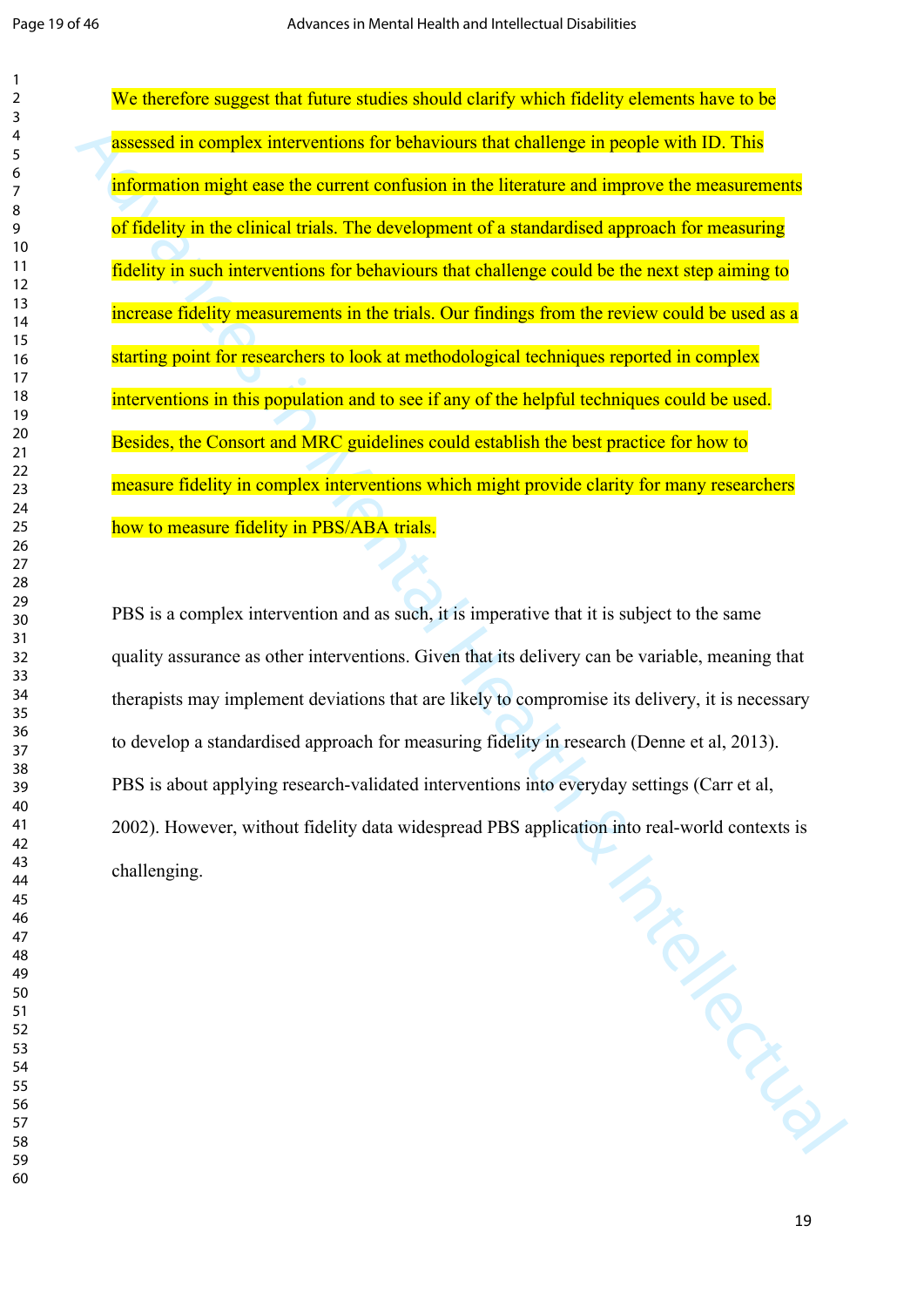#### **References**

#### **References of studies included in the review**

Hassiotis, A, Robotham, D, Canagasabey, A, Romeo, R, Langridge, D, Blizard, R, Murad, S. and King, M. (2009), 'Randomized, single-blind, controlled trial of a specialist behavior therapy team for challenging behavior in adults with intellectual disabilities', *American Journal of Psychiatry*, vol. 166, no. 11, pp. 1278–1285.

Ingersoll, B, Berger, N, Carlsen, D and Hamlin, T (2016), 'Improving social functioning and challenging behaviors in adolescents with ASD and significant ID: A randomized pilot feasibility trial of reciprocal imitation training in a residential setting', *Developmental Neurorehabilitation*, vol. 20, no. 4, pp. 1–10.

Johnson, C. R. et al. (2013) 'Behavioral parent training to address sleep disturbances in young children with autism spectrum disorder: A pilot trial', *Sleep Medicine*. Elsevier B.V., 14(10), pp. 995–1004. doi: 10.1016/j.sleep.2013.05.013.

**Extreme Sources Interview Sections 16. Example 16.** Hassiotis. A. Roberton, R. Changinidge, D. Blizard, R. Murad, S.<br>
Intellectual Health Accordination and Case in Mental Health Accordination of a specialist behavior the Reitzel, J, Summers, J, Lorv, B, Szatmari, P, Zwaigenbaum, L, Georgiades, S and Duku, E (2013) 'Pilot randomized controlled trial of a Functional Behavior Skills Training program for young children with Autism Spectrum Disorder who have significant early learning skill impairments and their families', *Research in Autism Spectrum Disorders*, vol. 7, no. 11, pp. 1418–1432.

Singh, NN, Lancioni, GE, Karazsia, BT, Chan, J and Winton, ASW (2016), 'Effectiveness of caregiver training in Mindfulness-Based Positive Behavior Support (MBPBS) vs. Trainingas-Usual (TAU): A randomized controlled trial', *Frontiers in Psychology*, vol. 7, no. 1, pp. 1–13.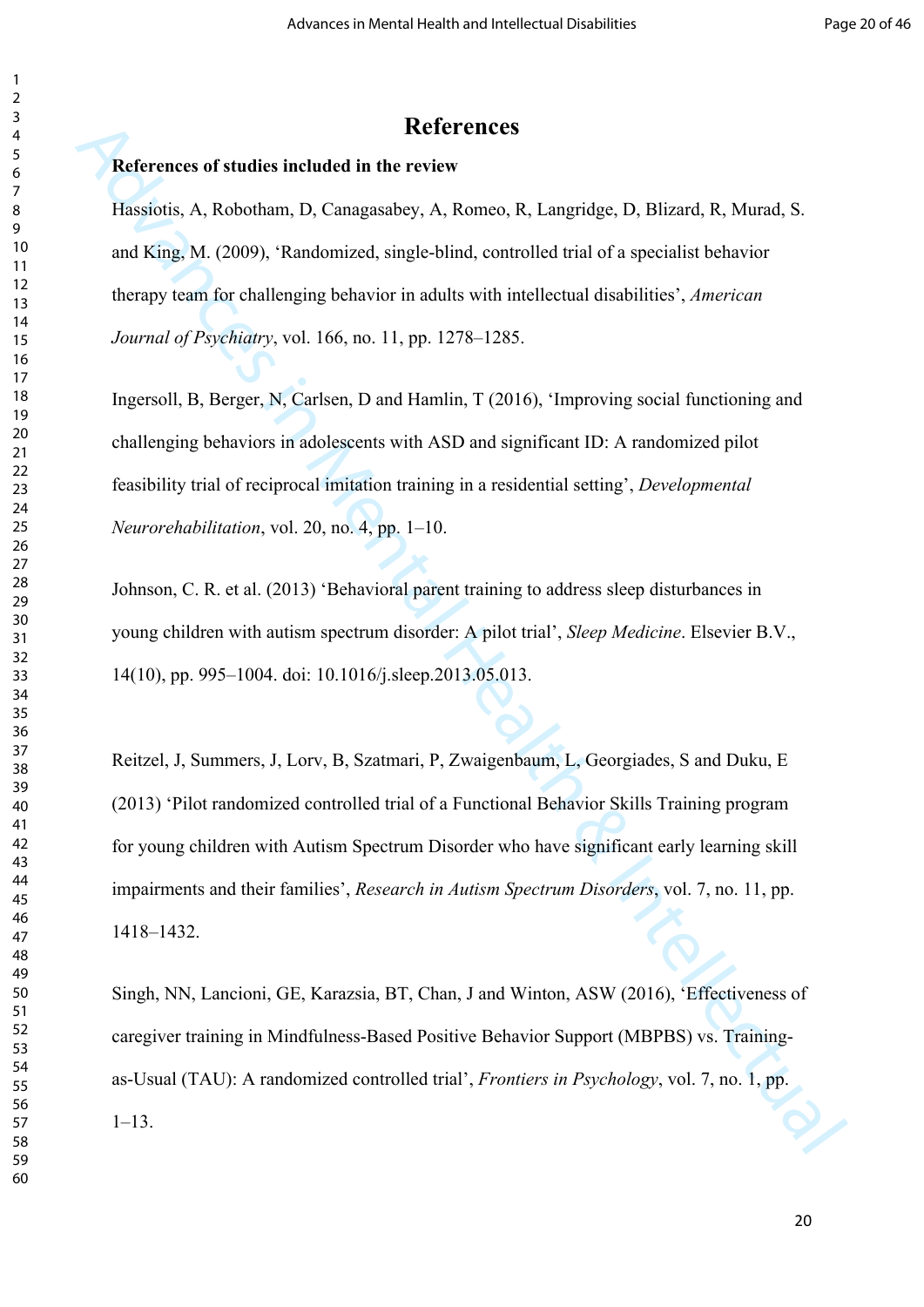#### **Additional references**

Allen, D (2009), 'Positive behavioural support as a service system for people with challenging behaviour', *Psychiatry*, vol. 8, no. 10, pp. 408–411.

Allen, D, James, W, Evans, J, Hawkins, S and Jenkins, R (2005), 'Positive behavioural support: definition, current status and future directions', *Tizard Learning Disability Review*, vol. 10, no. 2, pp. 4–11.

Beadle-Brown J, Mansell J, Whelton B and Hutchinson, A (2006), 'People with intellectual disability in 'out-of-area' residential placements: 2. Reasons for and effects of placement', *Journal of Intellectual Disability Research*, vol. pp. 845–856.

Beavis, J, Kerr, M, Marson, AG (2007), 'Non-pharmacological interventions for epilepsy in people with intellectual disabilities', *Cochrane Database of Systematic Reviews*, vol. 4, pp.1- 

Additional reterences<br>
Allen, D (2009), "Positive behavioural support as a service system for people with<br>
challenging hehaviour; "Ayeletary, vol. 8, no. 10, np. 408-411.<br>
Allen, D, James, W, Evans, J, Hawkins, S and Jenk Bellg, AJ, Borrelli, B, Resnick, B, Hecht, J, Minicucci, DS, Ory, M, Ogedegbe, G, Orwig, D, Ernst, D and Czajkowski, S, (2004), ' Enhancing treatment fidelity in health behavior change studies: best practices and recommendations from the NIH Behavior Change Consortium', *Health Psychology*, vol. 23, no. 5, pp. 443-451.

Boutron, I, Moher, D, Altman, DG, Schulz, KF and Ravaud, P, (2008), 'Extending the CONSORT statement to randomized trials of nonpharmacologic treatment: explanation and elaboration', *Annals of Internal Medicine,* vol. 148, no. 4, pp. 295–309.

British Psychological Society (2018), *Positive Behaviour Support (PBS)*, Leicester: British Psychological Society.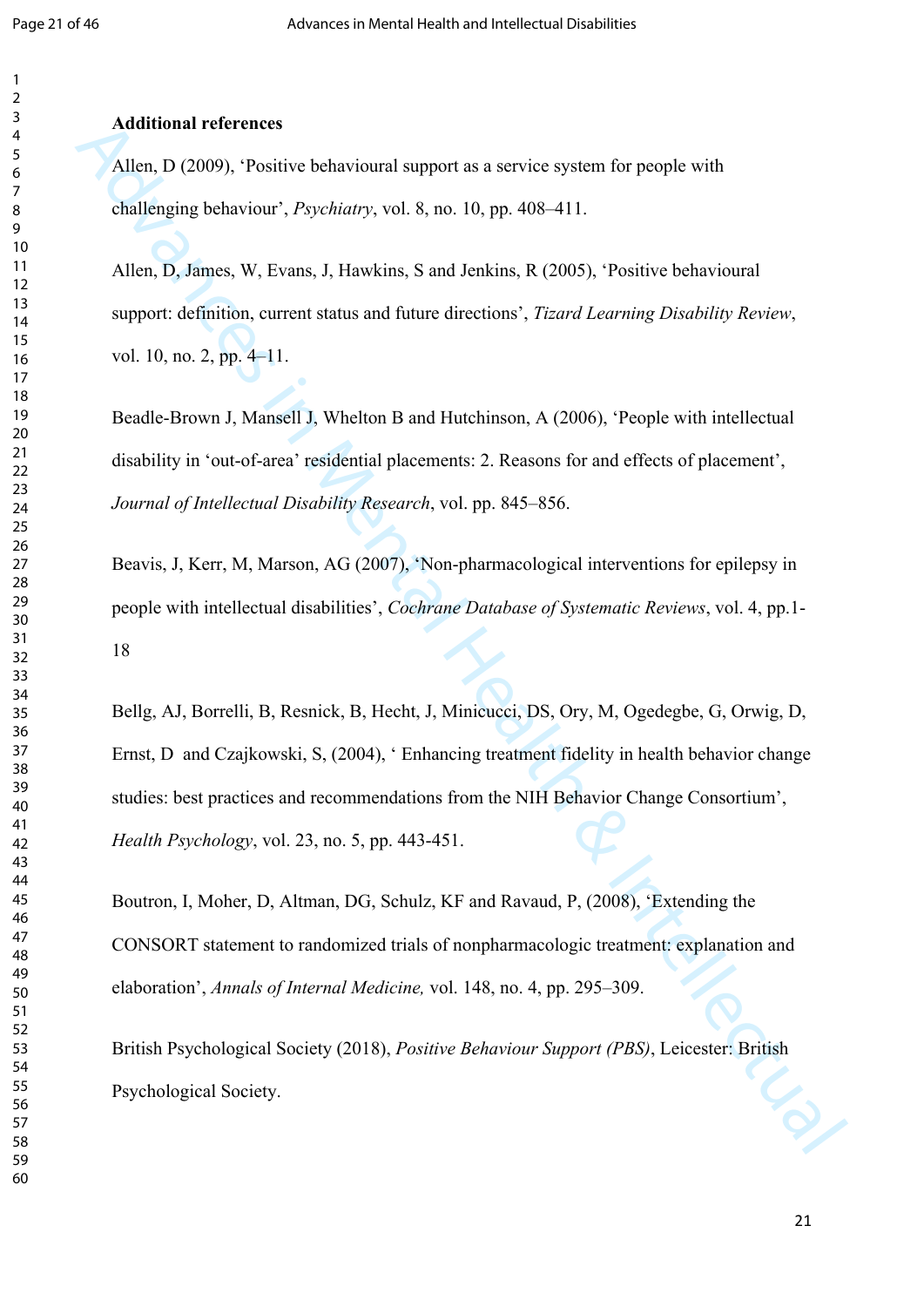Carr, EG, Dunlap, G, Horner, RH, Koegel, RL, Turnbull, AP, Sailor, W and Fox, L, (2002), 'Positive behavior support: Evolution of an applied science', *Journal of Positive Behavior Interventions*, vol. 4, no. 1, pp. 4–16.

Carr, EG, Horner, RH, Turnbull, AP, Marquis, JG, McLaughlin, DM and McAtee, ML, (1999), *Positive behavioral support for people with developmental disabilities: A research synthesis*. Washington, DC: American Association on Mental Retardation.

Carroll, C, Patterson, M, Wood, S, Booth, A, Rick, J and Balain, S, (2007), 'A conceptual framework for implementation fidelity', *Implementation Science*, vol. 2, no. 1, pp. 40-47.

Century, J, Rudnick, M, and Freeman, C, (2010), 'A framework for measuring fidelity of implementation: A foundation for shared language and accumulation of knowledge', *American Journal of Evaluation*, vol. 31, no. 2, pp. 199-218.

Chatoor, I. and Kurpnick, J, (2001), 'The role of non-specific factors in treatment outcome of psychotherapy studies', *European Child & Adolescent Psychiatry,* vo. *10*, no. 1, pp. 19-25.

Craig, P, Dieppe, P, Macintyre, S, Michie, S, Nazareth, I, Petticrew, M, (2008), 'Developing and evaluating complex interventions: the new Medical Research Council guidance', *British Medical Journal*, vol. 337, no. 7676, pp. 979-983.

Carr, FiG, Duniap, G, Homer, RH, Keegel, RL, Turnbull, AP, Sailor, W and Fox, L, (2002).<br>
"Positive behavior support: Evolution of an applied science", Journal of Positive Behavior<br>
Merivanoras, vol. 4, no. 1, pp. 4-16.<br> Dane, AV and Schneider, BH, (1998), 'Program integrity in primary and early secondary prevention: Are implementation effects out of control?' *Clinical Psychology Review*, vol. 18, no. 1, pp. 23-45.

Davison, S, McGill, P, Baker, P and Allen, D et al, (2015), 'A national UK survey of peripatetic support teams for children and adults with intellectual and developmental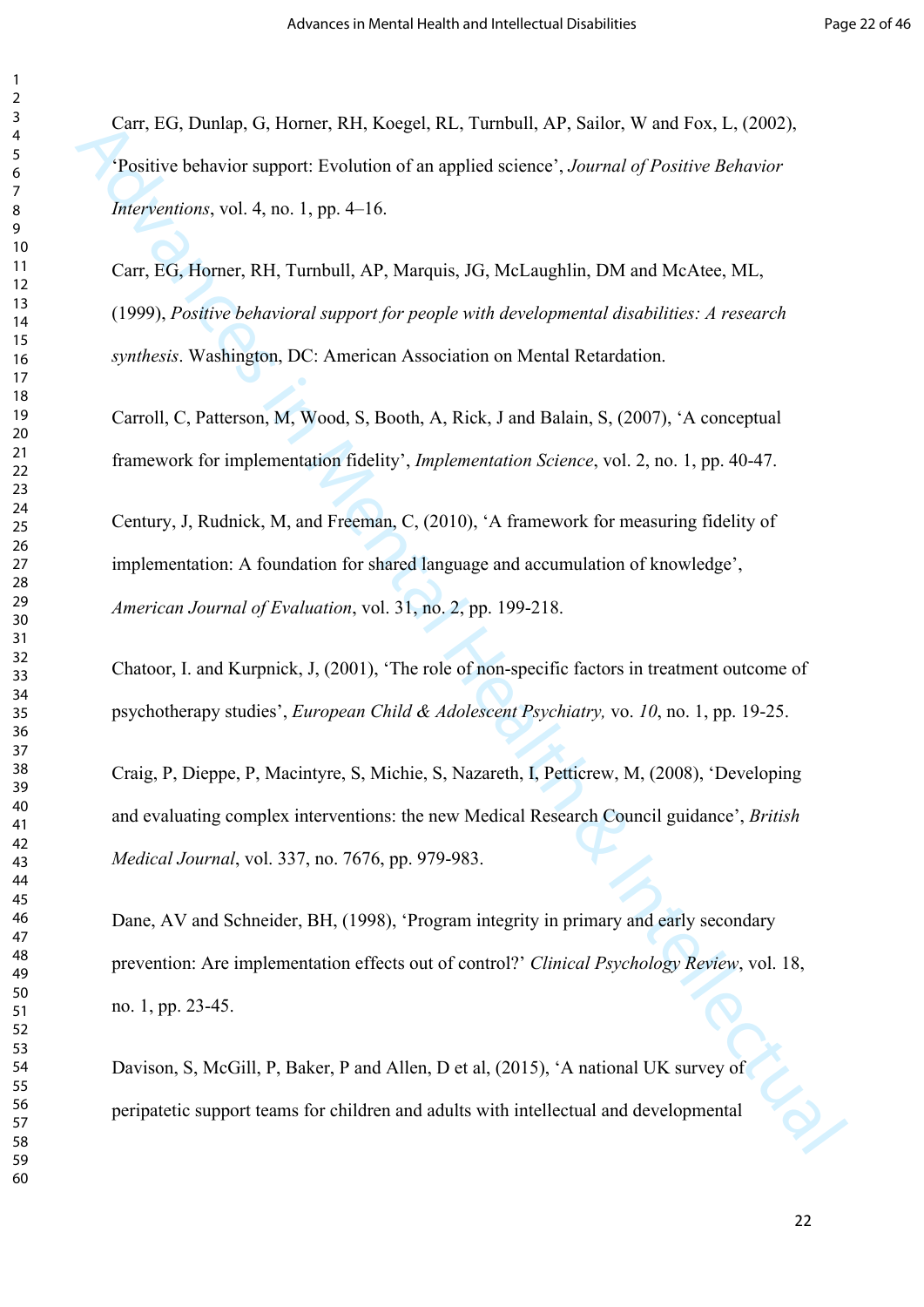disability who display challenging behaviour'*, International Journal of Positive Behavioural Support*, vol. 5, no. 1, pp. 26-33.

Davison, S, McGill, P, Baker, PA and Allen, D, (2015), 'A national UK survey of peripatetic support teams for children and adults with intellectual and developmental disability who display challenging behaviour'. *International Journal of Positive Behavioural Support,* vol. 5, no.1, pp. 26-33.

distability who display challenging behaviour, *International Journal of Practice Rehastroares*<br>
Support, vol. 5, no. 1, pp. 26-33.<br>
Davascor, S. S. no. 1, pp. 26-33.<br>
Davascor, S. Noticity, P. Resiec, P.A and Allen, D, (2 Denne, LD, Noone, SJ, Gore, NJ, Toogood, S, Hughes, JC, Hastings, RP, Allen, D, Baker, P and McGill, P, (2013), 'Developing a core competencies framework for positive behavioural support: Issues and recommendations*', International Journal of Positive Behaviour Support*, vol.3, no. 2, pp. 24-31.

Department of Health (2014). *Positive and proactive care: Reducing the need for restrictive interventions.* London: Department of Health.

Donnellan, AM, LaVigna, GW, Negri-Shoultz, N and Fassbender, LL (1988), *Progress Without Punishment: effective approaches for learners with behavior problems.* New York: Teachers College Press

Dunlap, G, Carr, EG, Horner, RH, Zarcone, JR and Schawrtz, I (2008), 'Positive Behavior Support and Applied Behaviour Analysis: A Familial Alliance', *Behavior Modification*, vol. 32, no. 5, pp. 682–698.

Emerson E, Hatton C, Robertson J, Roberts H, Baines S, Glover G (2011), *People with Learning Disabilities in England 2010,* Durham: Improving Health and Lives Learning Disabilities Observatory.

Emerson, E and Einfeld, SL (2011), Challenging Behaviour, Cambridge, UK: Cambridge University Press.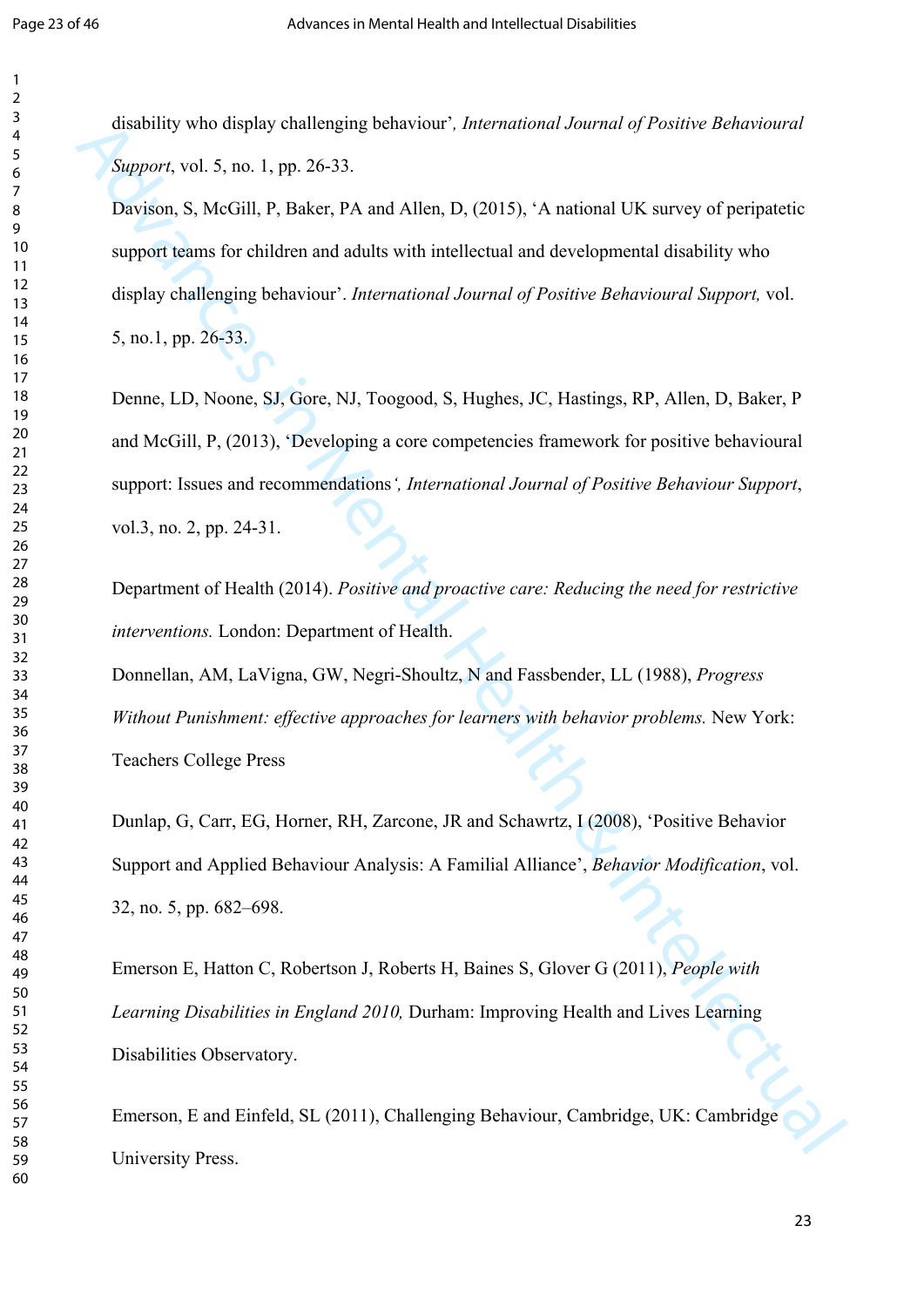Emerson, E, Robertson, J, Gregory, N, Hatton, C, Kessissoglou, S and Hallam, A, (2000), 'Treatment and management of challenging behaviour in residential settings', *Journal of Applied Research in Intellectual Disabilities*, vol. 13, no. 1, pp. 197–215.

Gore, NJ, Mcgill, P, Toogood, S, Allen, D, Hughes, JC, Baker, P, Hastings, RP, Noone, SJ and Denne, L. D. (2015) 'Definition and scope for positive behaviour support', *International Journal of Positive Behaviour Support,* vol. 3, no. 2, pp.14-23.

Fination, F., Robertson, J., Gregory, N., Hatton, C., Kassissoplou, S. and Haltam, A., (2000).<br>
"Treatment and management of challenging behaviour in residential settings", Journal of<br>  $\delta$ ppolical Research in Intellectua Hassiotis A, Poppe M, Strydom A, Vickerstaff V, Hall I, Crabtree J, et al, (2018), 'Positive behaviour support training for staff for treating challenging behaviour in people with intellectual disabilities: a cluster RCT', *Health Technology Assessment,* vol. 22, no. 15. Hassiotis, A. (2009), 'Research in mental health learning disabilities: present challenges and future drivers', *Psychiatry*, vol. 8, no. 11, pp. 457-460.

Hassiotis, A. et al. (2018) 'Clinical outcomes of staff training in positive behaviour support to reduce challenging behaviour in adults with intellectual disability: Cluster randomised controlled trial', *British Journal of Psychiatry*, 212(3), pp. 161–168. doi:

10.1192/bjp.2017.34.

Higgins, JPT and Green, S (editors) (2011) *Cochrane Handbook of Systematic Reviews of Interventions Version 5.1.0 [updated March 2011].* The Cochrane Collaboration.

LaVigna, GW and Willis, TJ (2005), 'A positive behavioural support model for breaking the barriers to social and community inclusion', *Tizard Learning Disability Review*, vol. 10, no. 2, pp.16-23.

LaVigna, GW and Willis, TJ (2012), 'The efficacy of positive behavioural support with the most challenging behaviour: the evidence and its implications', *Journal of Intellectual and Developmental Disability,* vol. 37, no. 3, pp. 185–195.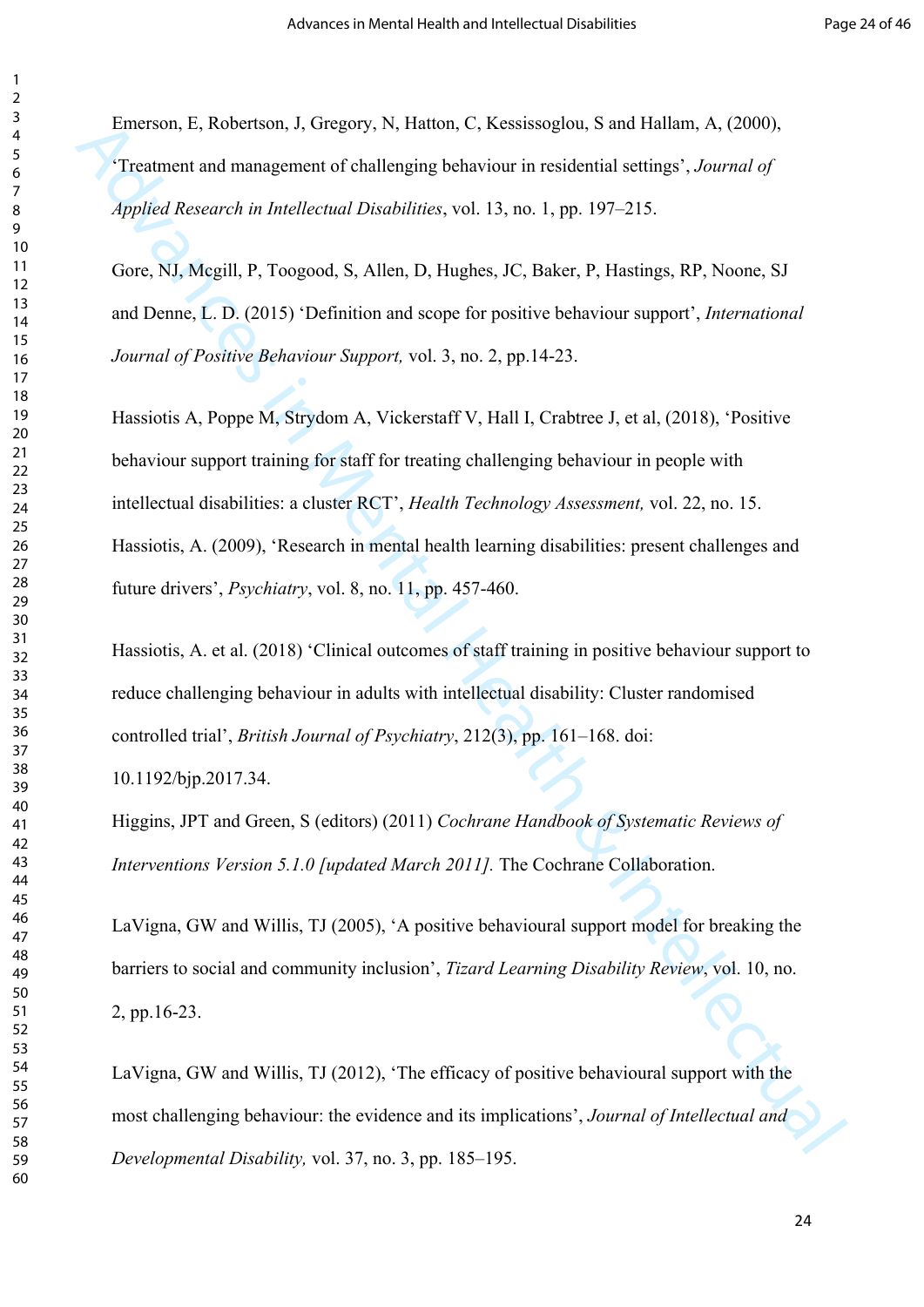McClean, B and Grey, I (2012), 'A component analysis of positive behaviour support plans', *Journal of Intellectual and Developmental Disability*, vol. 37, no. 3, pp. 221-231.

McClean, 14 and Grey, 1 (2012). A component analysis of positive behaviour support plans.<br> *Journal of Intellectual and Developmental Disability,* vol. 37, no. 3, pp. 221-231.<br>
McIntyre, LL, Gresham, FM, DiGennaro, FD and McIntyre, LL, Gresham, FM, DiGennaro, FD and Reed, DR, (2007), 'Treatment Integrity of School-Based Interventions with Children in the Journal of Applied Behavior Analysis 1991- 2005', *Journal of Applied Behavior Analysis,* vol. 40, no. 4, pp. 659-672.

Moore, GF, Audrey, S, Barker, M, Bond, L, Bonell, C, Hardeman, W, Moore, L, Cathain, AO, Tinati, T, Wight, D and Baird, J, (2015), 'Process evaluation of complex interventions : Medical Research Council guidance', *British Medical Journal*, vol. 350, no. 7676, pp. 1–7.

Mowbray, CT, Holter, MC, Teague, GB and Bybee, D, (2003), 'Fidelity criteria: development, measurement, and validation', *American Journal of Evaluation,* vol. 20, no. 3, pp. 315–340.

National Institute for Clinical Excellence (NICE), (2105), *Challenging behaviour and learning disabilities: Prevention and interventions for people with learning disabilities whose behaviour challenges (NG11).* London: NICE

Positive Behavioural Support (PBS) Coalition UK, (2015), *Positive behavioural support: A competence framework.*

Sanetti, LMH, Dobey, LM and Gritter, KL, (2012), 'Treatment Integrity of Interventions With Children in the Journal of Positive Behavior Interventions From 1999 to 2009', *Journal of Positive Behavior Interventions,* vol. 14, no. 1, pp. 29–46.

Spee, GA, Polo, AJ and Budd, KS, (2014), 'Establishing Treatment Fidelity in Evidence-Based Parent Training Programs for Externalizing Disorders in Children and Adolescents', *Clinical Child and Family Psychology Review,* vol.17, no.3, pp.230-247.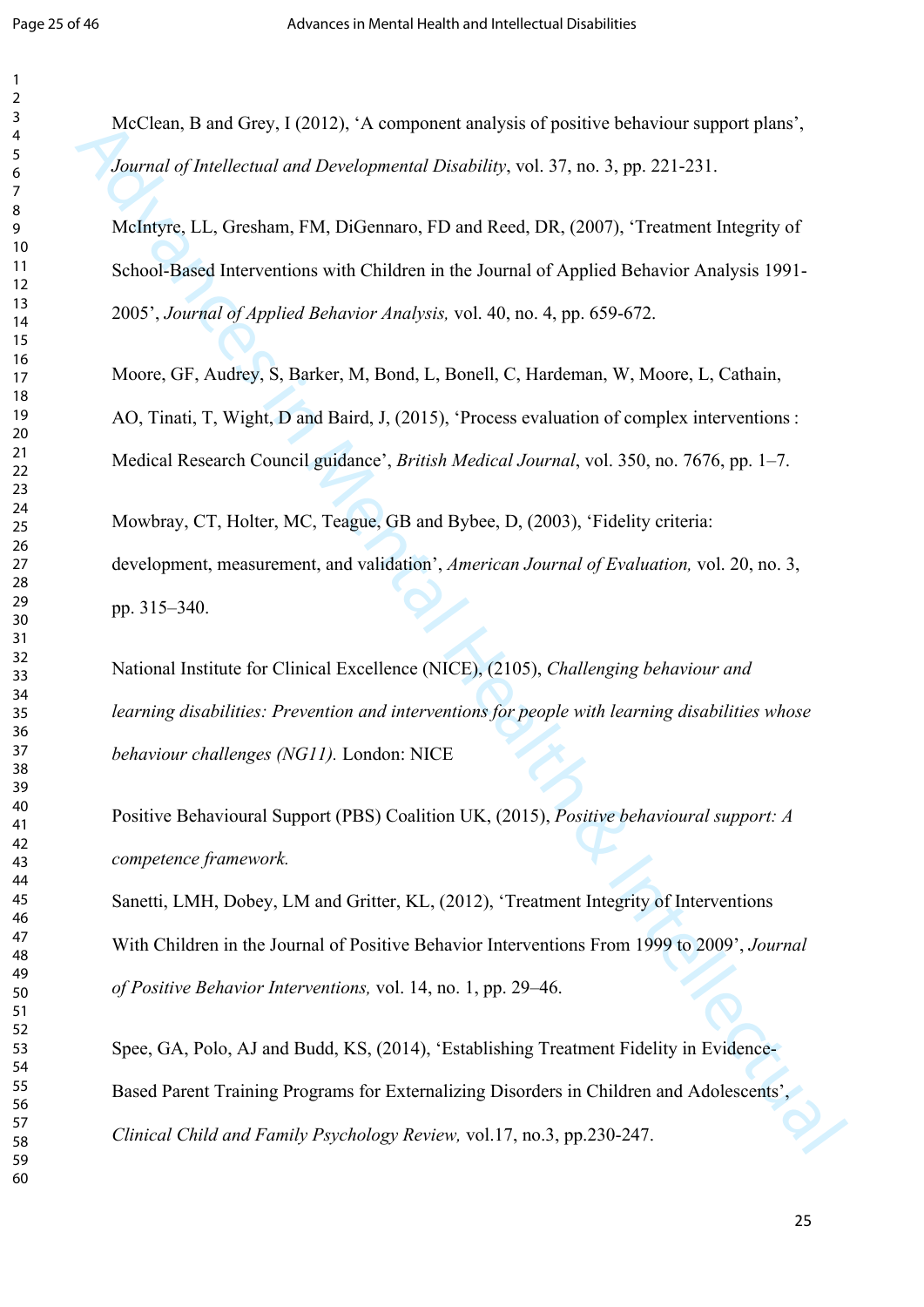Spillane, V, Byrne, MC, Byrne, M, Leathem, CS, Malley, MO and Margaret, E, (2007), 'Monitoring treatment fidelity in a randomized controlled trial of a complex intervention', *Journal of Advanced Nursing,* vol. 60, no. 3, pp.343–352.

Sturmey, P (2009), 'Restraint, seclusion and PRN medication in English services for people with learning disabilities administered by the National Health Service: An analysis of the 2007 National Audit Survey', *Journal of Applied Research in Intellectual Disabilities*, vol. 22, no. 2, pp. 140-144.

Toogood, S, Saville, MH, McLennan, K, McWade, P, Morgan, G and Welch, C, (2015), 'Providing positive behavioural support services: specialist challenging behaviour support teams', *International Journal of Positive Behavioural Support*, vol. 5, no. 1, pp. 6-15.

Spullanc, V. Hyme, M.C. Hyme, M.J. cannom, C.S. Malley, MO and Margaret, F., (2007),<br>
"Monitoring treatment fieldity in a randomized controlled trial of a complex intervention",<br> *Journal of Advanced Norsing,* vol. (4), no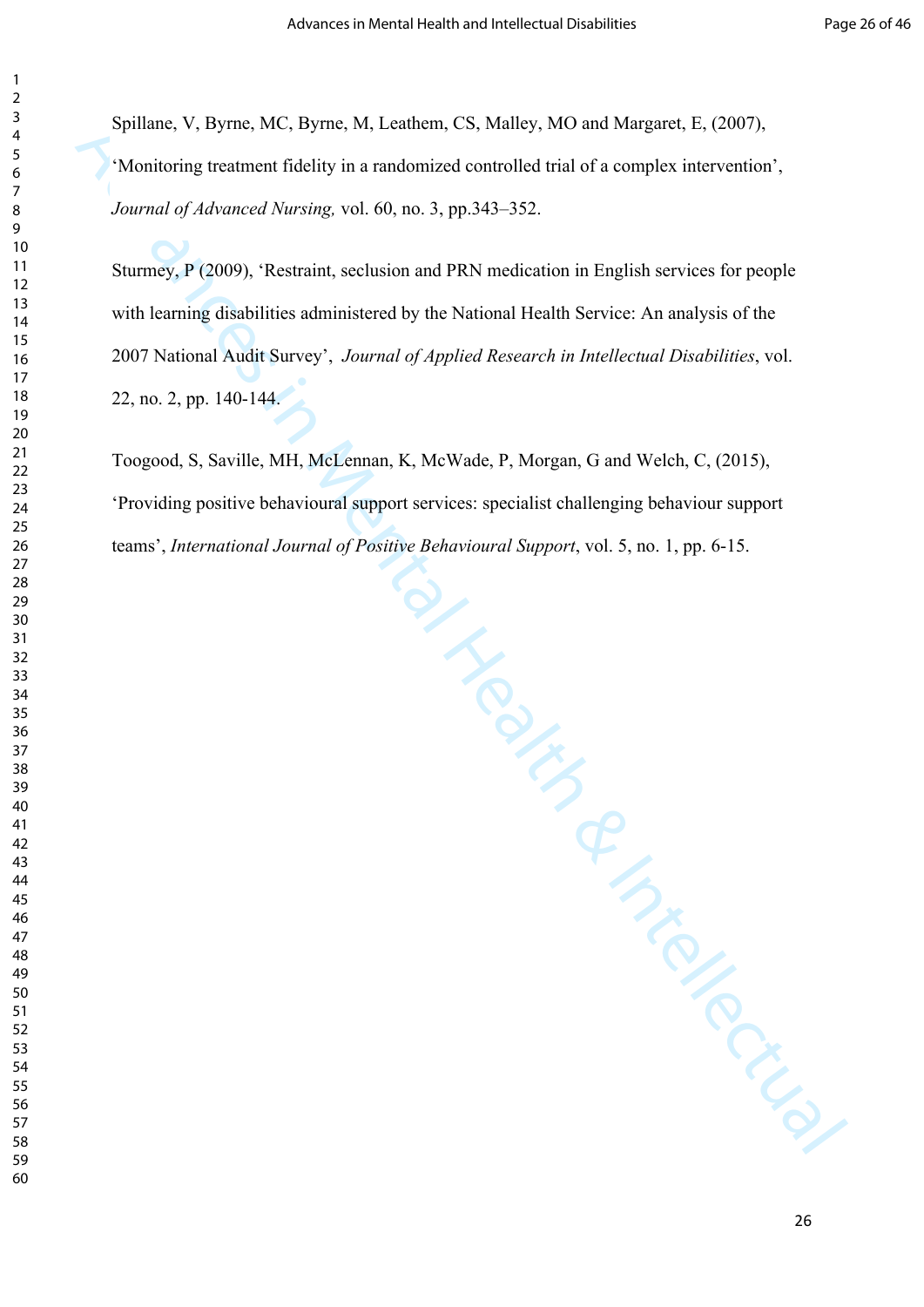Table 1: Fidelity components (based on Dane and Schneider, 1998)

| <b>Fidelity elements</b>         | <b>Description</b>                                                                                                                                                                                                                                                                                                                                                                                                                                                                                                                                 |
|----------------------------------|----------------------------------------------------------------------------------------------------------------------------------------------------------------------------------------------------------------------------------------------------------------------------------------------------------------------------------------------------------------------------------------------------------------------------------------------------------------------------------------------------------------------------------------------------|
| Adherence                        | The extent to which an intervention content, methods and activities<br>are implemented as described in the protocol. For example, if an<br>intervention provider covered 15 out of the 30 content areas of an<br>intervention, the adherence to the intervention would be 50%.                                                                                                                                                                                                                                                                     |
| Dose (also known<br>as exposure) | The amount of an intervention received by participants compared to<br>the amount of the intervention indicated in the protocol. Dose can<br>include number of sessions completed, frequency and duration of<br>sessions. Ideally, dose should be measured using a combination of<br>different measurements such as attendance logs or checklists, self-<br>reports completed by intervention providers and observations of<br>randomly selected sessions in order to assess the proportion of an<br>intervention delivered (Spillane et al, 2007). |
| Quality of delivery              | The measurement of the effort required to deliver an intervention.<br>Aspect of quality of delivery can include: the assurance of quality of<br>training, materials and support to those delivering an intervention,<br>provider confidence and interaction style.                                                                                                                                                                                                                                                                                 |
| Responsiveness                   | The degree to which participants engage in the activities and content<br>of an intervention. This can include: participants' interest in the<br>program, perceived benefits of an intervention or engagement in<br>activities.                                                                                                                                                                                                                                                                                                                     |
| Program<br>differentiation       | The degree to which unique components of an intervention are<br>differentiated from each other and from other interventions.<br>Component analysis can help to determine which elements of an<br>intervention are essential and which elements of an implemented<br>intervention cannot be incorporated in the control condition.                                                                                                                                                                                                                  |
|                                  | <b>Printin</b>                                                                                                                                                                                                                                                                                                                                                                                                                                                                                                                                     |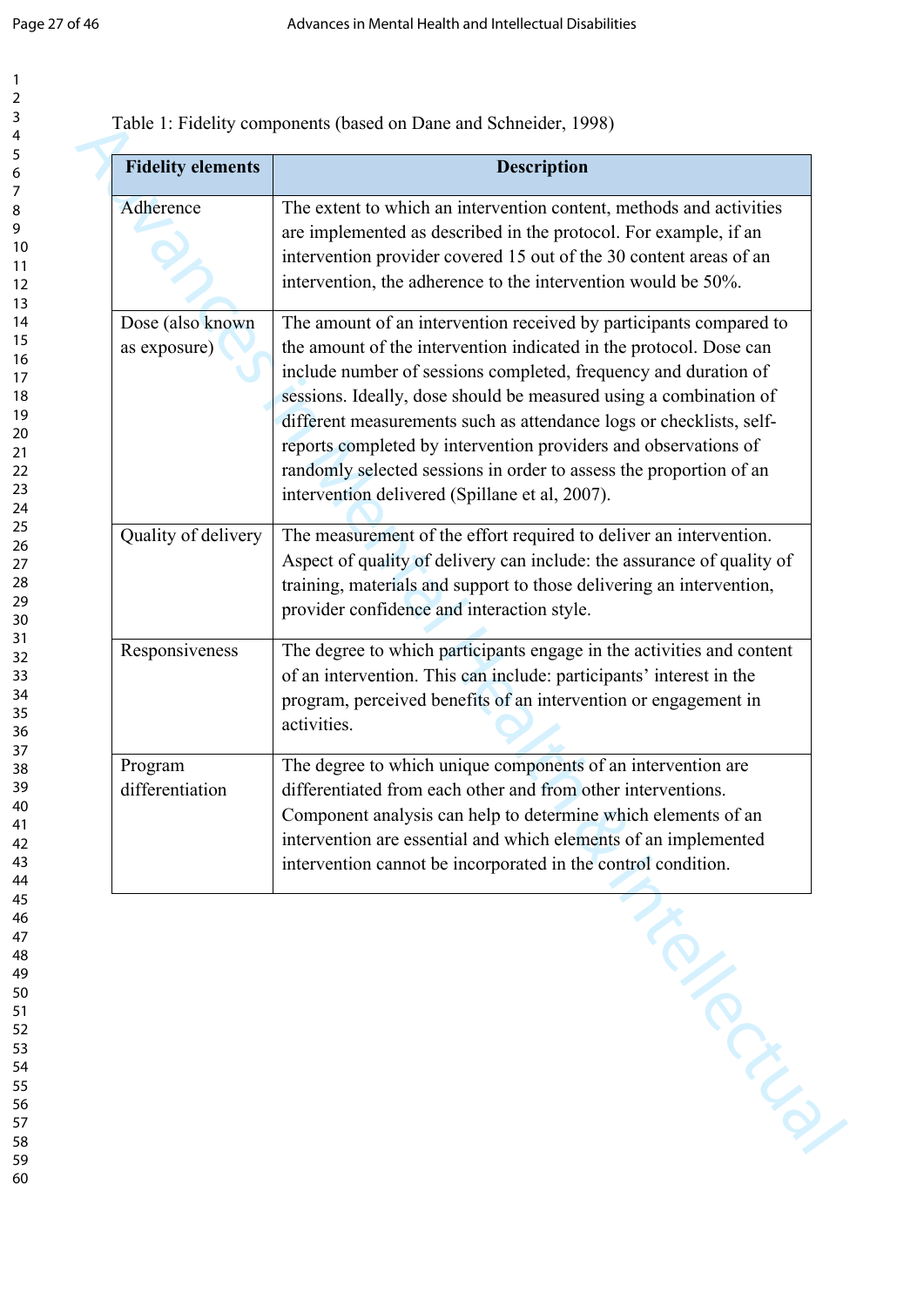#### Table 2: Risk of bias (Higgins and Green, 2011)

| <b>Risk of bias</b>                                                                                        |
|------------------------------------------------------------------------------------------------------------|
| 1. Allocation bias was examined by looking at whether the method used to assign                            |
| participants to the groups was truly random (for example, a flip of coin or                                |
| computerised sequences).<br>2. Selection bias was examined by looking at whether anyone in the study could |
| predict allocation to the treatment group and attempts involved to conceal it.                             |
| 3. Performance bias was examined by looking at whether intervention providers and                          |
| participants were blinded to treatment allocation.                                                         |
| 4. Detection bias was examined by looking at whether outcome assessors were blinded                        |
| to treatment allocation.                                                                                   |
| 5. Attrition bias was examined by looking at proportion of people in both conditions                       |
| that stopped having treatment and reasons for it (drop-outs and withdrawal).                               |
| 6. Reporting bias was examined by looking at whether more outcomes were measured<br>than were reported.    |
| 7. Other potential threats to validity not addressed by these six domains were stated in                   |
| this section.                                                                                              |
| INDUCTION<br>A TIMES                                                                                       |
|                                                                                                            |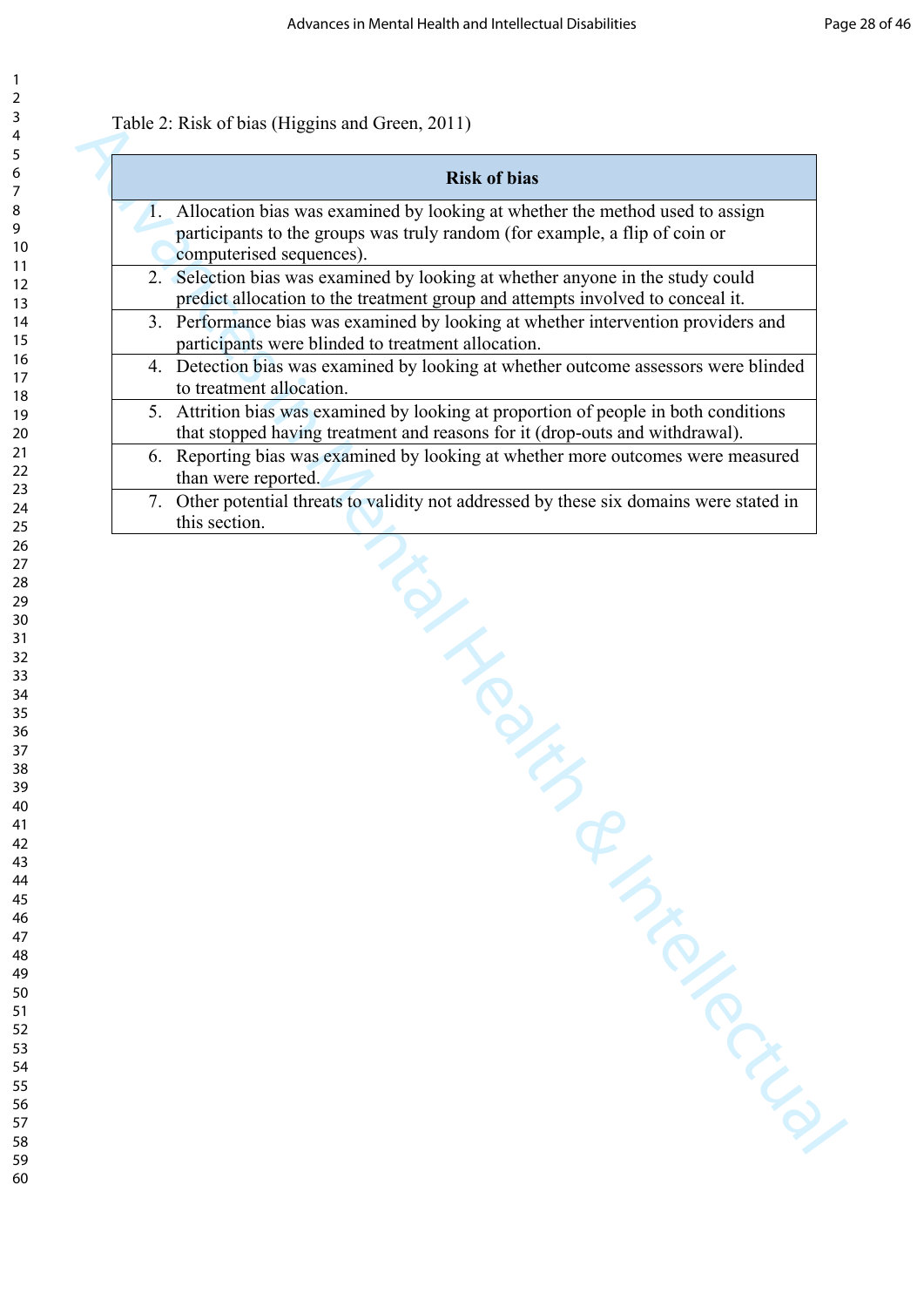

| Study, location and<br>design            | <b>Sample</b>                                                                                                                                                                                                                                                                                         | ID level and its measure                                                                                                                                                                                                                                                                                                                                                          | CB and its measure                                                                                                             | <b>Intervention</b>                                                                                                        | Comparison                                                 |
|------------------------------------------|-------------------------------------------------------------------------------------------------------------------------------------------------------------------------------------------------------------------------------------------------------------------------------------------------------|-----------------------------------------------------------------------------------------------------------------------------------------------------------------------------------------------------------------------------------------------------------------------------------------------------------------------------------------------------------------------------------|--------------------------------------------------------------------------------------------------------------------------------|----------------------------------------------------------------------------------------------------------------------------|------------------------------------------------------------|
| Hassiotis et al, 2009;<br>UK, Pilot RCT  | Community ID service; 63 adults with severe ID<br>and CB.<br>Intervention group: 32 participants (19 males)<br>and 13 females) Mean age= 39.6 years,<br>$SD=15.5$ .<br>Control group: 31 participants (18 males and 13<br>females) Mean age= 41.3 years, SD=14.5.                                     | Intervention group: 20 (62.5%) participants<br>with mild/moderate ID and $12$ (37.5%) with<br>severe/ profound ID.<br>Control group: 22 (71%) participants with<br>mild/moderate ID and 9 (29%) with<br>severe/profound ID. Diagnostic measures<br>used were not identified.                                                                                                      | Intervention group: Median<br>$ABC=36$<br>Control group: Median ABC= 47<br>Measured using the ABC                              | Behaviour therapy<br>team (applied)<br>behaviour analysis<br>and positive<br>behavioural<br>support) in<br>addition to TAU | TAU (standard<br>care)                                     |
| Ingersoll et al, 2016;<br>USA, Pilot RCT | Residential homes; 19 adolescents with ASD,<br>severe ID and CB.<br>Intervention group: 10 participants (9 males and<br>1 female) Mean age=16.26 years, SD=3.15.<br>Control group: 9 participants (7 males 2)<br>females) Mean age =16.90 years, SD=2.53.                                             | ID level: severe;<br>Treatment group: Mean IQ = 48.50<br>$(SD=13.42)$<br>Control group: Mean IQ=47.43 (SD=8.48)<br>Measured using WAIS-IV.                                                                                                                                                                                                                                        | Treatment group: Mean ABC=<br>43.70 (SD=9.50)<br>Control group: Mean ABC=<br>40.88 (SD= $6.92$ ).<br>Measured using the ABC-R. | Individual<br>Reciprocal<br><b>Imitation Training</b><br>in addition to TAU<br>(education, PBS<br>plans, medication)       | Individual sessions<br>with teachers in<br>addition to TAU |
| Johnson et al, 2013;<br>USA, Pilot RCT   | Inpatient; 33 children with ASD or PDD-NOS<br>and sleep problems.<br>Intervention group: 15 participants (11 boys and<br>4 girls) Mean age= 3.5 years, SD= 0.98.<br>Control group: 18 participants (15 boys and 3<br>girls) Mean age=3.6 years, SD=1.12.<br>Diagnostic measures used: ADI-R and ADOS. | Intervention group: 10 out of 15 children<br>with lower cognitive scores $(\leq 70$ standard<br>score) Mean standard cognitive score=65.73,<br>$SD=17.23$ .<br>Control condition: 10 out of 18 children with<br>lower cognitive scores $(\leq 70$ standard score)<br>Mean standard cognitive score= 68.11,<br>$SD=17.48$ .<br>Measured using the MEIS scale or the SIIS<br>scale. | All participants had sleep<br>problems (e.g. bedtime<br>resistance, night awakening)<br>based on parents' reports.<br>Ports.   | Behavioural parent<br>training in addition<br>to TAU<br>(psychoeducational<br>programme)                                   | <b>TAU</b><br>(psychoeducational<br>programme)             |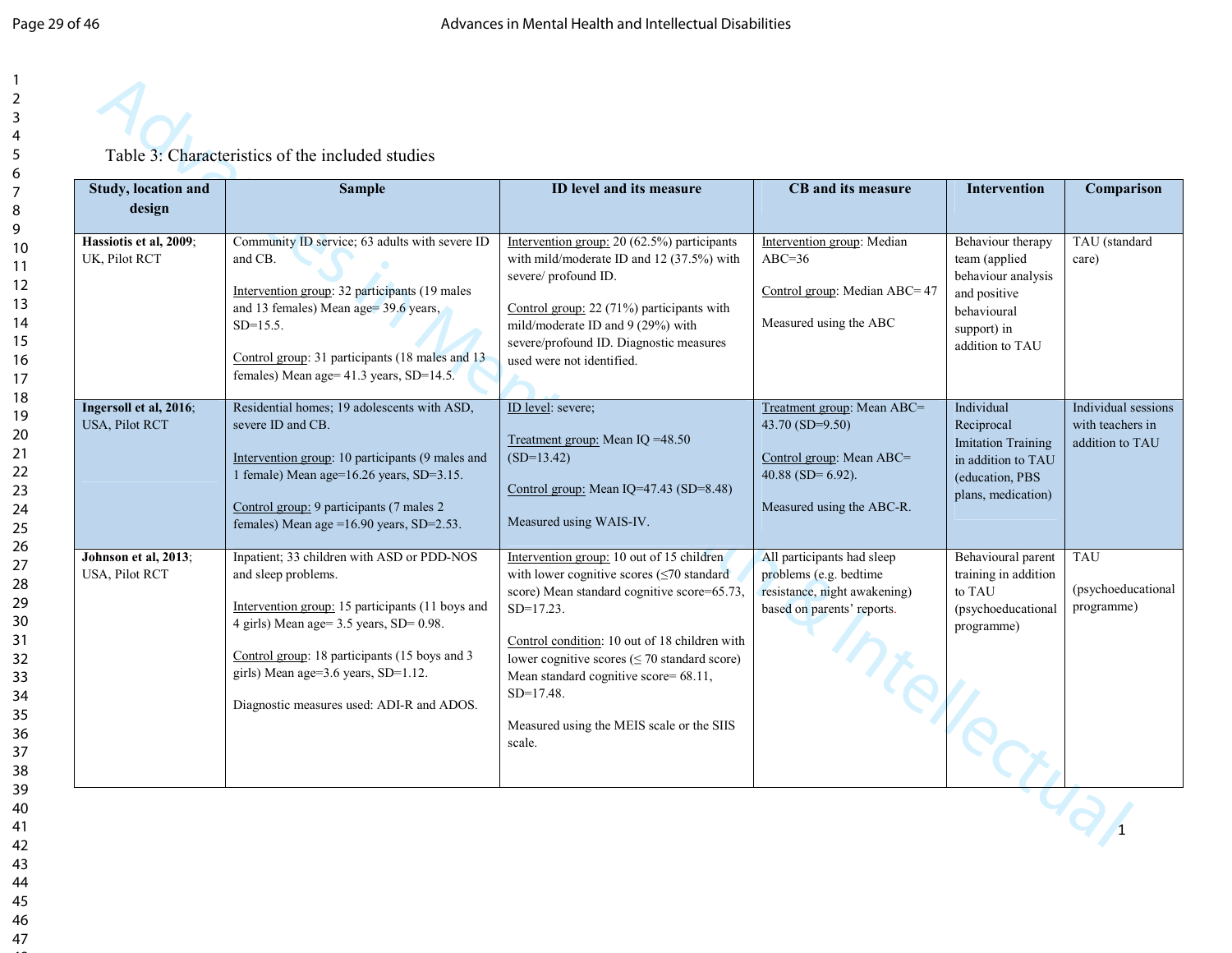| Reitzel et al, 2013;<br>Canada, Pilot RCT |                                                                                                                                                                                                                                                                       | ID level and its measure                                                                                                                                              | CB and its measure                                                                                                                                                                                                                                           | Intervention                                                            | Comparison                |
|-------------------------------------------|-----------------------------------------------------------------------------------------------------------------------------------------------------------------------------------------------------------------------------------------------------------------------|-----------------------------------------------------------------------------------------------------------------------------------------------------------------------|--------------------------------------------------------------------------------------------------------------------------------------------------------------------------------------------------------------------------------------------------------------|-------------------------------------------------------------------------|---------------------------|
|                                           | Autism Intervention Program; 15 children with<br>ASD and early learning difficulties measured<br>using the ELM.<br>Intervention group: 7 participants (Mean age=<br>62.8 months, $SD = 16.3$<br>Control group: 8 participants (Mean age= 57.9<br>months, $SD=13.1$ ). | Mean IQ= $37.1$ (SD=12.4); mental age one<br>of third below their chronological age.<br>Scores were obtained using the Early<br>Learning Measure.                     | Treatment group: Mean DBS<br>score (CB measure) $=21.7$<br>$(SD=17.2)$ .<br>Control group: Mean DBS score<br>$= 21.4$ (SD=24.7).                                                                                                                             | Functional<br><b>Behaviour Skills</b><br>Training in<br>addition to TAU | Waitlist-control<br>group |
| Singh et al, 2016; USA,<br><b>RCT</b>     | Residential homes; 48 adults with severe or<br>profound ID and CB.<br>Intervention group: 24 participants (16 males 8<br>females) Mean age= 39.21 years, SD=7.61.<br>Control group: 24 participants (16 males and 8)<br>females) Mean age=42.33 years, SD=9.22.       | Intervention group: 9 with severe ID and 25<br>with profound ID.<br>Control group: 7 with severe ID and 17 with<br>profound ID. Diagnostic criteria not<br>specified. | All individuals exhibited CB.<br>Treatment group: 18 (75%) had<br>behaviour plans for aggressive<br>behaviours.<br>Control group: $16(67%)$ had<br>behaviour plans for aggressive<br>behaviours. Standardised<br>measures to assess CB were not<br>reported. | Mindfulness based<br>PBS training<br>(MBPBS)                            | PBS training              |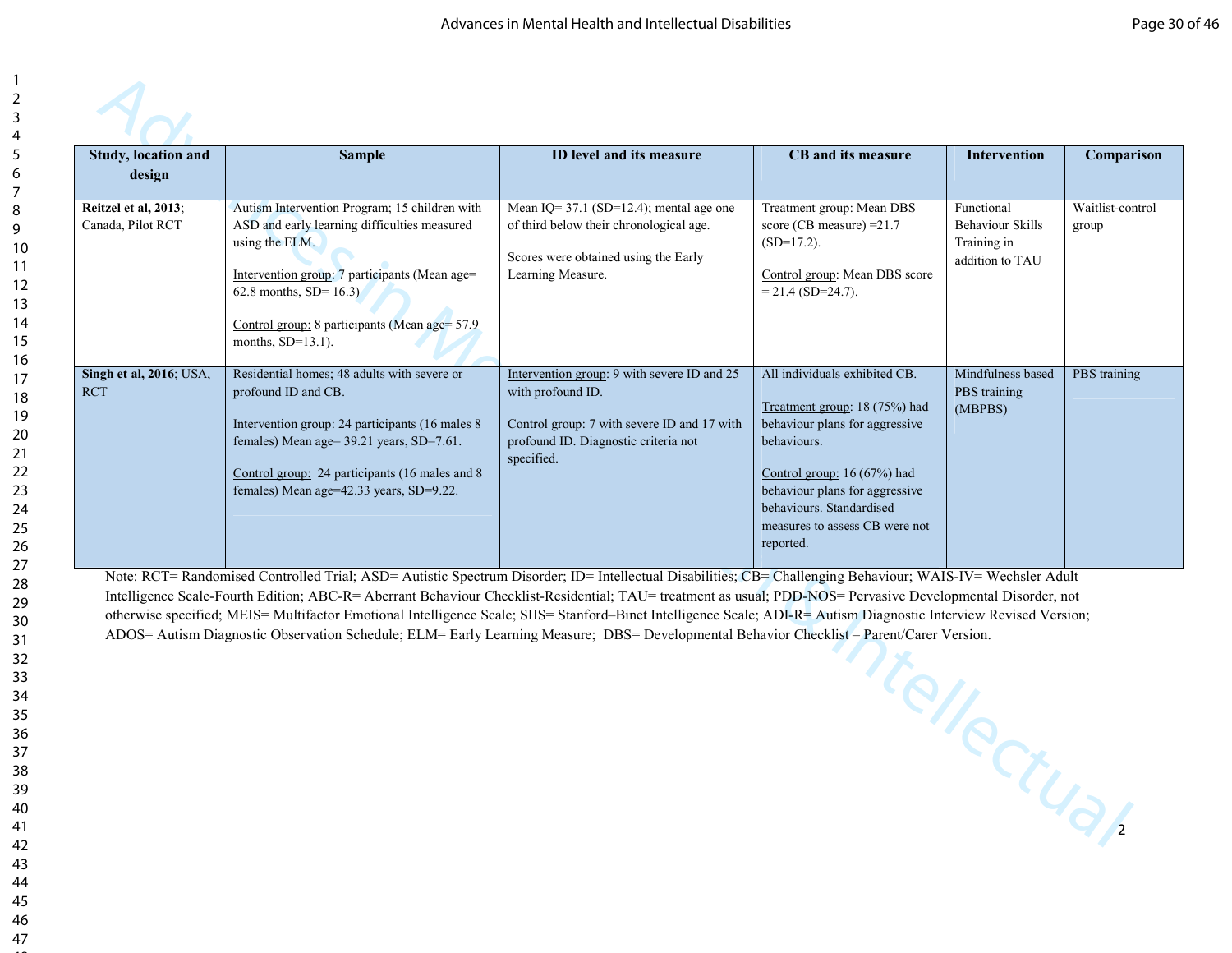|                                 | <b>Elements of Fidelity (Based on Dane and Schneider, 1998)</b>                                                                                                                                                                                                                                                                                                                                                                                                                                                                                                                                                                                                                                 |                                                                                                                                                                                                                                            |                                                                                                                                                                                                                                                                                                                                   |                                                                                                                                                                                                                                                                                                              |                            |  |  |  |  |
|---------------------------------|-------------------------------------------------------------------------------------------------------------------------------------------------------------------------------------------------------------------------------------------------------------------------------------------------------------------------------------------------------------------------------------------------------------------------------------------------------------------------------------------------------------------------------------------------------------------------------------------------------------------------------------------------------------------------------------------------|--------------------------------------------------------------------------------------------------------------------------------------------------------------------------------------------------------------------------------------------|-----------------------------------------------------------------------------------------------------------------------------------------------------------------------------------------------------------------------------------------------------------------------------------------------------------------------------------|--------------------------------------------------------------------------------------------------------------------------------------------------------------------------------------------------------------------------------------------------------------------------------------------------------------|----------------------------|--|--|--|--|
| <b>Study</b>                    | <b>Adherence</b>                                                                                                                                                                                                                                                                                                                                                                                                                                                                                                                                                                                                                                                                                | <b>Dose</b>                                                                                                                                                                                                                                | <b>Quality of delivery</b>                                                                                                                                                                                                                                                                                                        | <b>Responsiveness</b>                                                                                                                                                                                                                                                                                        | Program<br>differentiation |  |  |  |  |
| <b>Hassiotis et</b><br>al, 2009 | Reported that fidelity was 'high'.<br>Methodological techniques used to measure<br>fidelity not reported.<br>Quantitative data: not reported.                                                                                                                                                                                                                                                                                                                                                                                                                                                                                                                                                   | Frequency and duration: Mean<br>contacts=9 (SD=7); Mean duration= 6<br>months.<br>Number of sessions completed: not<br>reported.                                                                                                           | The intervention was provided by the<br>behaviour therapy team.                                                                                                                                                                                                                                                                   | Not reported.                                                                                                                                                                                                                                                                                                | Not reported.              |  |  |  |  |
| <b>Ingersoll</b> et<br>al, 2016 | Six sessions randomly selected and<br>assessed using fidelity checklists by the<br>research team.<br><b>Quantitative data:</b> Mean fidelity rating for<br>RIT=91.21% (range: 90.37-100%).<br>Interrater reliability for fidelity checklists<br>was calculated on 33% of the sessions using<br>ICCs. ICCs=.96 for fidelity of the RIT<br>sessions.                                                                                                                                                                                                                                                                                                                                              | Frequency and duration: 10 min<br>sessions 2 per day, 2-3 days per week.<br>Number of sessions completed: not<br>reported.                                                                                                                 | Training (lasted 2 weeks) and<br>supervision was provided for<br>intervention providers by a supervisor<br>who had previously established<br>fidelity in RIT.<br>RIT fidelity checklists were used to<br>assess whether intervention providers<br>learnt RIT and able to implement it.<br><b>Quantitative data:</b> not reported. | Ouestionnaires administered to<br>teachers to assess benefits and<br>participants' enjoyment of the<br>intervention.<br>One participant often wanted to<br>finish sessions earlier which<br>might indicate that he found the<br>intervention unpleasant.                                                     | Not reported.              |  |  |  |  |
| Johnson et al.<br>2013          | Used two fidelity measures: checklists and<br>videotapes.<br>Fidelity checklists were completed by<br>therapists after each session. Therapists<br>rated themselves on a scale 0 to 2 whether<br>they achieved the goals of the intervention.<br>The fidelity checklist also included<br>assessment of parents' adherence to the<br>treatment (e.g. whether parents completed<br>homework or implemented new strategies).<br>All intervention sessions were videotaped<br>and 10 % of them were randomly selected<br>and assessed by independent observers.<br><b>Quantitative data:</b> the fidelity for the<br>intervention=98% (range, 83-100) and<br>parent adherence= 93% (range, 75-100). | Frequency and duration: five<br>individual sessions (60-90 minutes).<br>Number of sessions completed: self-<br>reports indicated that the 15 families in<br>the intervention group attended 73 of<br>the 75 possible sessions $(97.3\%)$ . | Training was administered by two<br>master-trained doctorial students or<br>one senior doctoral-trained behaviour<br>analyst. Training providers were<br>regularly observed by an investigator<br>and feedbacks were provided.<br>Quantitative data: not reported.                                                                | Satisfaction questionnaires were<br>administered to parents to rate the<br>usefulness of the teaching and<br>specific elements of the<br>intervention. Higher scores<br>indicated greater satisfaction.<br>Quantitative data: Mean parent<br>satisfaction with the BPT= $90\%$<br>(range, 71-100%).<br>Telle | Not reported.              |  |  |  |  |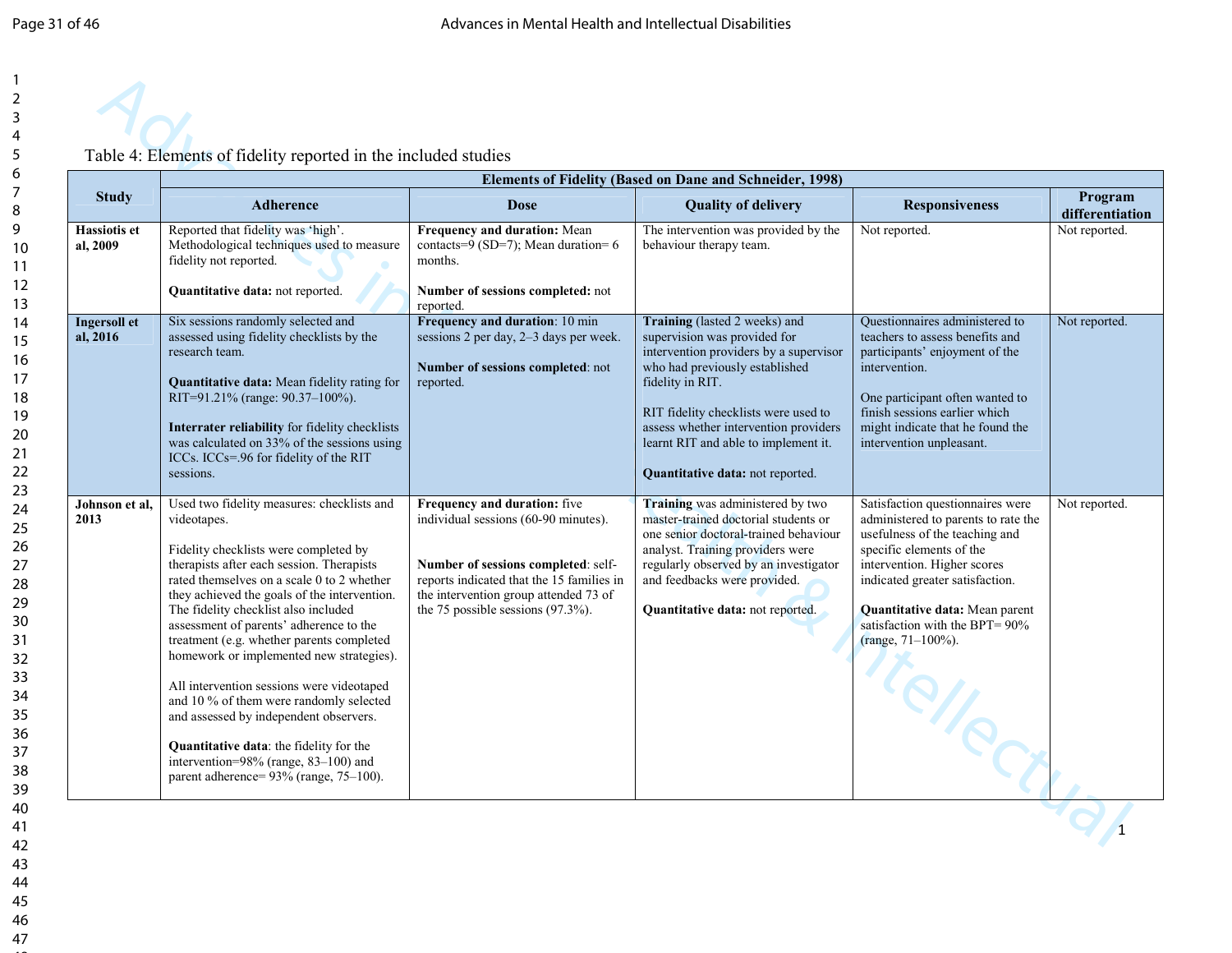|                        | Mean interrater-reliability of the 10%<br>randomly selected intervention sessions=<br>98.2% (range, 81.8-100%).<br>Mean interrater-reliability for parent<br>adherence= 91.8% (range, 66.7-100%) |                                                                                                                                                                                                    |                                                                                                                                                                                                                                                                                                                                                                                                                                                                                                                                                                                                                                                                                                                                                                                                                     |                       |                            |
|------------------------|--------------------------------------------------------------------------------------------------------------------------------------------------------------------------------------------------|----------------------------------------------------------------------------------------------------------------------------------------------------------------------------------------------------|---------------------------------------------------------------------------------------------------------------------------------------------------------------------------------------------------------------------------------------------------------------------------------------------------------------------------------------------------------------------------------------------------------------------------------------------------------------------------------------------------------------------------------------------------------------------------------------------------------------------------------------------------------------------------------------------------------------------------------------------------------------------------------------------------------------------|-----------------------|----------------------------|
| <b>Study</b>           | <b>Adherence</b>                                                                                                                                                                                 | <b>Dose</b>                                                                                                                                                                                        | <b>Quality of delivery</b>                                                                                                                                                                                                                                                                                                                                                                                                                                                                                                                                                                                                                                                                                                                                                                                          | <b>Responsiveness</b> | Program<br>differentiation |
| Reitzel et al.<br>2013 | Staff completed fidelity checklists which<br>were used to ensure protocols were<br>followed and feedback was provided<br>appropriately.<br>Quantitative data: not reported.                      | Frequency and duration: Two hour<br>group sessions were delivered once per<br>week for four months involving both<br>children and their parents.<br>Number of sessions completed: not<br>reported. | Training was provided by<br>experienced therapists with post-<br>secondary degrees or diplomas in<br>ABA or IBI. Group sessions were<br>staffed at a 1-to-1 child to staff ratio<br>and were led by a teacher, a parent<br>coach, and child prompters.<br>Parents' knowledge of ABA<br>principles was assessed using a<br>questionnaire developed for this<br>study.<br>Intervention group: Mean knowledge<br>improvement after the training $=$ 3<br>items (out of 15; $SD = 2.5$ ).<br>Control group: Mean knowledge<br>improvement after the training= 0.6<br>items (out of 15; $SD = 2.5$ ).<br>Parents' sense of competence was<br>assessed using a questionnaire<br>developed for this study.<br>Intervention group: Mean=-11.7<br>points $(SD=15.8)$ .<br>Control group: Mean=-5.5 points (SD<br>$= 10.1$ ). | Not reported.         | Not reported.              |
|                        |                                                                                                                                                                                                  |                                                                                                                                                                                                    |                                                                                                                                                                                                                                                                                                                                                                                                                                                                                                                                                                                                                                                                                                                                                                                                                     |                       | $\overline{2}$             |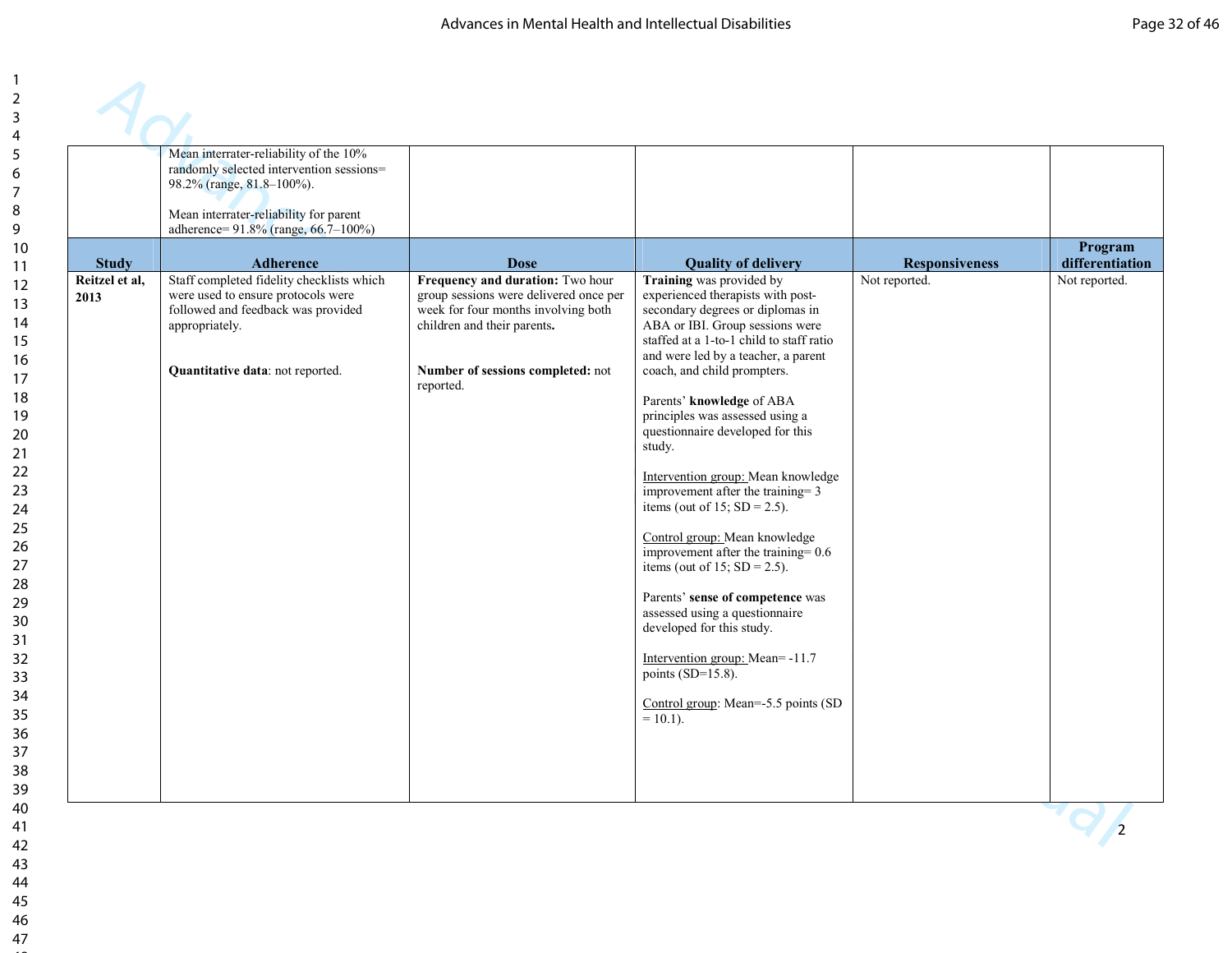| <b>Study</b>         | Adherence     | <b>Dose</b>                                                                                                                                                                                   | <b>Quality of delivery</b>                                                                                                                                                                                                                                                                                                                                                                                 | <b>Responsiveness</b> | Program<br>differentiation |
|----------------------|---------------|-----------------------------------------------------------------------------------------------------------------------------------------------------------------------------------------------|------------------------------------------------------------------------------------------------------------------------------------------------------------------------------------------------------------------------------------------------------------------------------------------------------------------------------------------------------------------------------------------------------------|-----------------------|----------------------------|
| Singh et al,<br>2016 | Not reported. | Frequency and duration: On average,<br>the caregivers meditated for 89%<br>(range 0-96%) of the 40 days for<br>between 25-40 minutes daily.<br>Number of sessions completed: not<br>reported. | Training was presented in 3 parts<br>over a 10 week period. A training<br>provider was experienced behavioural<br>analyst and mindfulness practitioner.<br>Ten randomly selected training<br>segments were videotaped and one<br>observer (qualified in behaviour<br>analysis and meditation) rated the<br>fidelity of the training.<br>Quantitative data: Mean fidelity<br>rating for the training= 100%. | Not reported.         | Not reported.              |
|                      |               |                                                                                                                                                                                               | I Health & Intellectue                                                                                                                                                                                                                                                                                                                                                                                     |                       |                            |
|                      |               |                                                                                                                                                                                               |                                                                                                                                                                                                                                                                                                                                                                                                            |                       |                            |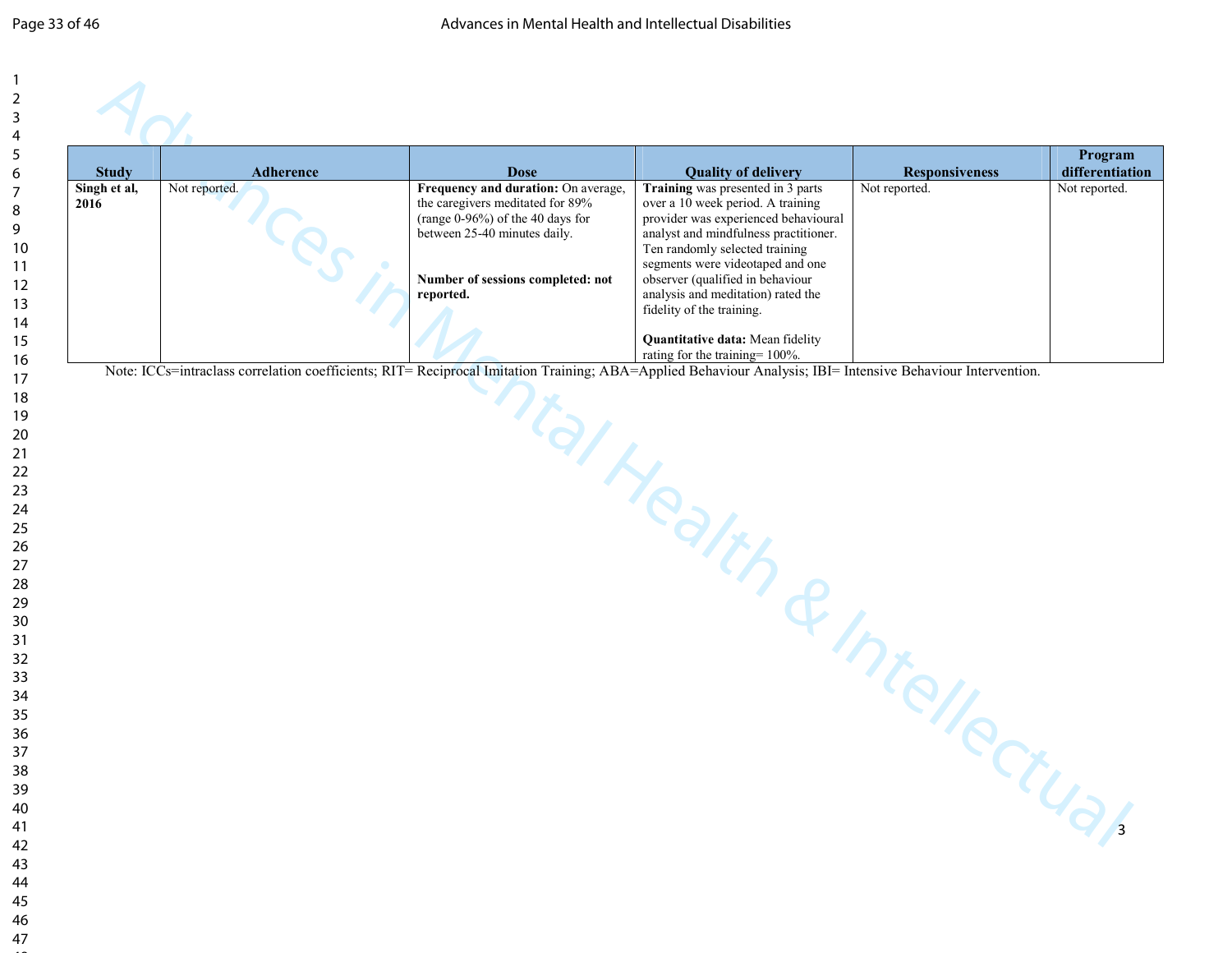#### **Supplementary material**

Supplementary material 1**:** Search strategy

Ovid Medline, Embase and PsycINFO databases were searched together on 22 March 2017.

Web of Science and CINAHL Plus databases were searched separately on 15 June 2017 using

the same search strategy and terms as with Medline, Embase and PsycINFO databases.

The following search terms were used:

- 1. "learning disab\*"
- 2. "learning difficult\*"
- 3. "learning disorder"
- 4. "learning impair\*"
- 5. "intellectual\* disab\*"
- 6. "intellectual\* impair\*"
- 7. "intellectual dysfunction"
- 8. "development\* disab\*"
- 9. "development\* disorder\*"
- 10. "development\* impair\*"
- 11. "intellectual developmental disorder"
- 12. "mental\* deficien\*"
- 13. "mental\* retard\*"
- 14. "mental\* handicap\*"
- 15. "mental\* disab\*"
- 16. "mental insufficiency"
- 17. "mental\* impair\*"
- 18. "mental\* challenged"
- 19. "intelligence"
- 20. IQ
- 21. "subaverage intelligence"
- **Supplementary material**<br>
Supplementary material<br>
1. Source are red PsychNFO diabases were searched orgather on 22 March 2017<br>
We be distance and CDNAIL Plus databases were searched separately on 15 June 2017 using<br>
the s 22. 1 OR 2 OR 3 OR 4 OR 5 OR 6 OR 7 OR 8 OR 9 OR 10 OR 11 OR 12 OR 13 OR 14 OR 15 OR 16 OR 17 OR 18 OR 19 OR 20 OR 21 OR 22
	- 23. "challenging behavio\*"
	- 24. "aberrant behavio\*"
	- 25. "maladaptive behavio\*"
		- 26. "problem behavio\*"
		- 27. "behavio\* problems"
		- 28. self-injury
		- 29. self-harm
		- 30. "self-injurious behavio\*"
		- 31. stereotypy
		- 32. "stereotyped behavio\*"
		- 33. "repetitive behavio\*"
		- 34. aggress\*
	- 35. "destructive behavio\*"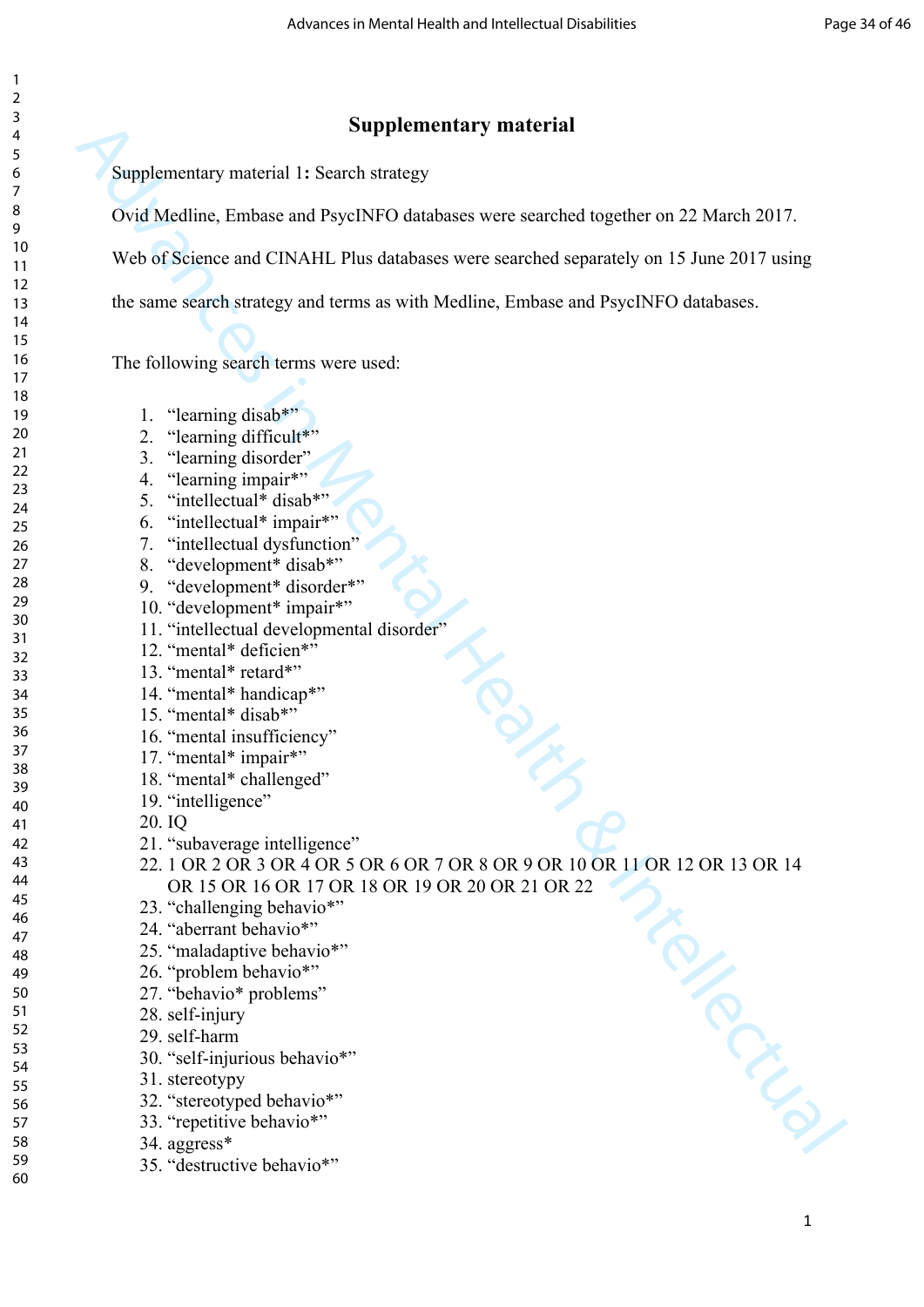| $\mathbf{1}$   |                                                                             |
|----------------|-----------------------------------------------------------------------------|
| $\overline{2}$ |                                                                             |
| 3<br>4         | 36. "property destruction"                                                  |
| 5              | 37. "disruptive behavio*"                                                   |
| 6              | 38, 23 OR 24 OR 25 OR 26 OR 27 OR 28 OR 29 OR 30 OR 31 OR 32 OR 33 OR 34 OR |
| 7              | 35 OR 36 OR 37 OR 38                                                        |
| 8              | 39. "positive behav* support"                                               |
| 9              | <b>40. PBS</b>                                                              |
| 10             | 41. "applied behav* analysis"                                               |
| 11             | 42. ABA                                                                     |
| 12             | 43. "functional analysis"                                                   |
| 13             | 44. "functional assessment"                                                 |
| 14             | 45. "behavio* intervention*"                                                |
| 15             |                                                                             |
| 16             | 46. "behavio* technique*                                                    |
| 17<br>18       | 47. "behavio* treatment*"                                                   |
| 19             | 48. "behavio* support"                                                      |
| 20             | 49. "behavio* modification"                                                 |
| 21             | 50, 39 OR 40 OR 41 OR 42 OR 43 OR 44 OR 45 OR 46 OR 47 OR 48 OR 49          |
| 22             | 51. fidelity                                                                |
| 23             | 52. treatment                                                               |
| 24             | 53. intervention*                                                           |
| 25             | 54. implement*                                                              |
| 26             | 55. therap*                                                                 |
| 27             | 56. clinician                                                               |
| 28             | 57.52 OR 53 OR 54 OR 55 OR 56                                               |
| 29             | 58.51 AND 57                                                                |
| 30<br>31       | 59. Integrity                                                               |
| 32             | 60. intervention*                                                           |
| 33             |                                                                             |
| 34             | 61. treatment                                                               |
| 35             | 62. program                                                                 |
| 36             | 63.60 OR 61 OR 62                                                           |
| 37             | 64.59 AND 63                                                                |
| 38             | 65. Adherence                                                               |
| 39             | 66. differentiation                                                         |
| 40             | 67. compliance                                                              |
| 41             | 68. clinician                                                               |
| 42             | 69. therap*                                                                 |
| 43<br>44       | 70.65 OR 66 Or 67                                                           |
| 45             | 71.68 OR 69                                                                 |
| 46             | 72.70 AND 71                                                                |
| 47             | 73.58 OR 64 OR 72                                                           |
| 48             | 74. "randomised controlled trial"                                           |
| 49             | 75. "randomized controlled trial"                                           |
| 50             | 76. RCT                                                                     |
| 51             | 77. "random allocation"                                                     |
| 52             | RIVER CRIME                                                                 |
| 53             | 78. randomisation                                                           |
| 54             | 79. randomization                                                           |
| 55             | 80. intervention                                                            |
| 56<br>57       | 81. "clinical trial"                                                        |
| 58             | 82. "control* trial*"                                                       |
| 59             | 83. "randomly allocated"                                                    |
| 60             | 84. "single blind*"                                                         |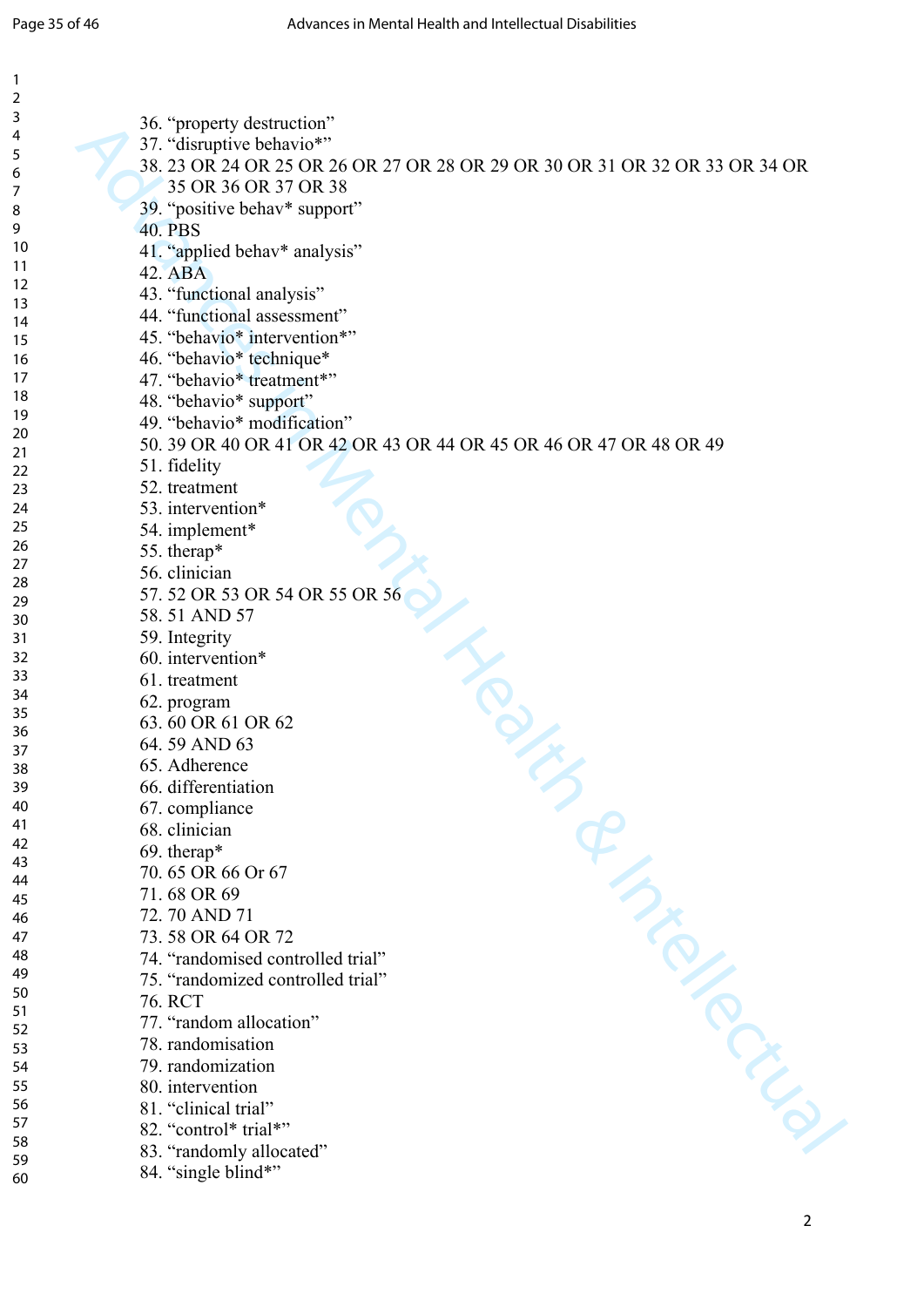> AS ADVANCE AND SAND TAND IS AND AND IS AND AND IS AND AND IS AND AND IS AND AND IS AND AND IS AND AND IS AND A<br>
> SE LEAND IS AND SAND TAND AS THE RESERVE OF THE RESERVE OF THE RESERVE OF THE RESERVE OF THE RESERVE OF THE RE 85. 74 OR 75 OR 76 OR 77 Or 78 OR 79 OR 80 OR 81 OR 82 OR 83 OR 84

- 86. 22 AND 38 AND 50 AND 73 AND 85
- 87. Limit 86 to English Language
- 88. Limit 87 to human
- 89. Limit 88 to year= "1990-Current"
- 90. Remove duplicates from 89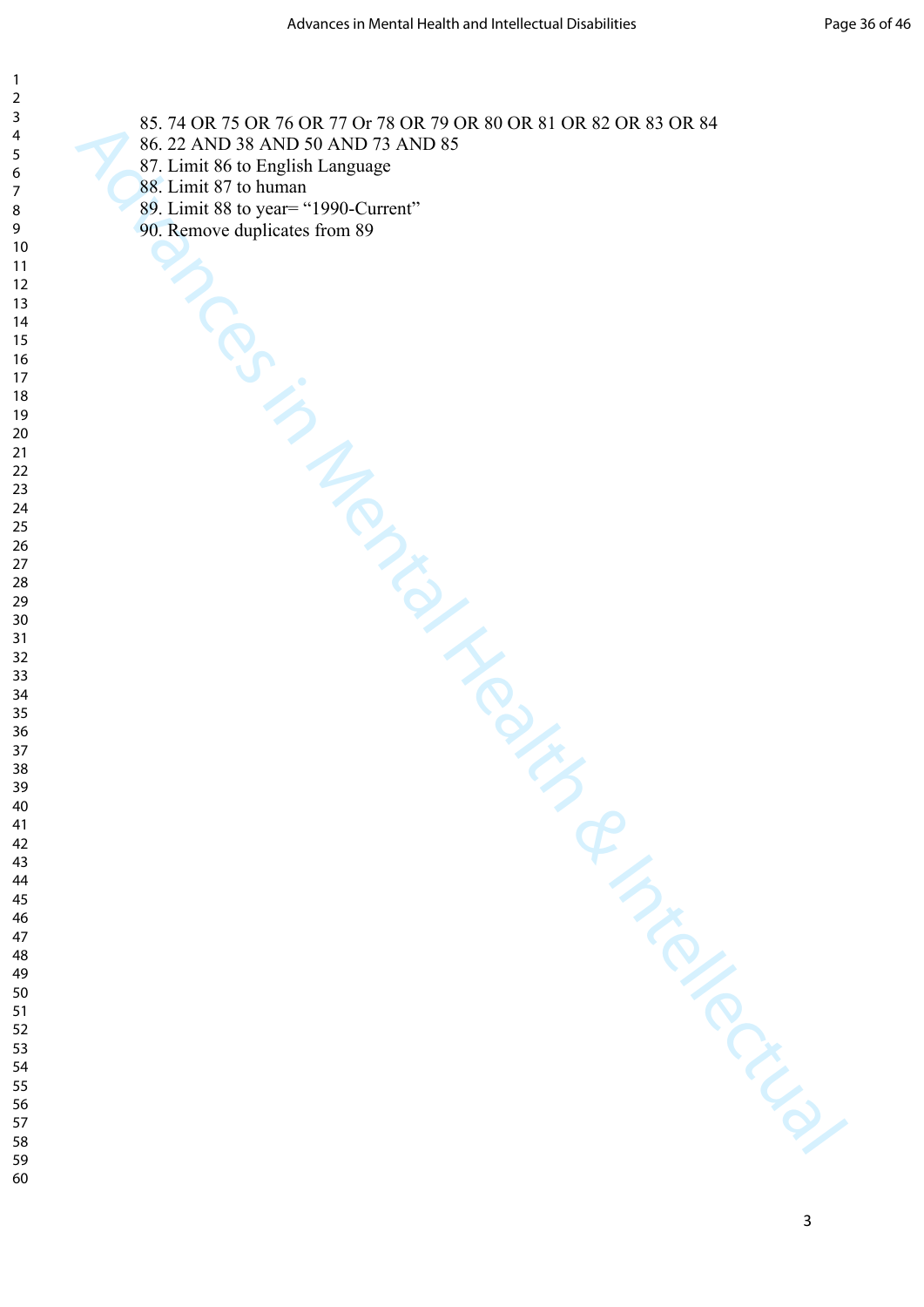Supplementary material 2**:** Excluded studies

33 articles were excluded for the following reasons:

- Articles were not randomised control trials  $(N=8)$
- Articles did not specify percentages of participants with intellectual disabilities in the sample (N=8)
- Interventions were based not on ABA or PBS principles  $(N=5)$
- Interventions did not focus on reducing challenging behaviour  $(N=6)$
- Results of fidelity measures have not been reported  $(N=1)$
- More than 50% of sample had participants with IQ above 70 ( $N=3$ )

**The following studies were excluded because they were not randomised control trials** 

**(N=8):**

- 1. Allen, D, Lowe, K, Baker, P, Dench, C, Hawkins, S, Jones, E and James, W (2009) 'Assessing the effectiveness of positive behavioural support : The - CPO Project', *International Journal of Positive Behavioural Support,* vol.1, no.1, pp. 14–23.
- Supplementarial 2: Feveluaris matrial 2:<br>
32 staticles were excluded for the following reasons:<br> **A** Articles were not randomized control trails (N=8)<br> **Articles there not randomized control trails (N=8)**<br> **Articles disto** 2. Brookman-Frazee, LI, Drahota, A and Stadnick, N (2012) 'Training community mental health therapists to deliver a package of evidence-based practice strategies for school-age children with autism spectrum disorders: A pilot study', *Journal of Autism and Developmental Disorders*, vol. 4, no. 8, pp. 1651–1661.
	- 3. Farkas, MS, Simonsen, B, Migdole, S, Donovan, ME, Clemens, K and Cicchese, V (2012) 'Schoolwide positive behavior support in an alternative school setting: An evaluation of fidelity, outcomes, and social validity of tier 1 implementation', *Journal of Emotional and Behavioral Disorders*, vol. 20, no. 4, pp. 275–288.
	- 4. Fava, L, Strauss, K, Valeri, G, D'Elia, L, Arima, S and Vicari, S (2011) 'The effectiveness of a cross-setting complementary staff- and parent-mediated early intensive behavioral intervention for young children with ASD', *Research in Autism Spectrum Disorders*, vol. 5, no. 4, pp. 1479–1492.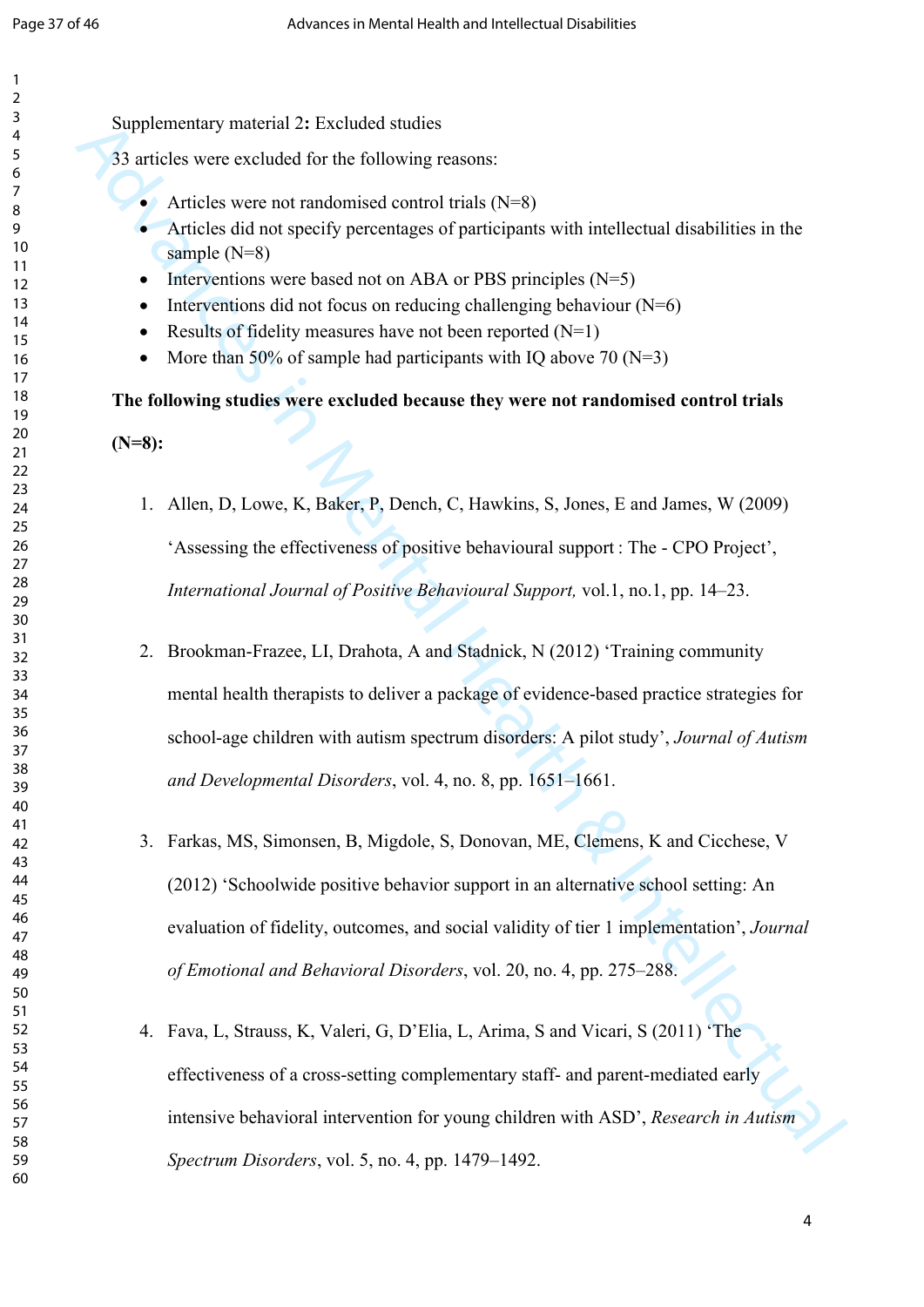- 5. Feldman, MA and Werner, SE (2002) 'Collateral effects of behavioral parent training on families of children with developmental disabilities and severe behavior disorders', *Behavioral Interventions*, vol. 17, no. 2, pp. 75–83.
- S Eclaman, MA and Wenter, SF (2002) Collstered Felcots of behavioral guest training<br>on furnities of children with developmental disabilities and severe behavior disarders',<br>Reheavioral Interventions, vol. 17, no. 2, pp. 7 6. Hansen, B, Orton, E, Adams, C, Knecht, L, Rindlisbaker, S, Jurtoski, F and Trajkovski, V (2017) 'A Pilot Study of a Behavioral Parent Training in the Republic of Macedonia', *Journal of Autism and Developmental Disorders*, vol. 47, no. 6, pp. 1878–1889.
	- 7. Peters-Scheffer, N, Didden, R, Mulders, M and Korzilius, H (2013) 'Effectiveness of low intensity behavioral treatment for children with autism spectrum disorder and intellectual disability'*, Research in Autism Spectrum Disorders*, vol. 7, no. 9, pp. 1012–1025.
	- 8. Pritchard, D, Hoerger, M, Penney, H, Eiri, L, Hellawell, L, Fothergill, S and Mace, FC (2017) 'Training Staff to Avoid Problem Behavior Related to Restricting Access to Preferred Activities'*, Behavior Analysis in Practice,* vol. 10, no. 1, pp. 92–95.

**The following studies were excluded because percentages of participants with intellectual disabilities were not specified in the sample (N=8):**

- 1. Dawson, G, Rogers, S, Munson, J, Smith, M, Winter, J, Greenson, J, Donaldson, A and Varley, J (2010) 'Randomized, Controlled Trial of an Intervention for Toddlers With Autism: T*he Early Start Denver Model', Pediatrics*, vol. 125, no. 1, pp. e17– e23.
- 2. Durand, VM, Hieneman, M, Clarke, S, Wang, M and Rinaldi, ML (2013) 'Positive Family Intervention for Severe Challenging Behavior', *Journal of Positive Behavior Interventions*, vol. 15, no. 3, pp. 133–143.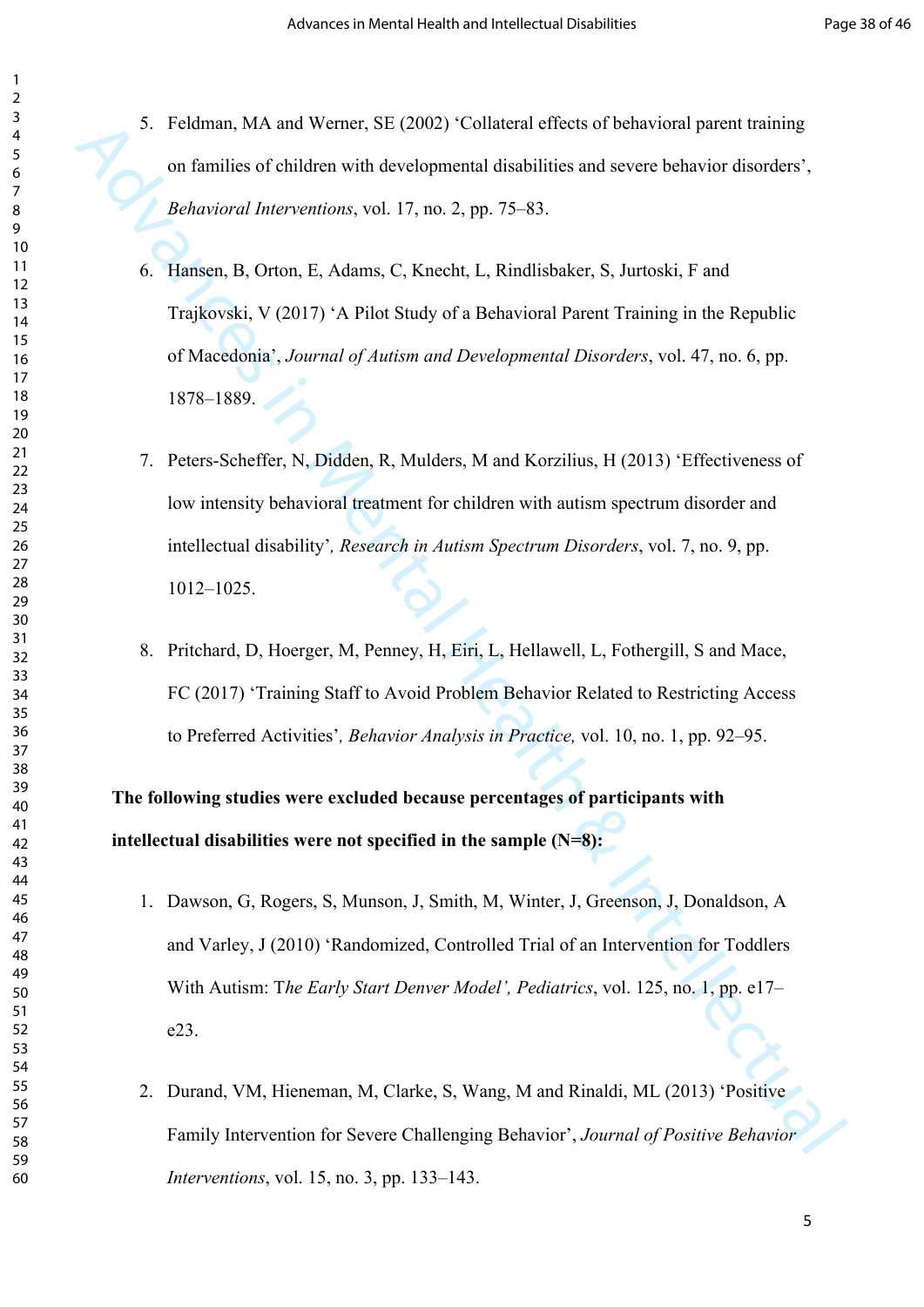- 3. Grahame, V, Brett, D, Dixon, L, McConachie, H, Lowry, J, Rodgers, J, Steen, N and Le Couteur, A (2015) 'Managing Repetitive Behaviours in Young Children with Autism Spectrum Disorder (ASD): Pilot Randomised Controlled Trial of a New Parent Group Intervention', *Journal of Autism and Developmental Disorders*, vol. 45, no. 10, pp. 3168–3182.
- 4. Griffin, C, Guerin, S, Sharry, J and Drumm, M (2010) 'A multicentre controlled study of an early intervention parenting programme for young children with behavioural and developmental difficulties', *International Journal of Clinical and Health Psychology*, vol. 10, no. 2, pp. 279–294.
- 5. Hemmeter, ML, Snyder, PA, Fox, L and Algina, J (2016) 'Evaluating the Implementation of the Pyramid Model for Promoting Social-Emotional Competence in Early Childhood Classrooms', *Topics in Early Childhood Special Education*, vol. 36, no. 3, pp. 133–146.
- 3 Grahame, V, Hvett, D, Dixon, L, McConnebie, H, Lowry, J, Rodgers, J, Steen, N, and<br>
Le Couteur, A (2015) "Managing Repetitive Behaviours in Young Children with<br>
Automatic Secure Intervention', Journal of datition and De 6. Rogers, SJ, Estes, A, Lord, C, Vismara, L, Winter, J, Fitzpatrick, A, Guo, M and Dawson, G (2012) 'Effects of a brief early start Denver model (ESDM)-based parent intervention on toddlers at risk for autism spectrum disorders: A randomized controlled trial', *Journal of the American Academy of Child and Adolescent Psychiatry*, vol. 51, no. 10, pp. 1052–1065.
	- 7. Strain, PS and Bovey, EH (2011) 'Randomized, Controlled Trial of the LEAP Model of Early Intervention for Young Children With Autism Spectrum Disorders', *Topics in Early Childhood Special Education*, vol. 31, no. 3, pp. 133–154.
	- 8. Thomeer, ML, Lopata, C, Volker, MA, Toomey, JA., Lee, GK. Audrey M. and Smith, RA. (2012). 'Randomized Clinical Trial Replication of a Psychosocial Treatment for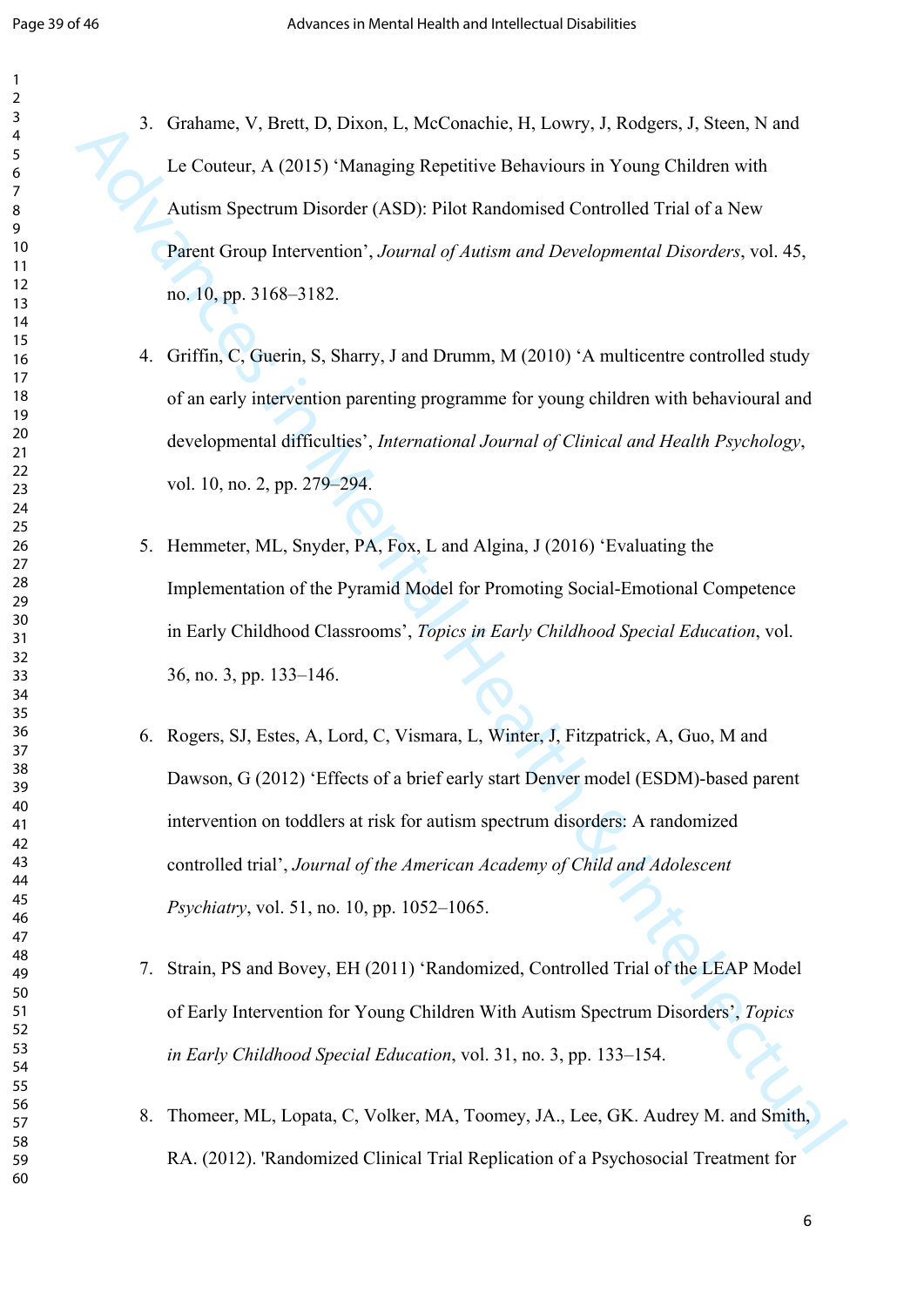Children with High-Functioning Autism Spectrum Disorders'*. Psychology in the Schools,* vol. 49, no. 10 ,pp. 153-178.

# **The following studies were excluded because interventions were not based on ABA or PBS principles (N=5):**

- 1. Bagner, DM and Eyberg, SM (2007) 'Parent–Child Interaction Therapy for Disruptive Behavior in Children with Mental Retardation: A Randomized Controlled Trial', *Journal of Clinical Child & Adolescent Psychology*, vol. 36, no. 3, pp. 418–429.
- 2. Roberts, C, Mazzucchelli, T, Studman, L, & Sanders, MR (2006) 'Behavioral family intervention for children with developmental disabilities and behavioral problems', *Journal of Clinical Child and Adolescent Psychology,* vol. 35, no*.* 2, pp. 180–193.
- 3. Ros, R, Hernandez, J, Graziano, PA and Bagner, DM (2016) 'Parent Training for Children With or at Risk for Developmental Delay: The Role of Parental Homework Completion', *Behavior Therapy*, vol. 47, no. 1, pp. 1–13.
- 4. Roux, G, Sofronoff, K and Sanders, M (2013) 'A randomized controlled trial of group stepping stones triple P: A mixed-disability trial', *Family Process*, vol. 52, no. 3, pp. 411–424.
- Children with High-Functioning Autism Spectrum Disorders' Psychology in the<br>
Schools, vel. 49, no. 10, np. 153-178.<br>
The following studies were excluded because interventions were not based on ABA or<br>
PBS principles (N-5) 5. Whittingham, K, Sofronoff, K, Sheffield, J and Sanders, MR (2009) 'Do parental attributions affect treatment outcome in a parenting program? An exploration of the effects of parental attributions in an RCT of Stepping Stones Triple P for the ASD population', *Research in Autism Spectrum Disorders*, vol. 3, no. 1, pp. 129–144.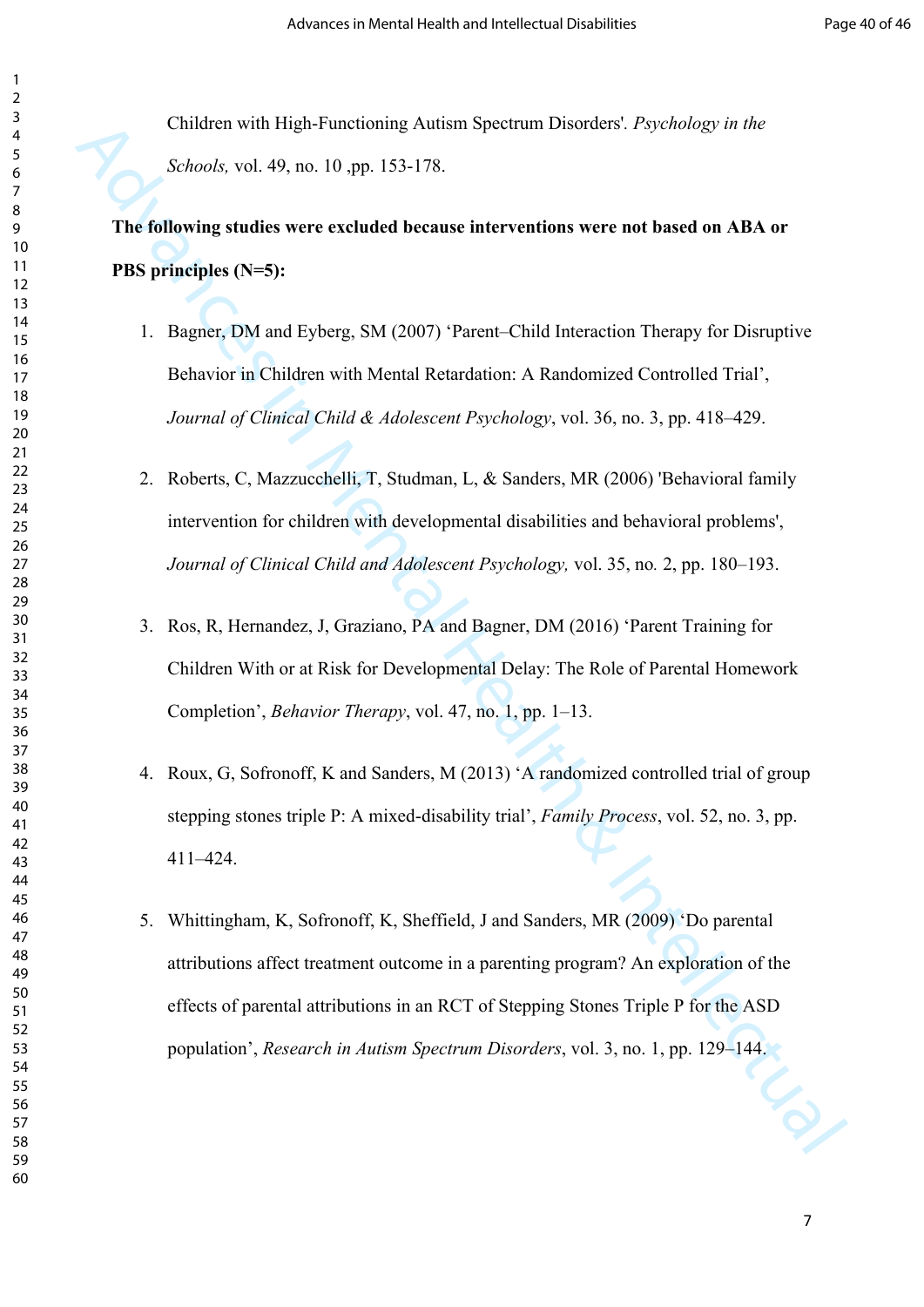# **The following studies were excluded because interventions did not aim to reduce challenging behaviour (N=6):**

- 1. Mandell, DS, Stahmer, AC, Shin, S, Xie, M, Reisinger, E and Marcus, SC (2013) 'The role of treatment fidelity on outcomes during a randomized field trial of an autism intervention', *Autism*, vo. 17, no. 3, pp. 281–295.
- 2. Smith, R, Groen, A and Wynn, J (2000) 'Randomized trial of intensive early intervention for children with pervasive developmental disorder', *American Journal of Mental Retardation*, vol. 105, no. 4, pp. 269–285.
- 3. Sallows, GO and Graupner, TD (2005) 'Intensive behavioral treatment for children with autism: four-year outcome and predictors.', *American Journal of Mental Retardation*, vol. 110, no. 6, pp. 417–438.
- 4. Rickards, AL, Walstab, JE, Wright-Rossi, RA, Simpson, J and Reddihough, DS (2009) 'One-year follow-up of the outcome of a randomized controlled trial of a home-based intervention programme for children with autism and developmental delay and their families', *Child: Care, Health and Development*, vol. 35, no. 5, pp. 593–602.
- The following studies were excluded because interventions did not aim to reduce<br>
challenging behaviour (N=6):<br>
1. Mundell, DS. Sudmret, AC. Shin, S. Xie, M, Reisinger, E and Marcus, SC (2013) The<br>
1. Mundell, DS. Sudmret, 5. 5.Mohammadzaheri, F, Koegel, LK, Rezaee, M and Rafiee, SM (2014) 'A randomized clinical trial comparison between Pivotal Response Treatment (PRT) and structured Applied Behavior Analysis (ABA) intervention for children with autism', *Journal of Autism and Developmental Disorders*, vol. 44, no. 11, pp. 2769–2777.
	- 6. Bryson, SE, Koegel, LK, Koegel, RL, Openden, D, Smith, IM and Nefdt, N (2007) 'Large Scale Dissemination and Community Implementation of Pivotal Response Treatment : Program Description and Preliminary Data', *Research And Practice For Persons With Severe Disabilities,* vol. 32, no. 2, pp. 142–153.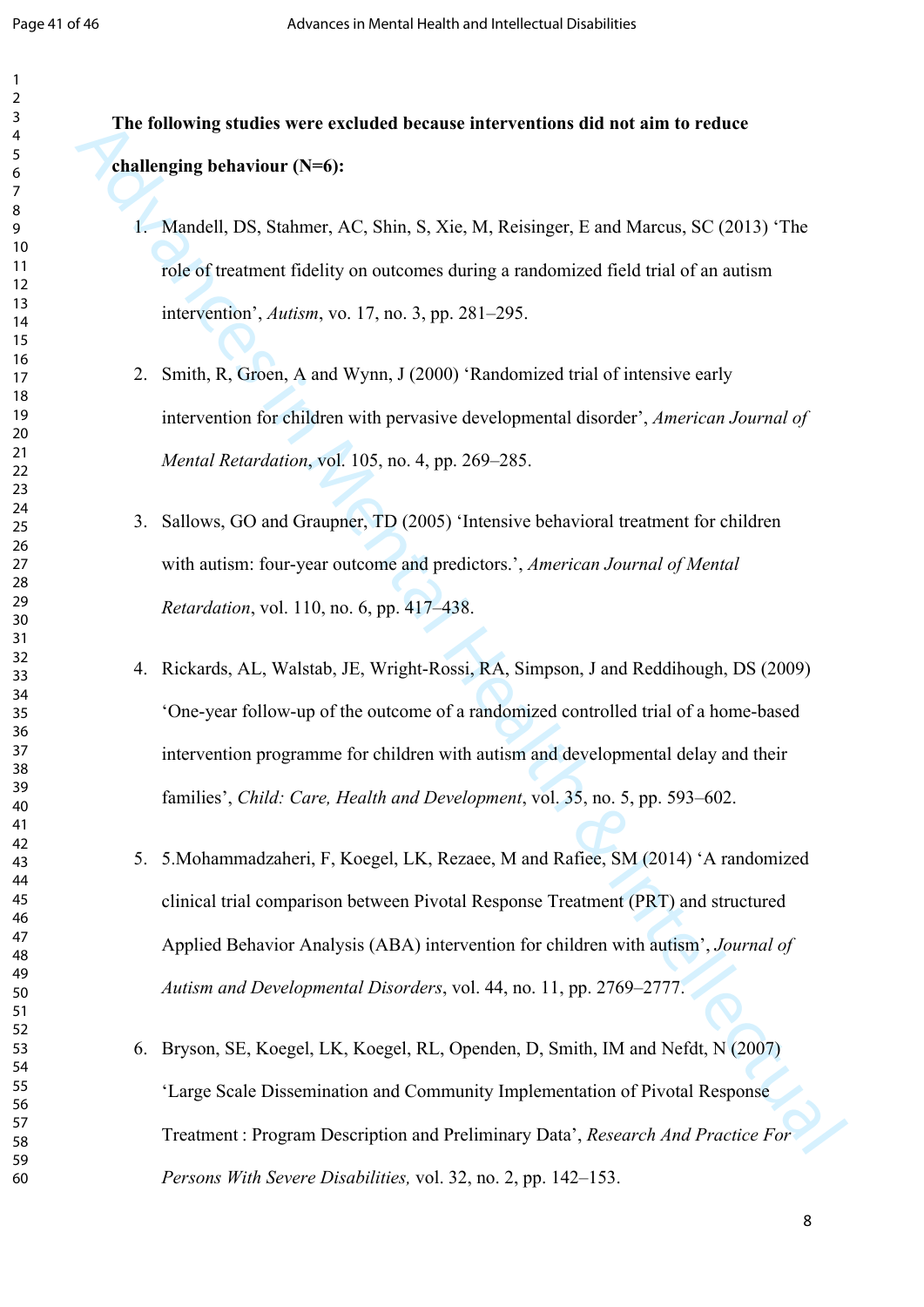**The following study was excluded because results of fidelity measures have not been reported (N=1):**

1. Eikeseth, S, Smith, T, Jahr, E and Eldevik, S (2002) 'Intensive Behavioral Treatment at School for 4- to 7-Year-Old Children with Autism: A 1-Year Comparison Controlled Study', *Behavior Modification*, vol. 26, no. 1, pp. 49–68.

**The following studies were excluded because more than 50% of sample had IQ above 70 (N=3):**

- 1. Bearss, K, Johnson, C, Handen, B, Smith, T and Scahill, L (2013) 'A pilot study of parent training in young children with autism spectrum disorders and disruptive behavior', *Journal of Autism and Developmental Disorders*, vol. 43, no. 4, pp. 829– 840.
- The following study was excluded because results of Idelity measures have not been<br>
respected (N=1):<br>
1. Eikereth, S., Smith, T., Jahr, E. and Eldevik. S. (2002) "Intensive Behavioral Treatment<br>
or School for 4-to 7-Year-2. Bearss, K, Johnson, C, Smith, T, Lecavalier, L, Swiezy, N, Aman, M, McAdam, DB, Butter, E, Stillitano, C, Minshawi, N, Sukhodolsky, DG and Scahill, L (2015) 'Effect of Parent Training vs Parent Education on Behavioral Problems in Children With Autism Spectrum Disorder', *Jama,* vol. 313, no. 15, pp. 1525-1533.
	- 3. Bearss, K, Lecavalier, L, Minshawi, N, Johnson, C, Smith, T, Handen, B, Sukhodolsky, D, Aman, M, Swiezy, N, Butter, E and Scahill, L (2013) 'Toward an exportable parent training program for disruptive behaviors in autism spectrum disorders', *Neuropsychiatry*, vol. 3, no. 2, pp. 169–180.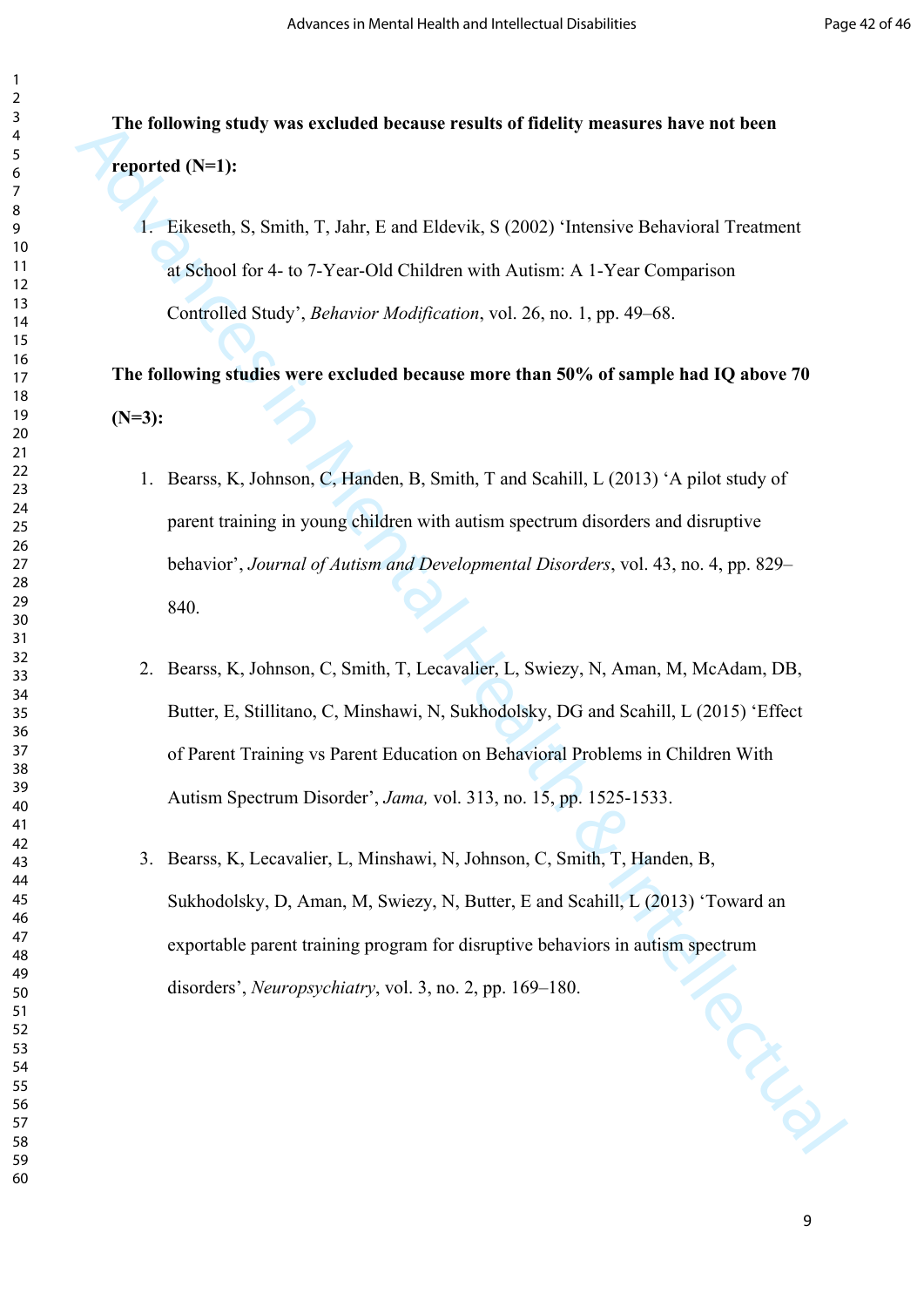| 2                                         |  |
|-------------------------------------------|--|
| 3                                         |  |
|                                           |  |
| 4                                         |  |
| 5                                         |  |
| 6                                         |  |
|                                           |  |
|                                           |  |
| 8                                         |  |
| 9                                         |  |
| 10                                        |  |
| 1                                         |  |
| 1                                         |  |
| 1<br>$\overline{2}$                       |  |
| 3<br>1                                    |  |
| 1<br>4                                    |  |
|                                           |  |
| 5<br>1                                    |  |
| 16                                        |  |
| 1                                         |  |
| 18                                        |  |
|                                           |  |
| 19                                        |  |
| 20                                        |  |
| $\overline{21}$                           |  |
|                                           |  |
| $\overline{2}$<br>$\overline{2}$          |  |
| 23                                        |  |
| $\frac{24}{3}$                            |  |
| 25                                        |  |
|                                           |  |
| 26                                        |  |
| 27                                        |  |
| 28                                        |  |
|                                           |  |
| 29                                        |  |
| 30                                        |  |
| $\overline{\textbf{3}}$                   |  |
| $\overline{\mathbf{3}}$<br>$\overline{2}$ |  |
|                                           |  |
| $\overline{\mathbf{3}}$<br>3              |  |
| 34                                        |  |
| 35                                        |  |
|                                           |  |
| 36                                        |  |
| 37                                        |  |
| 38                                        |  |
| $\frac{3}{2}$<br>C                        |  |
|                                           |  |
| 40                                        |  |
| 41                                        |  |
| 4.<br>,                                   |  |
| ξ                                         |  |
| $\ddot{4}$                                |  |
| 44                                        |  |
| 45                                        |  |
| 46                                        |  |
|                                           |  |
| 47                                        |  |
| 48                                        |  |
| 49                                        |  |
|                                           |  |
| 50                                        |  |
| 51                                        |  |
| 5.<br>$\overline{ }$                      |  |
| 5.<br>ξ                                   |  |
|                                           |  |
| 54                                        |  |
| 55                                        |  |
| 56                                        |  |
| 57                                        |  |
|                                           |  |
| 58                                        |  |

59 60

| Supplementary material 3: Risk of bias in the included studies |  |  |  |
|----------------------------------------------------------------|--|--|--|
|                                                                |  |  |  |

| Hassiotis et al, 2009<br><b>Elements of risk</b> | Reviewers'      |                                                                                              |
|--------------------------------------------------|-----------------|----------------------------------------------------------------------------------------------|
| of bias                                          | judgement       | <b>Description or Comments</b>                                                               |
| Sequence                                         | Low risk of     |                                                                                              |
| generation                                       | bias            | Participants were randomised to the groups using a                                           |
| (allocation bias)                                |                 | computer-driven randomization list.                                                          |
| Allocation                                       | Low risk of     | Quote: "A set of sealed envelopes, each bearing only                                         |
| concealment                                      | bias            | the name of the area and a number, were held by an                                           |
| (selection bias)                                 |                 | independent administrator".                                                                  |
| Blinding of                                      |                 |                                                                                              |
| personnel and                                    | Unclear risk of |                                                                                              |
| participants                                     |                 | No information provided.                                                                     |
| (performance                                     | bias            |                                                                                              |
| bias)                                            |                 |                                                                                              |
| Blinding of                                      |                 |                                                                                              |
| outcome                                          |                 |                                                                                              |
| assessors                                        | Unclear risk of | No information provided.                                                                     |
| (detection bias)                                 | bias            |                                                                                              |
| for all outcomes                                 |                 |                                                                                              |
| Incomplete                                       |                 | Quote: "One participant in each arm died during the                                          |
| outcome data                                     | Low risk of     | trial, and one participant in the intervention arm                                           |
| (attrition bias)                                 | bias            | declined to participate in follow-up assessments".                                           |
| Selective                                        | High risk of    | Stated that fidelity ratings were high but how it was                                        |
| reporting                                        | bias            | measured and quantitative data were not provided.                                            |
| (reporting bias)                                 |                 |                                                                                              |
| Other potential                                  | High risk of    | Moderate or larger treatment effects might be easier                                         |
| threats to validity                              | bias            | to achieve due to small sample.                                                              |
|                                                  |                 |                                                                                              |
|                                                  |                 |                                                                                              |
| Ingersoll et al, 2016                            |                 |                                                                                              |
| Elements of risk   Reviewers'                    |                 | <b>Description or Comments</b>                                                               |
| of bias                                          | judgement       |                                                                                              |
| Sequence<br>generation                           | Low risk of     | Randomisation using a coin tossing procedure was                                             |
|                                                  | bias            | reported in the paper.                                                                       |
| (allocation bias)<br>Allocation                  |                 |                                                                                              |
| concealment                                      | High risk of    | Using the coin tossing method the study personnel                                            |
|                                                  | bias            | might be able to predict to which group the next                                             |
| (selection bias)                                 |                 | participant will be assigned.                                                                |
| Blinding of                                      |                 |                                                                                              |
| personnel and                                    | High risk of    | No blinding of participants and personnel.                                                   |
| participants                                     | bias            |                                                                                              |
| (performance bias)                               |                 |                                                                                              |
|                                                  |                 | Social skills and challenging behaviours were                                                |
| Blinding of                                      |                 | measured by a psychologist who was kept blind to                                             |
| outcome assessors                                | High risk of    | group assignments. However, "the imitation<br>measures for cohort 1 were administered by the |
| (detection bias) for                             | bias            |                                                                                              |

#### **Ingersoll et al, 2016**

| <b>Elements of risk</b><br>of bias                                       | Reviewers'<br>judgement | <b>Description or Comments</b>                                                                                                                                                                                                                                                                                  |  |
|--------------------------------------------------------------------------|-------------------------|-----------------------------------------------------------------------------------------------------------------------------------------------------------------------------------------------------------------------------------------------------------------------------------------------------------------|--|
| Sequence<br>generation<br>(allocation bias)                              | Low risk of<br>bias     | Randomisation using a coin tossing procedure was<br>reported in the paper.                                                                                                                                                                                                                                      |  |
| Allocation<br>concealment<br>(selection bias)                            | High risk of<br>bias    | Using the coin tossing method the study personnel<br>might be able to predict to which group the next<br>participant will be assigned.                                                                                                                                                                          |  |
| Blinding of<br>personnel and<br>participants<br>(performance bias)       | High risk of<br>bias    | No blinding of participants and personnel.                                                                                                                                                                                                                                                                      |  |
| Blinding of<br>outcome assessors<br>(detection bias) for<br>all outcomes | High risk of<br>bias    | Social skills and challenging behaviours were<br>measured by a psychologist who was kept blind to<br>group assignments. However, "the imitation<br>measures for cohort 1 were administered by the<br>teachers who worked with the adolescents and, for<br>cohort 2, the third author who was a staff supervisor |  |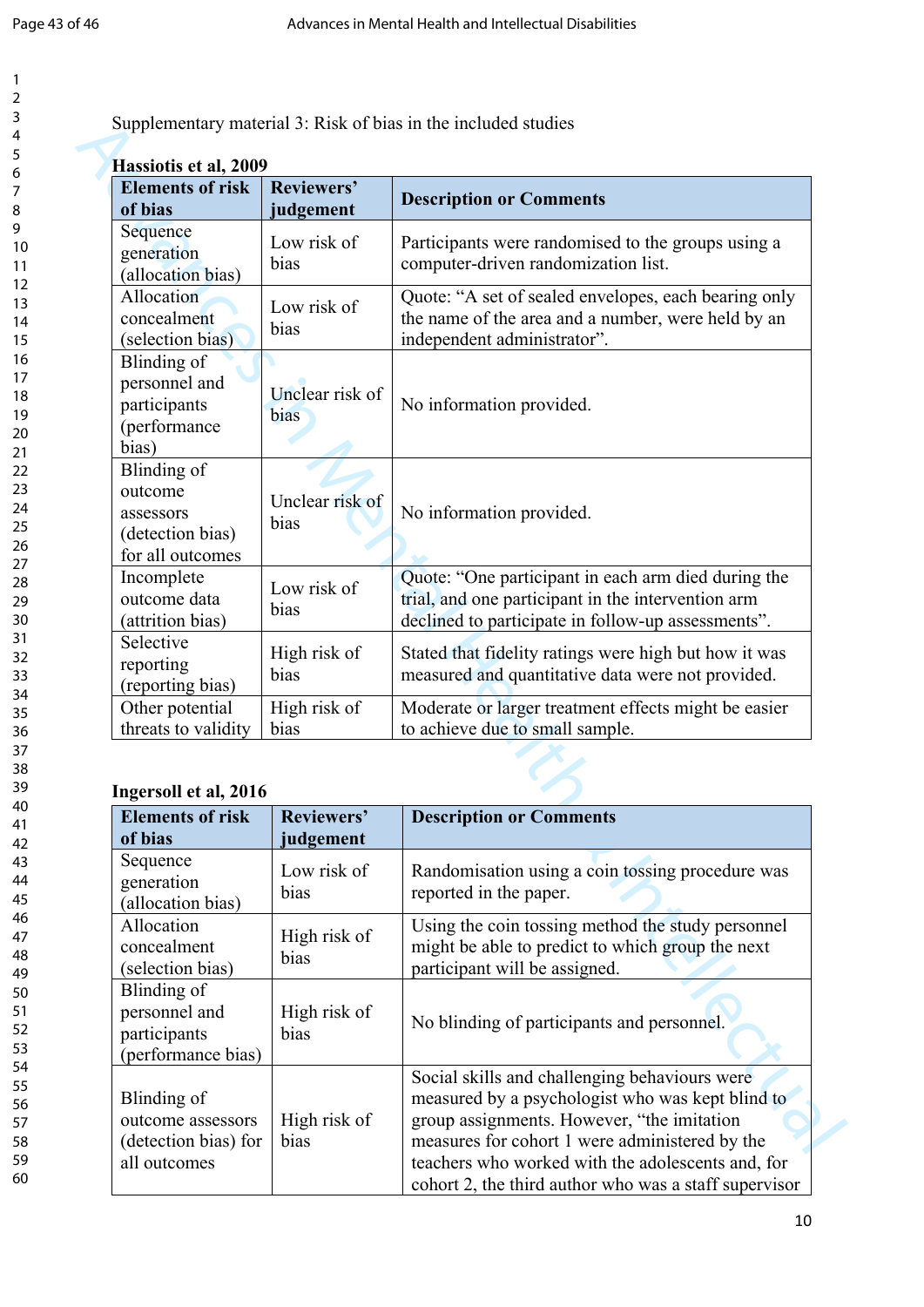| 2                                |
|----------------------------------|
| 3                                |
|                                  |
| 4                                |
| 5                                |
| 6                                |
| 7                                |
| 8                                |
| 9                                |
|                                  |
| 10                               |
| 1<br>1                           |
| 1<br>$\overline{c}$              |
| 3<br>1                           |
| $\overline{14}$                  |
|                                  |
| 15                               |
| 16                               |
| $rac{1}{17}$                     |
| 18                               |
| 19                               |
| 20                               |
|                                  |
| $\overline{21}$                  |
| $^{22}$                          |
| $^{23}$                          |
| $\overline{24}$                  |
| 25                               |
| 26                               |
|                                  |
| 27                               |
| 28                               |
| 29                               |
| 30                               |
| $\overline{31}$                  |
|                                  |
| 32                               |
| 3<br>$\overline{\mathbf{3}}$     |
| 34                               |
| 35                               |
| 36                               |
| 37                               |
| 38                               |
|                                  |
| S                                |
| 40                               |
| 41                               |
| 42                               |
| ξ<br>4.                          |
|                                  |
| 44                               |
| 45                               |
| 46                               |
| 47                               |
| 48                               |
| 49                               |
|                                  |
| 50                               |
| 51                               |
| $\overline{5}$<br>$\overline{c}$ |
| 5.<br>ξ                          |
| 54                               |
| 55                               |
|                                  |
| 56                               |
| 57                               |
| 58                               |
|                                  |

|                                                |                     | at the centre and was not blind to group<br>assignment".                                                 |
|------------------------------------------------|---------------------|----------------------------------------------------------------------------------------------------------|
| Incomplete<br>outcome data<br>(attrition bias) | Low risk of<br>bias | Small number of drop outs was reported and its<br>reasons were provided in the paper.                    |
| Selective reporting<br>(reporting bias)        | Low risk of<br>bias | We believe that all outcomes were reported.                                                              |
|                                                |                     | Moderate or larger treatment effects might be easier<br>to achieve due to small sample.                  |
| Other potential                                | High risk of        | RIT sessions slightly longer than TAU sessions.                                                          |
| threats to validity                            | bias                | RIT sessions administered in addition to PBS which<br>also targets communication as a part of a plan.    |
|                                                |                     | Unclear if results are due to specific RIT techniques<br>or differences within the quality of PBS plans. |

### **Johnson et al, 2013**

|                                                                                                                                                                             |                                     | at the centre and was not blind to group<br>assignment".                                                                                                                                                                                                                                                                                                        |
|-----------------------------------------------------------------------------------------------------------------------------------------------------------------------------|-------------------------------------|-----------------------------------------------------------------------------------------------------------------------------------------------------------------------------------------------------------------------------------------------------------------------------------------------------------------------------------------------------------------|
| Incomplete<br>outcome data<br>(attrition bias)                                                                                                                              | Low risk of<br>bias                 | Small number of drop outs was reported and its<br>reasons were provided in the paper.                                                                                                                                                                                                                                                                           |
| Selective reporting<br>(reporting bias)                                                                                                                                     | Low risk of<br>bias                 | We believe that all outcomes were reported.                                                                                                                                                                                                                                                                                                                     |
| Other potential<br>threats to validity                                                                                                                                      | High risk of<br>bias                | Moderate or larger treatment effects might be easier<br>to achieve due to small sample.<br>RIT sessions slightly longer than TAU sessions.<br>RIT sessions administered in addition to PBS which<br>also targets communication as a part of a plan.<br>Unclear if results are due to specific RIT techniques<br>or differences within the quality of PBS plans. |
| Johnson et al, 2013<br><b>Elements of risk</b>                                                                                                                              | Reviewers'                          |                                                                                                                                                                                                                                                                                                                                                                 |
| of bias                                                                                                                                                                     | judgement                           | <b>Description or Comments</b>                                                                                                                                                                                                                                                                                                                                  |
| Sequence<br>generation<br>(allocation bias)                                                                                                                                 | Unclear risk of<br>bias             | Participants were randomly assigned to the groups<br>but specific methods employed to achieve<br>randomisation were not specified.                                                                                                                                                                                                                              |
| Allocation<br>concealment<br>(selection bias)                                                                                                                               | Unclear risk of<br>bias             | No information provided.                                                                                                                                                                                                                                                                                                                                        |
| Blinding of<br>personnel and                                                                                                                                                | Unclear risk of                     |                                                                                                                                                                                                                                                                                                                                                                 |
| participants<br>(performance<br>bias)                                                                                                                                       | bias                                | No information provided.                                                                                                                                                                                                                                                                                                                                        |
|                                                                                                                                                                             | High risk of<br>bias                | Sleep problems were rated by parents who<br>participated in the intervention group.                                                                                                                                                                                                                                                                             |
|                                                                                                                                                                             | Low risk of<br>bias                 | Small number of drop outs was reported and its<br>reasons were provided in the paper.                                                                                                                                                                                                                                                                           |
| Blinding of<br>outcome<br>assessors<br>(detection bias)<br>for all outcomes<br>Incomplete<br>outcome data<br>(attrition bias)<br>Selective<br>reporting<br>(reporting bias) | Low risk of<br>bias<br>High risk of | All outcome data was reported in the paper.                                                                                                                                                                                                                                                                                                                     |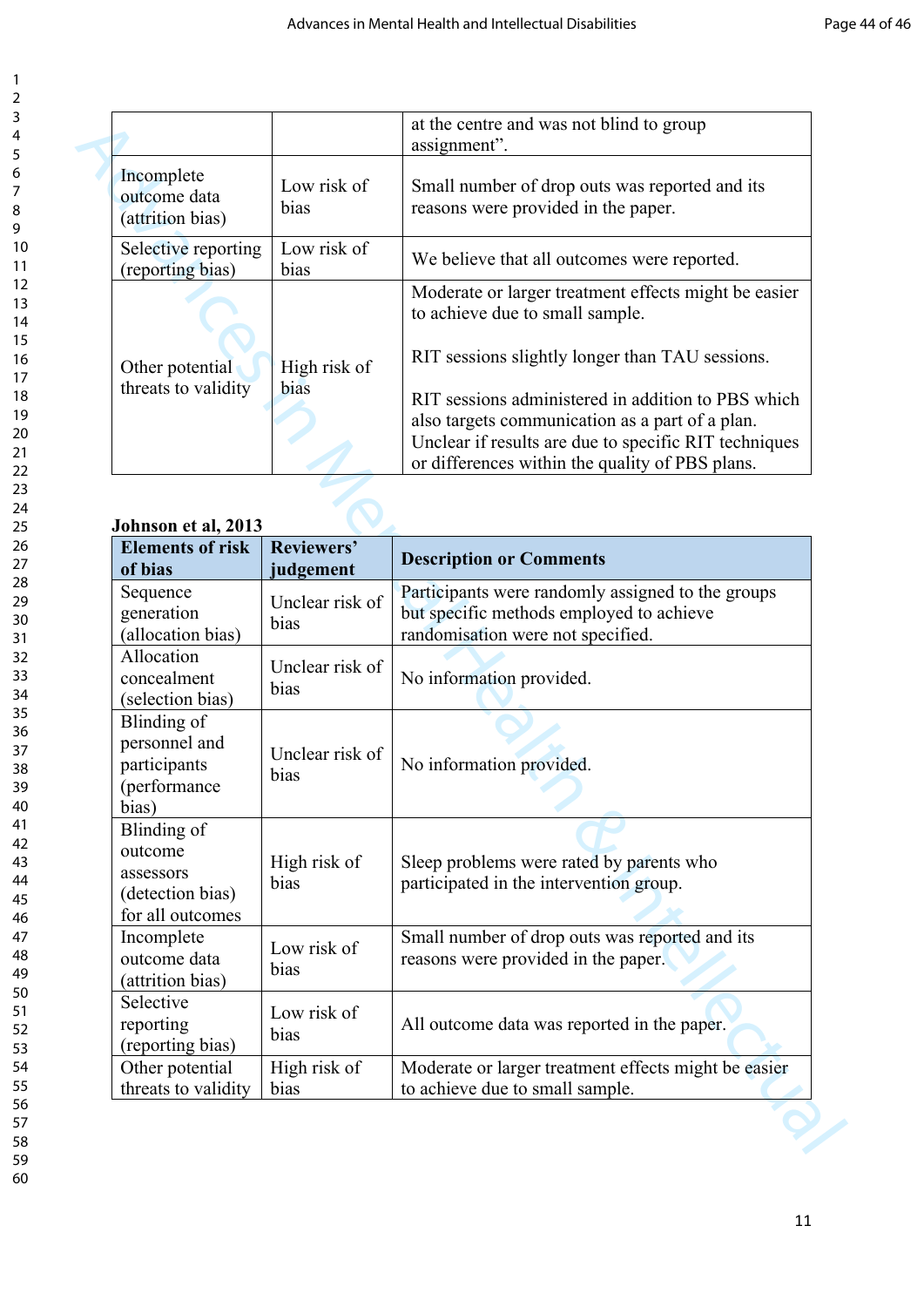| 1                    |  |
|----------------------|--|
| $\overline{c}$       |  |
| 3                    |  |
| 4                    |  |
| 5                    |  |
|                      |  |
| 6<br>7               |  |
|                      |  |
| 8                    |  |
| 9                    |  |
| 10                   |  |
| 1<br>1               |  |
| $\overline{c}$<br>1  |  |
| 3<br>1               |  |
| $\overline{14}$      |  |
| 15                   |  |
| 16                   |  |
| 17                   |  |
|                      |  |
| 18                   |  |
| 19                   |  |
| 20                   |  |
| ر<br>21              |  |
| $^{22}$              |  |
| 23                   |  |
| 24                   |  |
| 25                   |  |
| 26                   |  |
| $^{27}$              |  |
| 28                   |  |
| 29                   |  |
|                      |  |
| 30                   |  |
| 31                   |  |
| 32                   |  |
| 33                   |  |
| 34                   |  |
| 35                   |  |
| 36                   |  |
| 37                   |  |
| 38                   |  |
| 39                   |  |
| 40                   |  |
| 41                   |  |
| 42                   |  |
|                      |  |
| 43                   |  |
| 44                   |  |
| 45                   |  |
| 46                   |  |
| 47                   |  |
| 48                   |  |
| 49                   |  |
| 50                   |  |
| 51                   |  |
| 5:<br>$\overline{ }$ |  |
| 53                   |  |
| 54                   |  |
| 55                   |  |
|                      |  |
| 56                   |  |
| 57                   |  |
| 58                   |  |
| 59                   |  |

| <b>Elements of risk</b><br>of bias                                                 | Reviewers'<br>judgement | <b>Description or Comments</b>                                                                                                                                                                                                                                                                                    |
|------------------------------------------------------------------------------------|-------------------------|-------------------------------------------------------------------------------------------------------------------------------------------------------------------------------------------------------------------------------------------------------------------------------------------------------------------|
| Sequence<br>generation<br>(allocation bias)                                        | Low risk of<br>bias     | Participants were randomly assigned to treatment<br>groups using a table of random numbers.                                                                                                                                                                                                                       |
| Allocation<br>concealment<br>(selection bias)                                      | Low risk of<br>bias     | Quote: "Investigators and research staff were blind to<br>participants' group allocation"                                                                                                                                                                                                                         |
| Blinding of<br>personnel and<br>participants<br>(performance<br>bias)              | Low risk of<br>bias     | Quote: "therapists involved in administering the<br>FBST were blind to the study's objective and were<br>not involved in assessing children's pre- and post-<br>treatment performance"                                                                                                                            |
| <b>Blinding</b> of<br>outcome<br>assessors<br>(detection bias)<br>for all outcomes | Low risk of<br>bias     | Research team was blind to participants' group<br>allocation.                                                                                                                                                                                                                                                     |
| Incomplete<br>outcome data<br>(attrition bias)                                     | High risk of<br>bias    | Numbers of drop-outs were quite large (5 participants<br>in the control group and 6 participants in the<br>treatment group).                                                                                                                                                                                      |
| Selective<br>reporting<br>(reporting bias)                                         | High risk of<br>bias    | Reported that fidelity checklists were administered to<br>the intervention providers but quantitative data were<br>not provided.                                                                                                                                                                                  |
| Other potential<br>threats to validity                                             | High risk of<br>bias    | In the treatment group children had higher levels of<br>ASD symptom severity, cognitive abilities and<br>adaptive functioning than children in the control<br>condition.<br>In the control condition 3 children were also involved<br>in Intensive Behavioural Intervention and this might<br>biased the results. |
| Singh et al, 2016                                                                  |                         |                                                                                                                                                                                                                                                                                                                   |
| <b>Elements of risk</b><br>of bias                                                 | Reviewers'<br>judgement | <b>Description or Comments</b>                                                                                                                                                                                                                                                                                    |
| Sequence<br>generation<br>(allocation bias)                                        | Low risk of<br>bias     | The authors used random number generation to<br>assign participants to the groups.                                                                                                                                                                                                                                |
| Allocation<br>concealment<br>(selection bias)                                      | Unclear risk of<br>bias | No information provided.                                                                                                                                                                                                                                                                                          |
| <b>Blinding</b> of<br>personnel and<br>participants<br>(performance                | Unclear risk of<br>bias | No information provided.                                                                                                                                                                                                                                                                                          |

#### **Singh et al, 2016**

| DINEN UL AI, ZUTU                                                      |                         |                                                                                    |
|------------------------------------------------------------------------|-------------------------|------------------------------------------------------------------------------------|
| <b>Elements of risk</b><br>of bias                                     | Reviewers'<br>judgement | <b>Description or Comments</b>                                                     |
| Sequence<br>generation<br>(allocation bias)                            | Low risk of<br>bias     | The authors used random number generation to<br>assign participants to the groups. |
| Allocation<br>concealment<br>(selection bias)                          | Unclear risk of<br>bias | No information provided.                                                           |
| Blinding of<br>personnel and<br>participants<br>(performance)<br>bias) | Unclear risk of<br>bias | No information provided.                                                           |